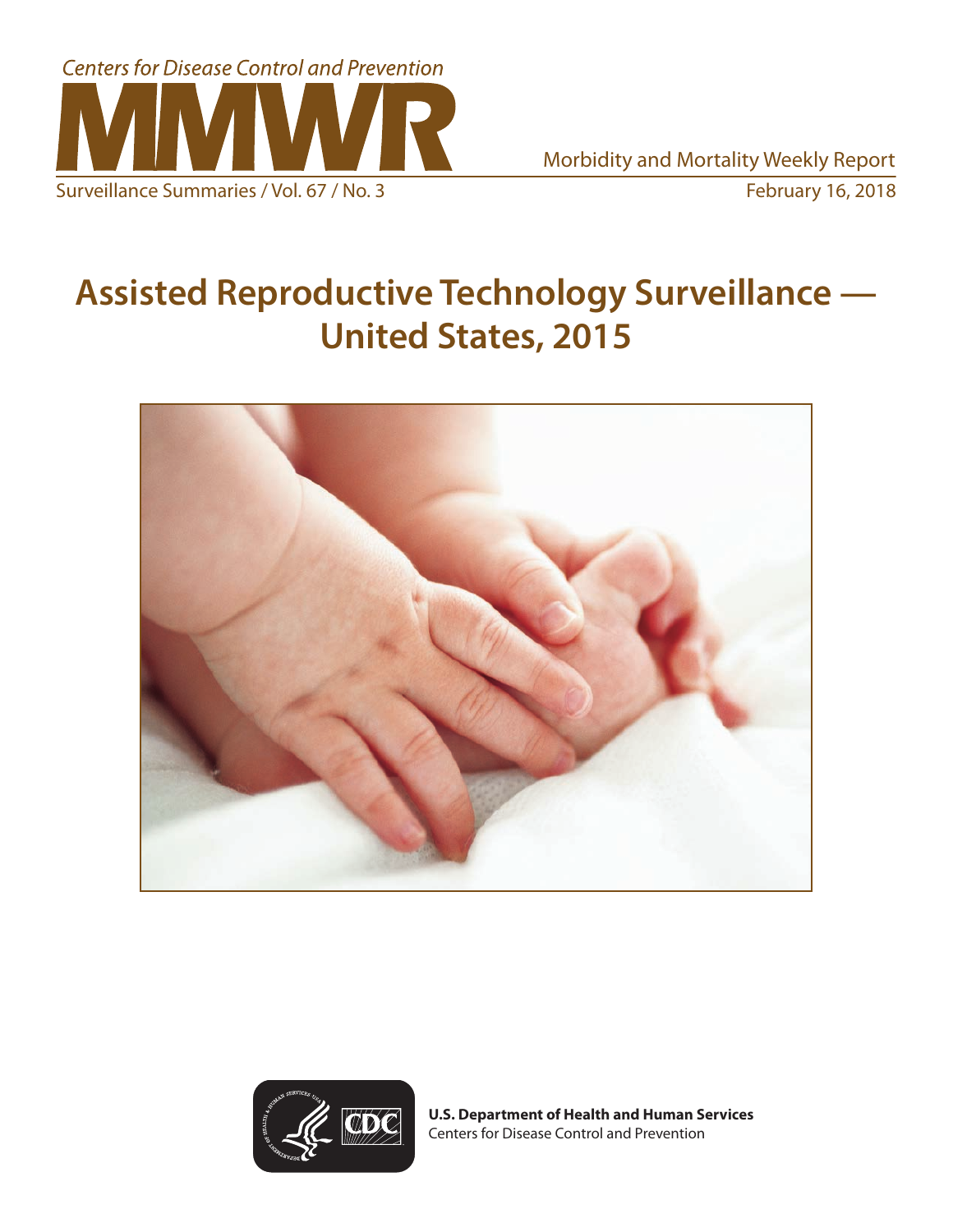#### **CONTENTS**

Front cover photo: Photo shows an infant's hands holding its toes.

The *MMWR* series of publications is published by the Center for Surveillance, Epidemiology, and Laboratory Services, Centers for Disease Control and Prevention (CDC), U.S. Department of Health and Human Services, Atlanta, GA 30329-4027.

**Suggested citation:** [Author names; first three, then et al., if more than six.] [Title]. MMWR Surveill Summ 2018;67(No. SS-#):[inclusive page numbers].

#### **Centers for Disease Control and Prevention**

Brenda Fitzgerald, MD, *Director*

Leslie Dauphin, PhD, *Acting Associate Director for Science*

Joanne Cono, MD, ScM, *Director, Office of Science Quality*  Chesley L. Richards, MD, MPH, *Deputy Director for Public Health Scientific Services*

Michael F. Iademarco, MD, MPH, *Director, Center for Surveillance, Epidemiology, and Laboratory Services*

#### *MMWR* **Editorial and Production Staff (Serials)** Sonja A. Rasmussen, MD, MS, *Editor-in-Chief*

Charlotte K. Kent, PhD, MPH, *Executive Editor* Christine G. Casey, MD, *Editor* Mary Dott, MD, MPH, *Online Editor* Teresa F. Rutledge, *Managing Editor* David C. Johnson, *Lead Technical Writer-Editor* Marella Meadows, *Project Editor*

Martha F. Boyd, *Lead Visual Information Specialist* Maureen A. Leahy, Julia C. Martinroe, Stephen R. Spriggs, Tong Yang, *Visual Information Specialists* Quang M. Doan, MBA, Phyllis H. King, Paul D. Maitland, Terraye M. Starr, Moua Yang, *Information Technology Specialists MMWR* **Editorial Board**

Timothy F. Jones, MD, *Chairman* Matthew L. Boulton, MD, MPH Virginia A. Caine, MD Katherine Lyon Daniel, PhD Jonathan E. Fielding, MD, MPH, MBA David W. Fleming, MD

William E. Halperin, MD, DrPH, MPH King K. Holmes, MD, PhD Robin Ikeda, MD, MPH Rima F. Khabbaz, MD Phyllis Meadows, PhD, MSN, RN Jewel Mullen, MD, MPH, MPA

Jeff Niederdeppe, PhD Patricia Quinlisk, MD, MPH Patrick L. Remington, MD, MPH Carlos Roig, MS, MA William L. Roper, MD, MPH William Schaffner, MD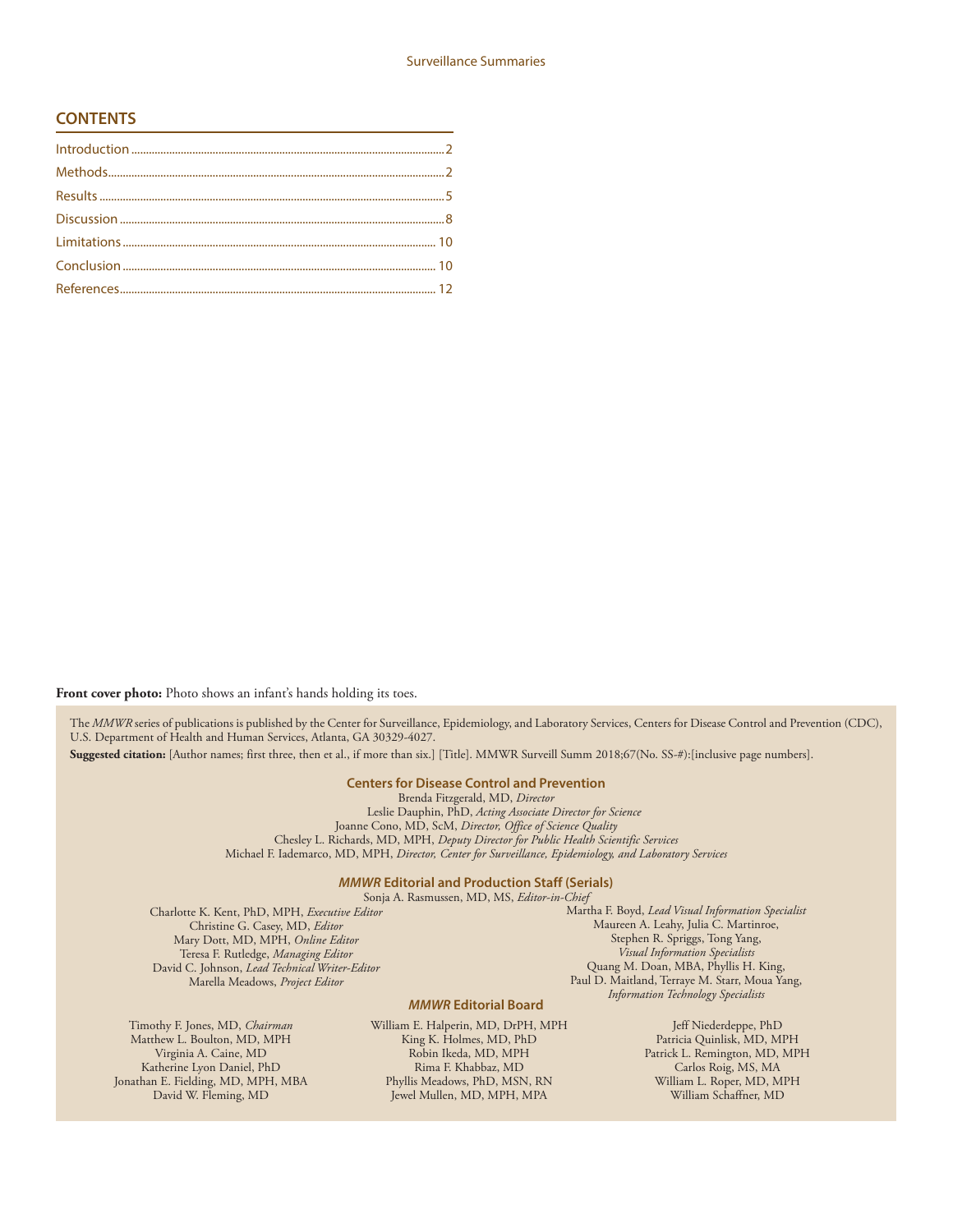# **Assisted Reproductive Technology Surveillance — United States, 2015**

Saswati Sunderam, PhD1 Dmitry M. Kissin, MD1 Sara B. Crawford, PhD1 Suzanne G. Folger, PhD<sup>1</sup> Sheree L. Boulet, DrPH<sup>1</sup> Lee Warner, PhD<sup>1</sup> Wanda D. Barfield, MD1 *1Division of Reproductive Health, National Center for Chronic Disease Prevention and Health Promotion, CDC*

#### *Abstract*

**Problem/Condition**: Since the first U.S. infant conceived with assisted reproductive technology (ART) was born in 1981, both the use of ART and the number of fertility clinics providing ART services have increased steadily in the United States. ART includes fertility treatments in which eggs or embryos are handled in the laboratory (i.e., in vitro fertilization [IVF] and related procedures). Although the majority of infants conceived through ART are singletons, women who undergo ART procedures are more likely than women who conceive naturally to deliver multiple-birth infants. Multiple births pose substantial risks for both mothers and infants, including obstetric complications, preterm delivery (<37 weeks), and low birthweight (<2,500 g) infants. This report provides state-specific information for the United States (including the District of Columbia and Puerto Rico) on ART procedures performed in 2015 and compares birth outcomes that occurred in 2015 (resulting from ART procedures performed in 2014 and 2015) with outcomes for all infants born in the United States in 2015.

#### **Period Covered**: 2015.

**Description of System**: In 1995, CDC began collecting data on ART procedures performed in fertility clinics in the United States as mandated by the Fertility Clinic Success Rate and Certification Act of 1992 (FCSRCA) (Public Law 102–493 [October 24, 1992]). Data are collected through the National ART Surveillance System, a web-based data collection system developed by CDC. This report includes data from 52 reporting areas (the 50 states, the District of Columbia, and Puerto Rico).

**Results**: In 2015, a total of 182,111 ART procedures (range: 135 in Alaska to 23,198 in California) with the intent to transfer at least one embryo were performed in 464 U.S. fertility clinics and reported to CDC. These procedures resulted in 59,334 live-birth deliveries (range: 55 in Wyoming to 7,802 in California) and 71,152 infants born (range: 68 in Wyoming to 9,176 in California). Nationally, the number of ART procedures performed per 1 million women of reproductive age (15–44 years), a proxy measure of the ART utilization rate, was 2,832. ART use exceeded the national rate in 13 reporting areas (California, Connecticut, Delaware, the District of Columbia, Hawaii, Illinois, Maryland, Massachusetts, New Hampshire, New Jersey, New York, Rhode Island, and Virginia).

Nationally, among ART transfer procedures in patients using fresh embryos from their own eggs, the average number of embryos transferred increased with increasing age of the woman (1.6 among women aged <35 years, 1.8 among women aged 35–37 years, and 2.3 among women aged >37 years). Among women aged <35 years, the national elective single-embryo transfer (eSET) rate was 34.7% (range: 11.3% in Puerto Rico to 88.1% in Delaware).

In 2015, ART contributed to 1.7% of all infants born in the United States (range: 0.3% in Puerto Rico to 4.5% in Massachusetts). ART also contributed to 17.0% of all multiple-birth infants, 16.8% of all twin infants, and 22.2% of all triplets and higher-order infants. The percentage of multiple-birth infants was higher among infants conceived with ART (35.3%) than among all infants born in the total birth population (3.4%). Approximately 34.0% of ART-conceived infants were twins and 1.0% were triplets and higher-order infants.

Nationally, infants conceived with ART contributed to 5.1% of all low birthweight infants. Among ART-conceived infants, 25.5% had low birthweight, compared with 8.1% among all infants. ART-conceived infants contributed to 5.3% of all preterm

**Corresponding author:** Saswati Sunderam, Division of Reproductive Health, National Center for Chronic Disease Prevention and Health Promotion, CDC. Telephone: 770-488-6356; E-mail: [msunderam@cdc.gov](mailto:msunderam@cdc.gov).

(gestational age <37 weeks) infants. The percentage of preterm births was higher among infants conceived with ART (31.2%) than among all infants born in the total birth population (9.7%). Among singletons, the percentage of ART-conceived infants who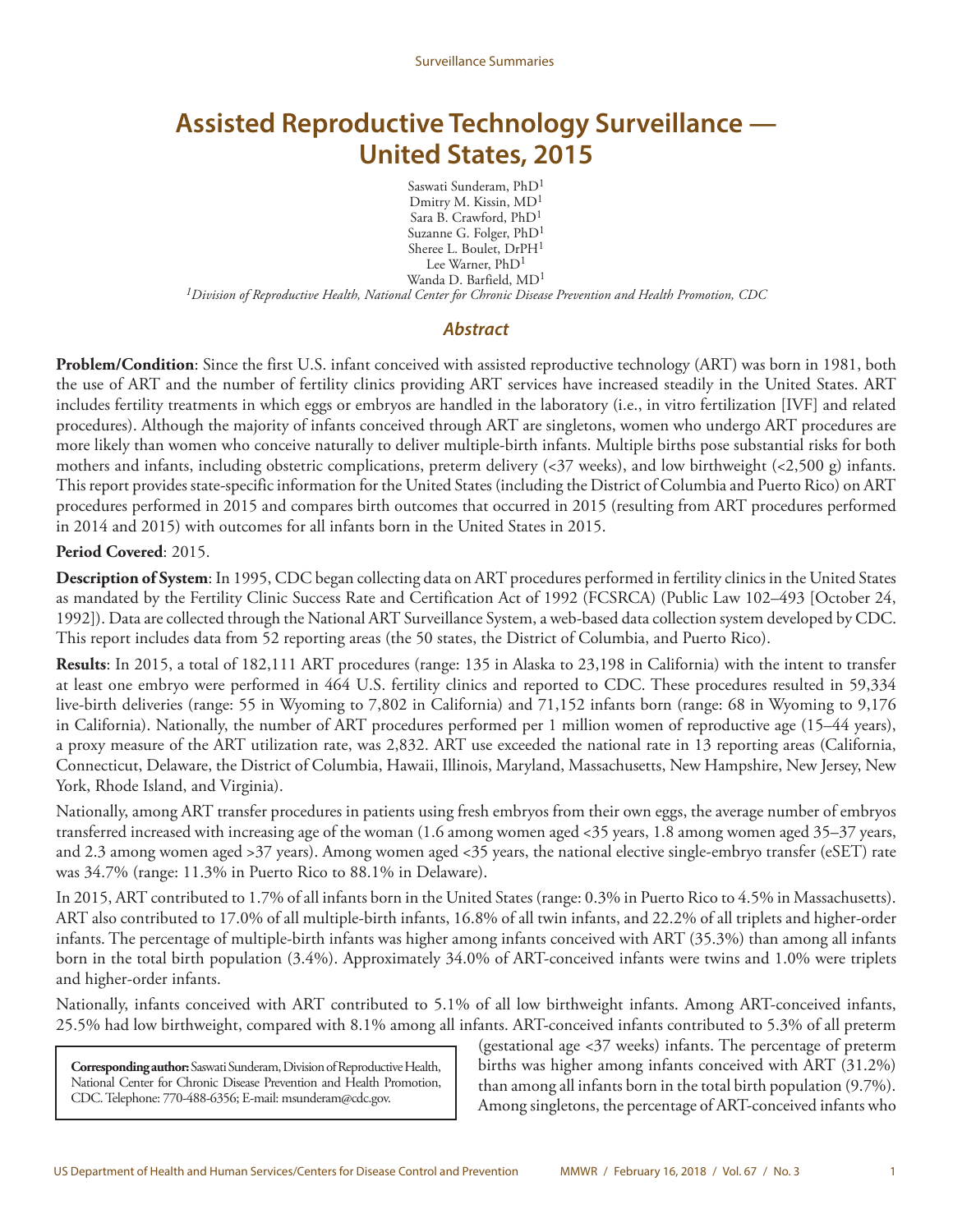<span id="page-3-0"></span>had low birthweight was 8.7% compared with 6.4% among all infants born. The percentage of ART-conceived infants who were born preterm was 13.4% among singletons compared with 7.9% among all infants.

**Interpretation**: Multiple births from ART contributed to a substantial proportion of all twins, triplets, and higher-order infants born in the United States. For women aged <35 years, who are typically considered good candidates for eSET, the national average of 1.6 embryos was transferred per ART procedure. Of the four states (Illinois, Massachusetts, New Jersey, and Rhode Island) with comprehensive mandated health insurance coverage for ART procedures (i.e., coverage for at least four cycles of IVF), three (Illinois, Massachusetts, and New Jersey) had rates of ART use exceeding 1.5 times the national rate. This type of mandated insurance coverage has been associated with greater use of ART and likely accounts for some of the difference in per capita ART use observed among states.

**Public Health Action**: Twins account for the majority of ART-conceived multiple births. Reducing the number of embryos transferred and increasing use of eSET when clinically appropriate could help reduce multiple births and related adverse health consequences for both mothers and infants. State-based surveillance of ART might be useful for monitoring and evaluating maternal and infant health outcomes of ART in states with high ART use.

# **Introduction**

Since the birth of the first U.S. infant conceived with assisted reproductive technology (ART) in 1981, use of advanced technologies to overcome infertility has increased, as has the number of fertility clinics providing ART services and procedures in the United States (*1*). In 1992, Congress passed the Fertility Clinic Success Rate and Certification Act (FCSRCA) (Public Law 102–493 [October 24, 1992]), which requires that all U.S. fertility clinics performing ART procedures report data to CDC annually on every ART procedure performed. CDC initiated data collection in 1995 and in 1997 published the first annual ART Fertility Clinic Success Rates Report (*2*). Two reports are now produced annually — ART Fertility Clinic Success Rates Report and ART National Summary Report (*1*,*3*) — and present several measures of success for ART, including the percentage of ART procedures and transfers that result in pregnancies, live-birth deliveries, singleton live-birth deliveries, and multiple livebirth deliveries.

Although ART helps millions of infertile couples to achieve pregnancy, ART is associated with potential health risks for both mothers and infants. Because multiple embryos are transferred in most ART procedures, ART often results in multiple-gestation pregnancies and multiple births (*4*–*11*). Risks to the mother from a multiple birth include higher rate of caesarean delivery, maternal hemorrhage, pregnancy-related hypertension, and gestational diabetes (*12*,*13*). Risks to the infant include prematurity, low birthweight, death, and greater risk for birth defects and developmental disability (*4*–*17*). Further, singleton infants conceived with ART might have higher risk for low birthweight and prematurity than singletons not conceived with ART (*18*). However, this higher risk might be associated with singleton births resulting from the transfer of more than one embryo in ART patients who are not good candidates for elective single-embryo transfer (eSET) (*19*).

This report was compiled on the basis of ART surveillance data reported to CDC's Division of Reproductive Health for procedures performed in 2015. Data on the use of ART are presented for residents of each U.S. state, the District of Columbia, and Puerto Rico; data also are reported on outcomes for infants born in 2015 resulting from ART procedures performed in 2014 and 2015. The report also examines the contribution of ART to select outcomes (i.e., multiple-birth infants, low birthweight infants, and preterm infants) and compares outcomes among ART-conceived infants with outcomes among all infants born in the United States in 2015.

# **Methods**

#### **National ART Surveillance System**

In 1995, CDC initiated data collection of ART procedures performed in the United States. ART data are obtained from all fertility clinics in the United States through the National ART Surveillance System (NASS), a web-based data collection system developed by CDC [\(https://www.cdc.gov/art/nass/index.html\)](https://www.cdc.gov/art/nass/index.html). Clinics that are members of the Society for Assisted Reproductive Technology (SART) can report their data to NASS through SART. Clinics that are not members of SART can enter their data directly into NASS. All clinics must verify the accuracy of their data that are reported in the clinic table in the annual ART Fertility Clinic Success Rates Report before finalizing submission of their data in NASS. The data then are compiled by Westat and reviewed by both CDC and Westat. A small proportion of clinics (7%) did not report their data to CDC in 2015 and are listed as nonreporting programs in the 2015 ART Fertility Clinic Success Rates Report, as required by FCSRCA. Because nonreporting clinics tend to be smaller on average than reporting clinics, NASS is estimated to contain information on 98% of all ART procedures in the United States (*1*).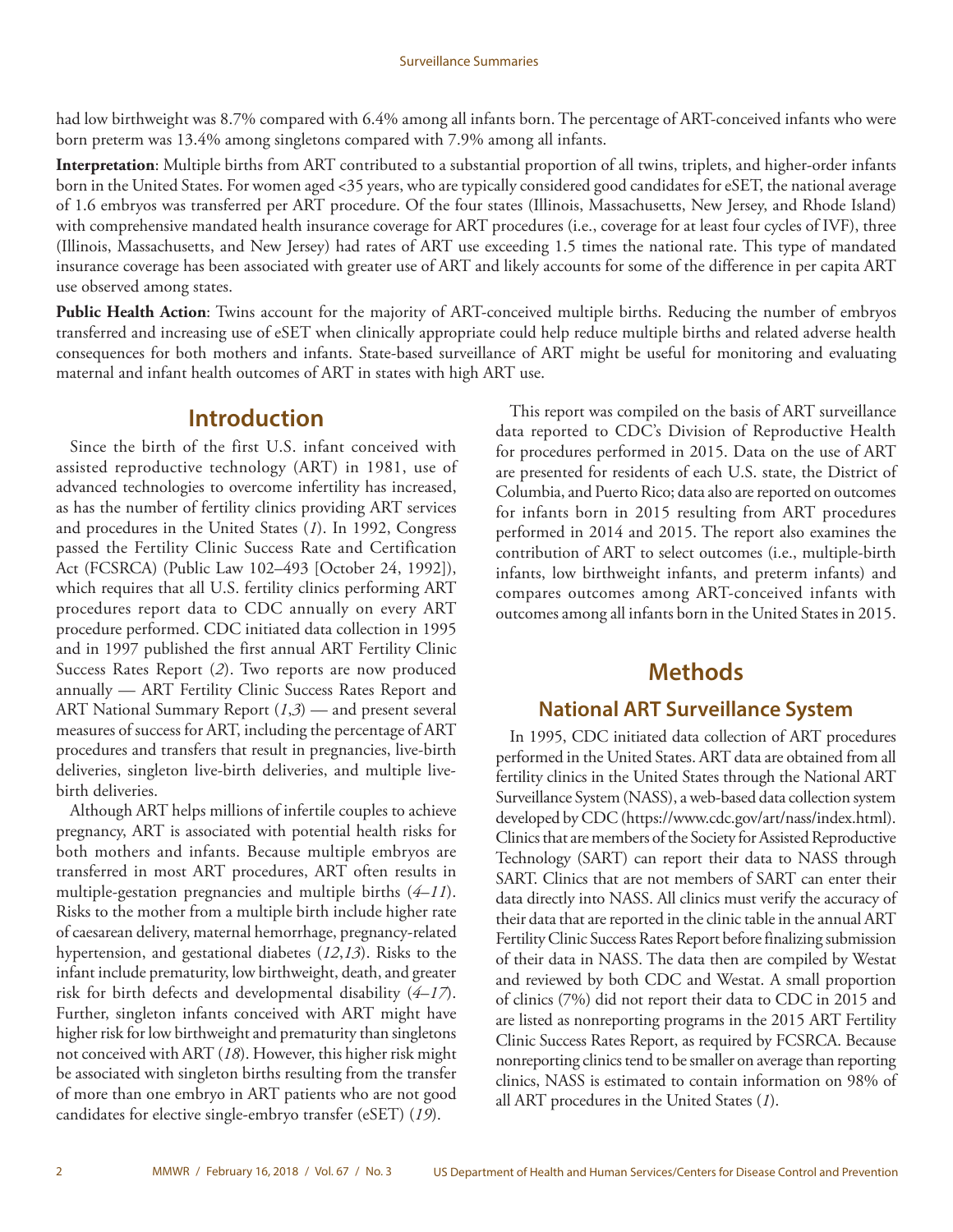Data collected include patient demographics, medical history, and infertility diagnoses; clinical information pertaining to the ART procedure type; and information regarding resultant pregnancies and births. The data file contains one record per ART procedure (or cycle of treatment) performed. Because ART providers typically do not provide continued prenatal care after a pregnancy is established, information on live births for all procedures is collected by ART clinics. In 2015, this information was obtained either directly from the patient (73.2%) or from the patient's obstetric provider (25.7%) and reported to NASS. In 2015, approximately 1.1% of pregnancy outcomes were missing in NASS.

#### **ART Procedures**

ART includes fertility treatments in which eggs or embryos are handled in a laboratory (i.e., in vitro fertilization [IVF], gamete intrafallopian transfer, and zygote intrafallopian transfer). More than 99% of ART procedures performed are IVF. Because an ART procedure consists of several steps over an interval of approximately 2 weeks, a procedure often is referred to as a cycle of treatment. An ART cycle usually begins with drug-induced ovarian stimulation. If eggs are produced, the cycle progresses to the egg-retrieval stage, which involves surgical removal of the eggs from the ovaries. After the eggs are retrieved, they are combined with sperm in the laboratory during the IVF procedure. For some IVF procedures (69% in 2015), a specialized technique (intracytoplasmic sperm injection) is used where a single sperm is injected directly into the egg. If successful fertilization occurs, the most viable embryos (i.e., those that appear morphologically most likely to develop and implant) are selected for transfer back into the uterus. If an embryo implants in the uterus, a clinical pregnancy is diagnosed by the presence of a gestational sac detectable by ultrasound. Most pregnancies will progress to a live-birth delivery, defined as the delivery of one or more live-born infants; however, some result in pregnancy loss (*20*). ART does not include treatments in which only sperm are handled (i.e., intrauterine insemination) or procedures in which a woman is administered drugs to stimulate egg production without the intention of having eggs retrieved.

ART procedures are classified on the basis of the source of the egg (patient or donor) and the status of the eggs and embryos. Both fresh and thawed embryos can be derived from fresh or frozen eggs of the patient or donor. Patient and donor embryos can be created using sperm from a partner or donor. ART procedures involving fresh eggs and embryos include an eggretrieval stage. ART procedures that use thawed eggs or embryos do not include egg retrieval because the eggs were retrieved during a previous procedure; either the eggs were frozen or the eggs were fertilized and the resultant embryos were frozen until the current procedure. An ART cycle can be discontinued at any step for medical reasons or by patient choice.

#### **Birth Data for United States**

Data on the total number of live-birth and multiple-birth infants in each reporting area in 2015 were obtained from U.S. natality files (*21*,*22*). The natality online databases report counts of live births and multiple births occurring within the United States to residents and nonresidents. The data are derived from birth certificates.

#### **Variables and Definitions**

Data on ART and outcomes from ART procedures are presented by patient's residence (i.e., reporting area) at the time of treatment, which might not be the same as the location where the procedure was performed. If information on patient's residence was missing (0.8% of procedures performed in 2015 and 1.1% of live-birth deliveries occurring in 2015), residence was assigned as the location where the procedure was performed. ART procedures performed in the United States among nonresidents are included in NASS data; however, they are excluded from certain calculations for which the exact denominators are not known. To protect confidentiality in the presentation of data in tables, cells with values of 1–4 for ART-conceived infants and with values of 0–9 for all infants are suppressed, as are data that can be used to derive these cell values; these values are included in the ART totals and in totals for all infants. In some cases as applicable, states are not identified when reporting ranges to protect confidentiality. Because of small numbers, ART data from U.S. territories (with the exception of Puerto Rico) are not included in this report. In addition, estimates derived from cell values <20 in the denominator have been suppressed because they are unstable, and estimates could not be calculated when the denominator was zero (e.g., preterm birth among triplets in reporting areas with no triplet births).

This report presents data on all procedures initiated with the intent to transfer at least one embryo with the exception of cycles using fresh embryos created from frozen eggs. The number of ART procedures performed per 1 million women of reproductive age (15–44 years) was calculated, and the resulting rate approximates the proportion of women of reproductive age who used ART in each reporting area. However, this proxy measure of ART use is only an approximation because some women who use ART fall outside the age range of 15–44 years (approximately 10% in 2015) and some women might have had more than one procedure during the reporting period.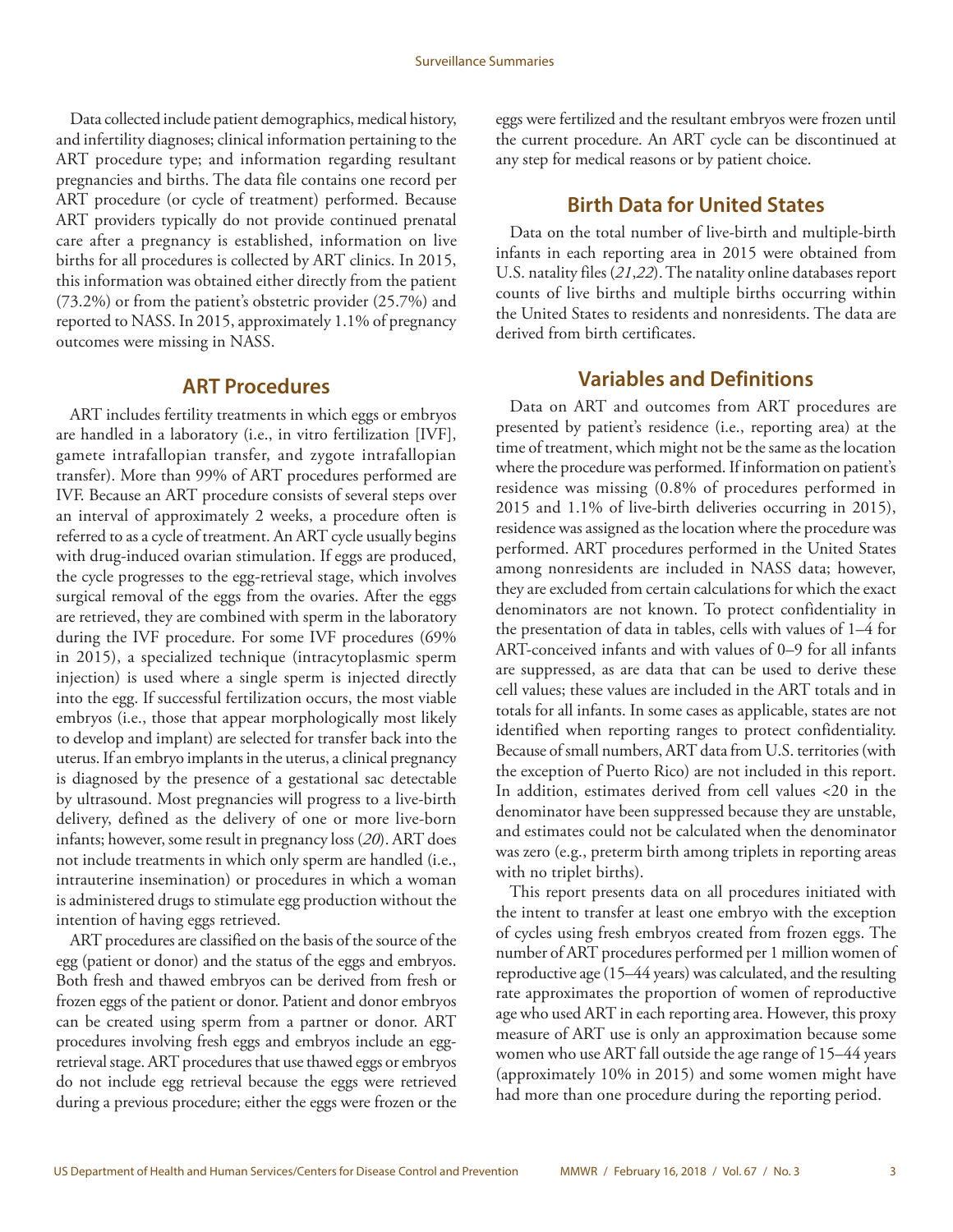A live-birth delivery was defined as the birth of one or more live-born infants. A singleton live-birth delivery was defined as a birth of only one infant who was born live. A multiple livebirth delivery was defined as a birth of two or more infants, at least one of whom was born live. Low birthweight was defined as <2,500 g and very low birthweight as <1,500 g. Gestational age for births among women who did not undergo ART procedures was calculated using a new standard for estimating the gestational age of the newborn. Since 2014, the new measure — obstetric estimate of gestation at delivery (OE) — replaced the measure based on the date of the last normal menstrual period (LMP) (*22*). Methods of calculating gestational age among women who underwent ART procedures have not changed. For births to women who underwent fresh ART procedures, gestational age was calculated by subtracting the date of egg retrieval from the birth date and adding 14 days. For births to women who underwent frozen embryo cycles or fresh ART procedures for which the date of retrieval was not available, gestational age was calculated by subtracting the date of embryo transfer from the birth date and adding 17 days (to account for an average of 3 days in embryo culture). Preterm delivery was defined as gestational age <37 weeks and very preterm delivery as gestational age <32 weeks (*23*).

Elective single-embryo transfer is a procedure in which one embryo, selected from a larger number of available embryos, is placed in the uterus, with extra embryos cryopreserved. Fresh transfer procedures in which only one embryo was transferred but no embryos were cryopreserved are considered single-embryo transfer but not considered eSET. In this report, percentage of eSET procedures and average number of embryos transferred were calculated for patients who used fresh embryos from their own eggs, in which at least one embryo was transferred. The rate of eSET was calculated by dividing the total number of transfer procedures in which only one embryo was transferred and one or more embryos were cryopreserved by the sum of the total number of single-embryo transfer procedures where extra embryos were cryopreserved plus the total number of transfer procedures in which more than one embryo was transferred. Transfer procedures in which only one embryo was transferred but no embryos were cryopreserved were excluded from the calculation of eSET percentage. The average number of embryos transferred by age group (<35 years, 35–37 years, and >37 years) was calculated by dividing the total number of embryos transferred by the total number of embryo-transfer procedures performed among that age group.

The contribution of ART to all infants born in a particular reporting area was used as a second measure of ART use. The contribution of ART to adverse birth outcomes (e.g., preterm or low birthweight infant) was calculated by dividing the total number of outcomes among ART-conceived infants by the total number of outcomes among all infants born.

The percentage of infants (ART conceived and all infants) born in a reporting area was calculated by plurality (singleton, multiple, twin, and triplet and higher-order birth) by dividing the number of infants (ART conceived and all infants) in each plurality group by the total number of infants born (ART conceived and all infants). The percentage of infants with low birthweight and preterm delivery was also calculated for each plurality group (singleton, twin, and triplet and higherorder births) for both ART-conceived infants and all infants by dividing the number of low birthweight or preterm infants in each plurality group by the total number of infants in that plurality group.

#### **Content of This Report**

This report provides information on U.S. ART procedures performed in 2015 and compares outcomes for ART-conceived infants born in 2015 (resulting from ART procedures performed in 2014 and 2015) with outcomes for all infants born in 2015 in the United States and Puerto Rico. For each of these reporting areas, data are presented on the number of ART procedures and embryo transfers performed; the resulting number of pregnancies, live-birth deliveries (overall, singleton, and multiple), and live-born infants; and the number of ART procedures in relation to the number of women in the reproductive age group (15–44 years) (*24*).\* Data are also presented on the number of embryo-transfer procedures performed, the average number of embryos transferred, and the percentage of eSET procedures performed among women who used fresh embryos from their own fresh eggs, by age group.

For each reporting area, the proportions of singleton and multiple-birth (including twin and triplet and higher-order multiple) infants resulting from ART are compared with the respective proportions among all infants born in that location in 2015. Infants born in a reporting area during that year include those who were conceived naturally and those resulting from ART and other infertility treatments. To accurately assess the proportion of ART births among overall U.S. births in 2015, ART births were aggregated from two reporting years: 1) infants conceived with ART procedures performed in 2014 and born in 2015 (70% of the live-birth deliveries reported to the ART surveillance system for 2015) and 2) infants conceived with ART procedures performed in 2015 and born in 2015 (30% of the live-birth deliveries reported to the ART surveillance system for 2015). The report presents the number and percentage of selected adverse perinatal outcomes (low birthweight, very low birthweight, preterm delivery, and very

<sup>\*</sup>Data regarding population size were compiled on the basis of July 1, 2015, estimates from the U.S. Census Bureau.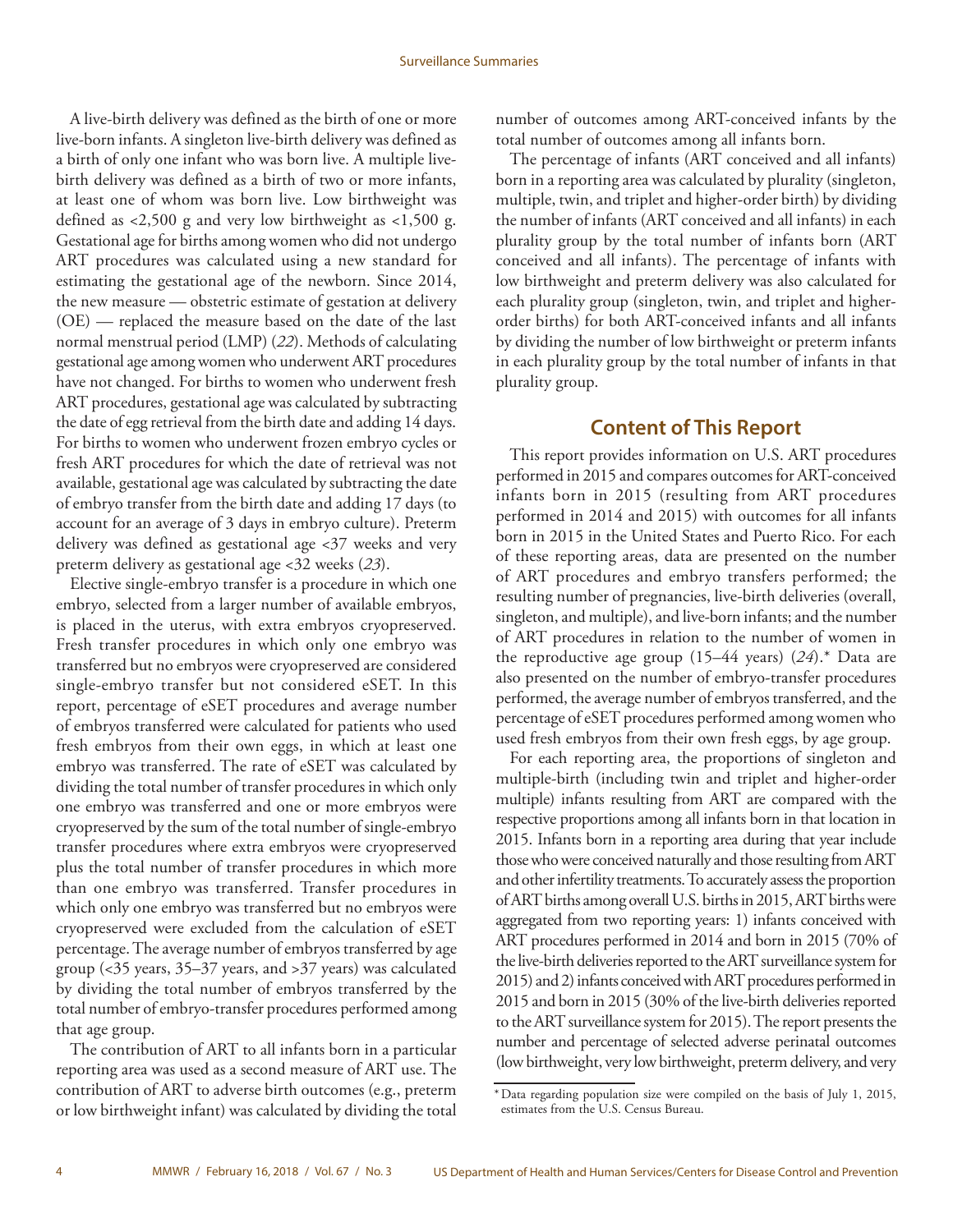<span id="page-6-0"></span>preterm delivery) among ART-conceived infants and all infants by plurality, as well as the contribution of ART to these outcomes.

#### **Results**

#### **Overview of Fertility Clinics**

In 2015, of 499 fertility clinics in the United States that performed ART procedures, a total of 464 (93%) provided data to CDC, with the majority located in or near major cities (*1*). The number of fertility clinics performing ART procedures varied by reporting area. The reporting areas with the largest numbers of fertility clinics providing data were California (65), Texas (43), and New York (38) (Figure 1).

#### **Number and Type of ART Procedures**

The number, type, and outcomes of ART procedures performed are provided according to patient's residence for all 52 reporting areas (Table 1). Residency data are missing for approximately 0.8% of procedures performed and 1.1% of live-birth deliveries; however, they are included in the totals. In 2015, approximately 16.3% of ART procedures were conducted in reporting areas other than the patient's state of residence. Non-U.S. residents accounted for approximately 2.7% of ART procedures, 3.3% of ART live-birth deliveries, and 3.0% of ART-conceived infants born.

In 2015, a total of 231,936 ART procedures were reported to CDC (*1*). Included in this report are data for 182,111 ART procedures performed in the United States (including Puerto Rico) with the intent to transfer at least one embryo. Excluded are 45,779 egg or embryo-freezing and embryobanking procedures that did not result in an embryo transfer; 4,003 procedures started with the intent to thaw previously frozen eggs, fertilize the eggs, and then transfer the resulting fresh embryos; and 43 procedures that were performed in the territories not included in this report. Of 182,111 procedures performed in the reporting areas, a total of 143,286 (78.7%) progressed to embryo transfer (Table 1). Of 143,286 ART procedures that progressed to the embryo-transfer stage, 72,870 (50.9%) resulted in a pregnancy and 59,334 (41.4%) in a live-birth delivery. The 59,334 live-birth deliveries included 47,685 singleton live-birth deliveries (80.4%) and 11,649 multiple live-birth deliveries (19.6%) and resulted in 71,152 live-born infants (Table 1) (Figure 2).

Six reporting areas with the largest number of ART procedures (California, Illinois, Massachusetts, New Jersey, New York, and Texas) accounted for approximately half (49.5%) (90,111 of 182,111) of all ART procedures, 48.9% (70,078 of 143,286) of all embryo-transfer procedures, 46.8%

**FIGURE 1. Location and number\* of assisted reproductive technology clinics — United States and Puerto Rico, 2015**



**Abbreviations:** DC = District of Columbia; PR = Puerto Rico. \* In 2015, of the 499 clinics in the United States, 464 (93%) submitted data.

(33,294 of 71,152) of all infants born who were conceived with ART, and 43.4% (5,054 of 11,649) of all ART-conceived multiple live-birth deliveries in the United States (Table 1). However, these six reporting areas accounted for only 36.6% of all U.S. births (*24*).

The number of ART procedures per 1 million women of reproductive age (15–44 years) varied (range: 329 in Puerto Rico to 6,833 in Massachusetts), with an overall national rate of 2,832. Thirteen reporting areas (California, Connecticut, Delaware, Hawaii, Illinois, Maryland, Massachusetts, New Hampshire, New Jersey, New York, Rhode Island, Virginia, and the District of Columbia) had ART use rates higher than the national rate. Of these reporting areas, Massachusetts (6,833) and the District of Columbia (6,726) had rates exceeding twice the national rate, while Connecticut (4,793), Illinois (4,770), Maryland (5,204), New Jersey (5,581), and New York (5,277) had rates exceeding 1.5 times the national rate (Table 1) (Figure 3).

#### **Embryo Transfer and Patient's Age**

The number of embryo-transfer procedures performed, the average number of embryos transferred per procedure, and the percentage of eSET procedures performed among women who used fresh embryos from their own fresh eggs are provided by reporting area and age group (Table 2). Overall, 27,942 embryo-transfer procedures were performed among women aged <35 years, 12,943 among women aged 35–37 years, and 18,429 among women aged >37 years. Nationally, on average,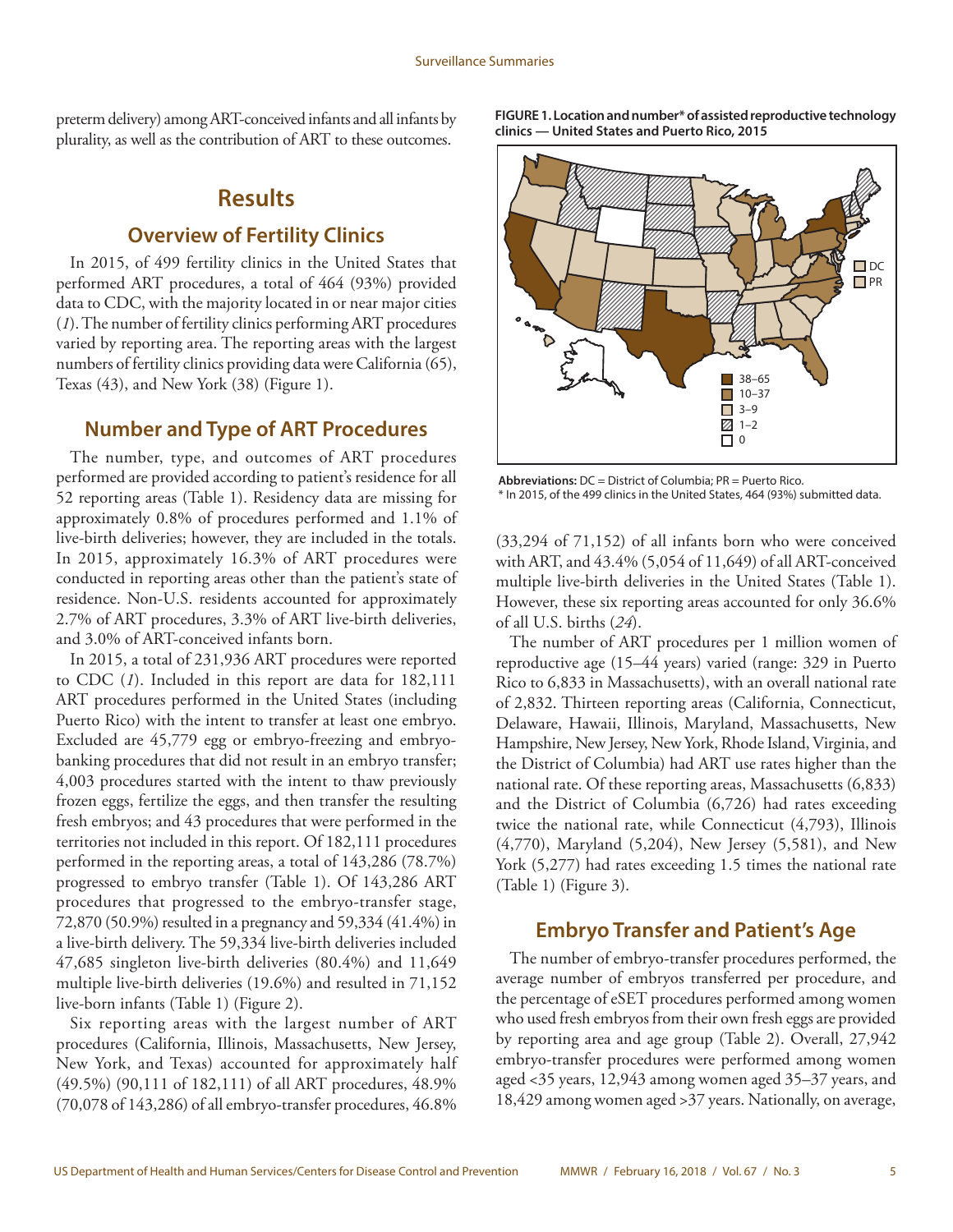#### Surveillance Summaries



**FIGURE 2. Number of outcomes of assisted reproductive technology procedures, by type of outcome — United States and Puerto Rico, 2015**

**FIGURE 3. Number of reporting areas, by number of assisted reproductive technology procedures performed among women of reproductive age (15–44 years)\* — United States and Puerto Rico, 2015**



<sup>\*</sup> Per 1 million women aged 15–44 years.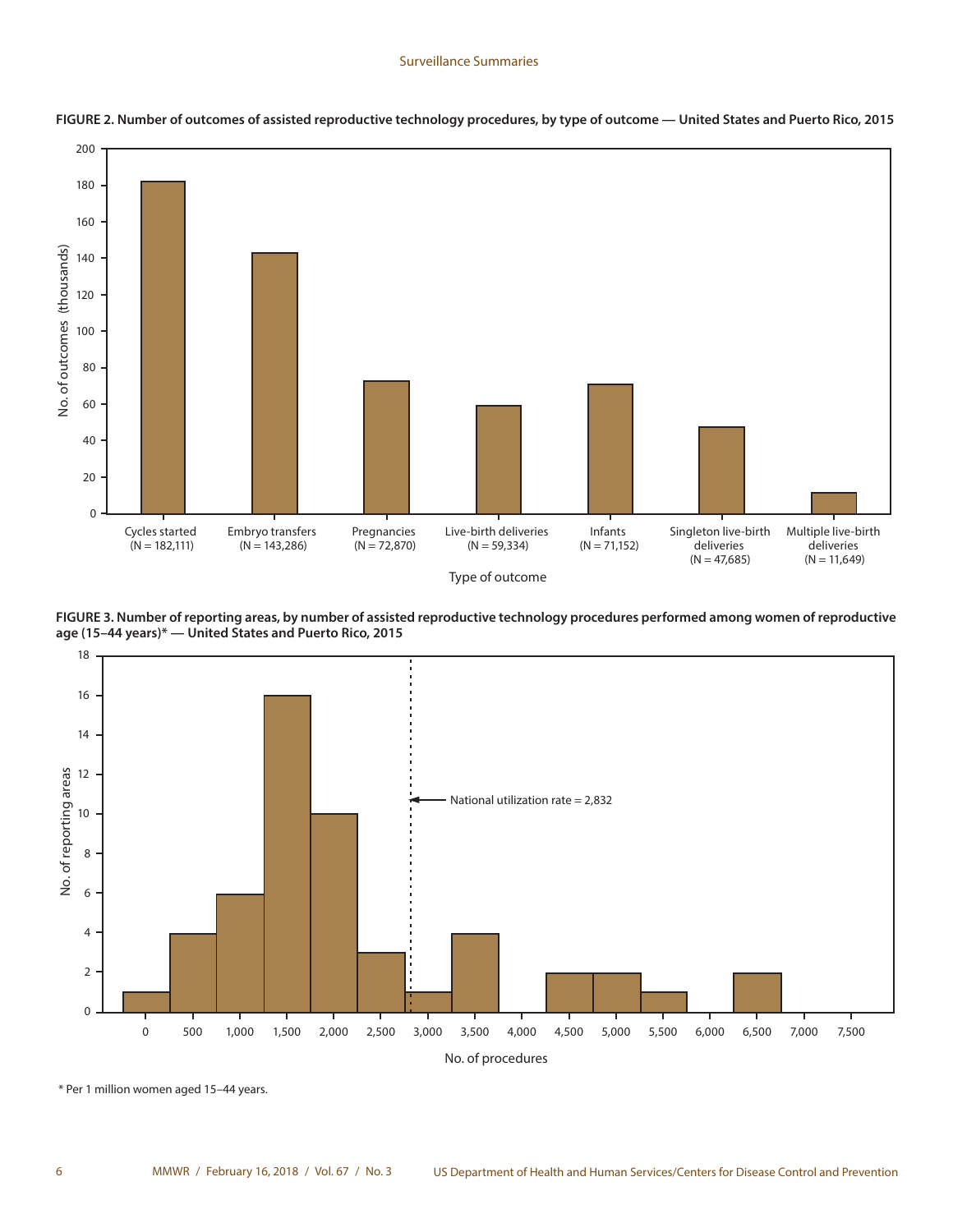#### 1.6 embryos were transferred per procedure among women aged <35 years (range: 1.1 in Delaware to 2.0 in Puerto Rico), 1.8 among women aged 35–37 years (range: 1.5 in Delaware, Maine, Maryland, and Massachusetts to 2.2 in Puerto Rico), and 2.3 among women aged >37 years (range: 1.8 in Arkansas and Nevada to 2.8 in Rhode Island). Nationally, the percentage of eSET was 34.7% among women aged <35 years (range: 11.3% in Puerto Rico to 88.1% in Delaware), 20.8% among women aged 35–37 years (range: 0% in Puerto Rico to 61.9% in Delaware), and 2.3% among women aged >37 years (range: 0% in several reporting areas to 14.3% in Delaware). Among women aged <35 years, eSET percentage exceeded 1.5 times the national percentage in six reporting areas (Delaware, the District of Columbia, Maine, Massachusetts, Maryland, and New Hampshire).

#### **Singleton and Multiple-Birth Infants**

In 2015, among 4,009,654 infants born in the United States and Puerto Rico (*21*), a total of 66,298 (1.7%) were conceived with ART procedures performed in 2014 and 2015 (Table 3). California, Texas, and New York had the highest total number of all infants born (491,748, 403,618, and 237,274, respectively) and ART-conceived infants born (8,839, 5,778, and 6,435, respectively). The percentage of ART-conceived infants born among all infants born was highest in Massachusetts (4.5%), followed by the District of Columbia (3.7%), Connecticut (3.6%), and New Jersey (3.5%).

Nationally, 35.3% of ART-conceived infants were born in multiple-birth deliveries (range: 18.3% in Delaware to 57.5% in Idaho), compared with 3.4% of all infants (range: 2.3% in Puerto Rico to 4.7% in the District of Columbia) (Table 4). ART-conceived twins accounted for approximately 96.1% (22,491 of 23,413) of all ART-conceived infants born in multiple deliveries. ART-conceived multiple-birth infants contributed to 17.0% of all multiple-birth infants (range: 5.4% in New Mexico to 44.6% in Hawaii). Approximately 33.9% of all ART-conceived infants were twins (range: 16.0% in Delaware to 53.8% in Idaho), compared with 3.3% of all infants (range: 2.3% in Puerto Rico to 4.6% in the District of Columbia). ART-conceived twins contributed to 16.8% of all twins (range: 5.6% in New Mexico to 43.6% in Hawaii). Finally, 1.4% of ART-conceived infants were triplets and higher-order multiples (range: 0% in several states to 10.3% in Alaska), compared with 0.1%–0.2% of all infants. ARTconceived triplets and higher-order infants contributed to 22.2% of all triplets and higher-order infants (range: 0% in several states to 70.0% in Hawaii).

#### **Adverse Perinatal Outcomes**

Nationally, ART-conceived infants contributed to approximately 5.1% of all infants with low birthweight (range: 1.5% in New Mexico and Puerto Rico to 12.1% in Connecticut) and 5.0% of all infants with very low birthweight (range: 0% in South Dakota and Vermont to 10.9% in Massachusetts and North Dakota) (Table 5). In four reporting areas (Connecticut, Hawaii, Massachusetts, and New Jersey), >10% of all infants with low birthweight born were conceived with ART. In all reporting areas, the percentage of infants with low birthweight and very low birthweight was higher among those conceived with ART than among all infants. Among ART-conceived infants, 25.5% had low birthweight (range: 13.0% in Vermont to 48.5% in Puerto Rico), compared with 8.1% among all infants (range: 5.7% in Alaska to 11.4% in Mississippi). Approximately 4.3% of ART-conceived infants had very low birthweight (range: 0% in Vermont and South Dakota to 12.9% in Puerto Rico), compared with 1.4% among all infants (range: 0.8% in Montana to 2.2% in the District of Columbia).

Nationally, ART contributed to approximately 5.3% (range: 1.0% in Puerto Rico to 12.5% in Massachusetts) and 5.4% (range: 0% in Vermont to 11.9% in Massachusetts) of all infants born preterm and very preterm, respectively (Table 6). In four reporting areas (Connecticut, Hawaii, Massachusetts, and New Jersey), >10% of all infants born preterm and very preterm were conceived with ART. As with low birthweight, the percentage of infants who were born preterm and very preterm was higher among ART-conceived infants than among the total birth population. Among ART-conceived infants, 31.2% were born preterm (range: 11.6% in Vermont to 45.8% in Alabama), compared with 9.7% among all infants (range: 7.3% in Vermont to 15.0% in Puerto Rico). Approximately 5.2% of ART-conceived infants were born very preterm (range: 0% in Vermont to 14.9% in Puerto Rico), compared with 1.6% among all infants (range: 1.0% in Montana to 2.3% in Mississippi).

The percentage of ART-conceived infants who had low birthweight was 8.7% (range: 2.0% in one state to 22.2% in Puerto Rico) among singletons, 54.8% (range: 40.0% in Vermont to 70.8% in Puerto Rico) among twins, and 95.9% (range: 79.2% in Michigan to 100% in several reporting areas) among triplets and higher-order multiples; the corresponding percentage among all infants born was 6.4% (range: 4.6% in Alaska to 9.4% in Mississippi) among singletons, 55.2% (range: 40.5% in Alaska to 66.1% in Puerto Rico) among twins, and 95.0% (range: 76.2% in Puerto Rico to 100% in several states) among triplets and higher-order multiples (Table 7).

The percentage of ART-conceived infants who were born preterm was 13.4% among singletons (range: 6.3% in North Dakota to 20.3% in South Dakota), 62.4% among twins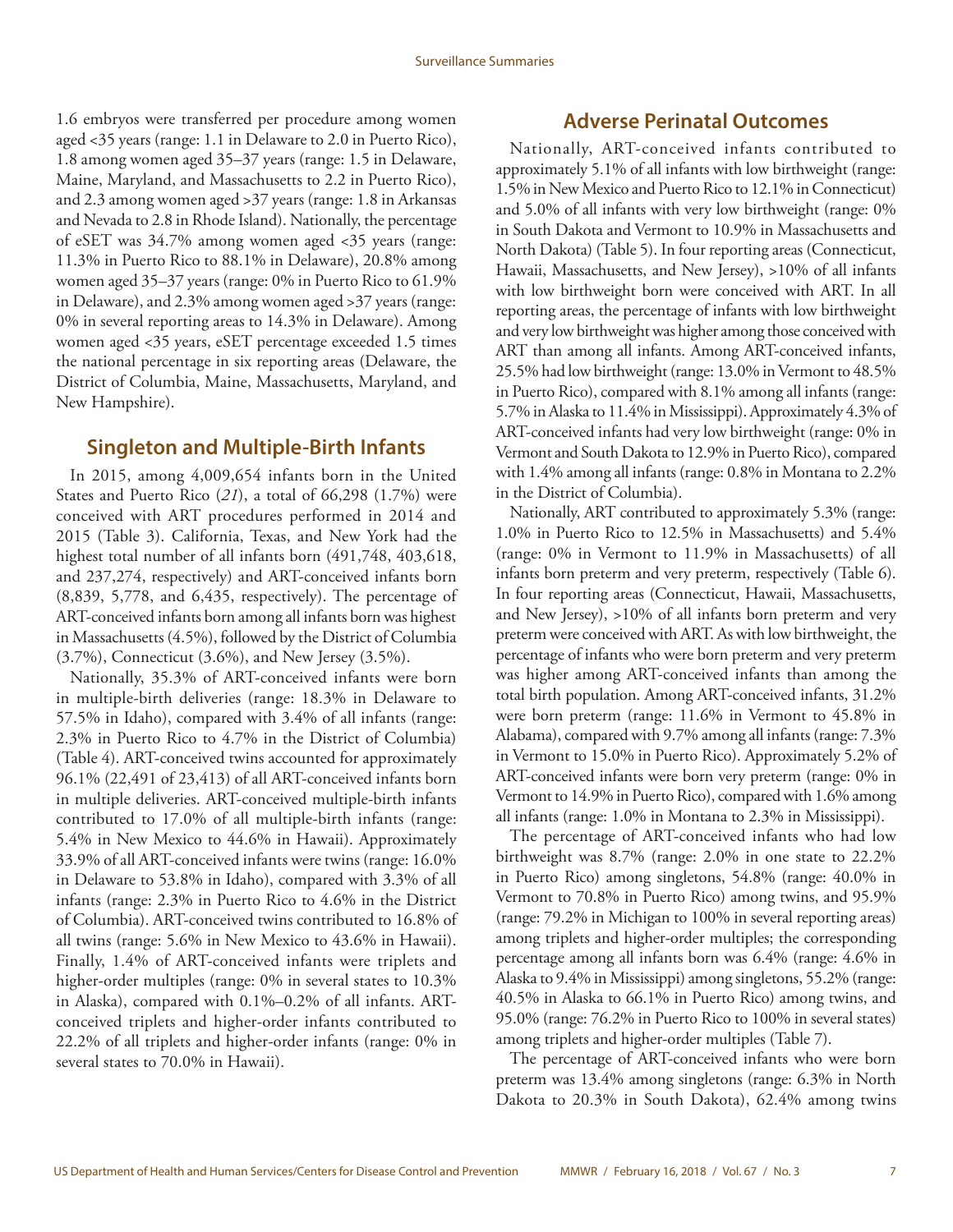<span id="page-9-0"></span>(range: 30.0% in Vermont to 83.2% in Alabama), and 97.7% among triplets and higher-order infants (range: 87.1% in California to 100% in several reporting areas); the corresponding percentage among all infants was 7.9% for singletons (range: 5.5% in Vermont to 13.8% in Puerto Rico), 59.0% for twins (range: 47.0% in Alaska to 70.5% in Louisiana), and 98.6% for triplets and higher-order infants (range: 90.9% in Nevada to 100% in several reporting areas) (Table 8).

### **Discussion**

#### **Overview**

The use of ART has increased substantially in the United States since the beginning of ART surveillance. In 1996 (the first full year for which ART data were reported to CDC), a total of 20,597 infants were born from 64,036 ART procedures (*25*). Since then, the number of procedures reported to CDC and the number of infants born from ART procedures have approximately tripled. Several changes can be observed in ART use and outcomes since the preceding reporting year in 2014 (*26*). The rate of ART use as measured by procedures performed per 1 million women of reproductive age (15–44 years) increased from 2,647 in 2014 to 2,832 in 2015. Among women aged <35 years, the average number of embryos transferred remained at 1.6; however, the percentage of eSET increased from 28.5% to 34.7%. Overall, the percentage of ART-conceived twins decreased from 37.5% to 33.9%, and the percentage of ARTconceived triplets and higher-order infants decreased from 1.8% to 1.4%. The contribution of ART-conceived twins to all twins decreased from 18.0% to 16.8%. The contribution of ART-conceived infants to all triplets and higher-order infants decreased from 26.4% to 22.2%. However, the contribution of ART to rates of multiple births and poor birth outcomes remained substantial. In 2015, the multiple birth rate was 10 times higher among ART-conceived infants compared with all infants (35.3% versus 3.4%), and although infants conceived with ART accounted for approximately 1.7% of total births in the United States, the proportion of multiple-birth deliveries attributable to ART was 17.0%.

ART-conceived twins accounted for approximately 96.1% (22,491 of 23,413) of all ART-conceived infants born in multiple-birth deliveries. On average, 1.6 embryos were transferred among women aged <35 years, even though singleembryo transfers have been associated with better perinatal outcomes among the majority of women in this age group (*27,28*). The percentage of infants with low birthweight and born preterm was substantially higher among ART-conceived infants (25.5% and 31.2%, respectively) than among all infants (8.1% and 9.7%, respectively). Similar to births among the general population, ART-conceived twins and triplets and higher-order infants were more likely than singletons to be born preterm (4.7 times and seven times, respectively).

Comparable data on ART use and embryo transfer practices from 18 European countries indicate that in 2012, ART use as defined by the number of procedures performed per 1 million women of reproductive age was 6,525; this was approximately 2.6 times higher than the rate in the United States in 2012 (*29*,*30*). Percentages of single-embryo transfers (eSET rates are not reported) varied widely in Europe, and a few countries reported a single-embryo transfer rate of over 50%. Overall, in these 18 reporting countries, approximately 82.1% of all IVF deliveries were singleton deliveries, compared with 73.5% in the United States (*29*,*30*).

#### **Variations in ART Use by Reporting Area**

ART use (as measured by the number of ART procedures performed per 1 million women of reproductive age) varied widely by reporting area: residents of California, Connecticut, Delaware, Hawaii, Illinois, Maryland, Massachusetts, New Hampshire, New Jersey, New York, Rhode Island, Virginia, and the District of Columbia had higher ART use than the national rate. Although some women who used ART might have been aged >44 years, the measure for women aged 15–44 years is still useful as a proxy indicator of all ART use in each reporting area. Residents of California, Illinois, Massachusetts, New Jersey, New York, and Texas accounted for 46.8% of all infants conceived with ART. The large number of ART procedures performed in these states is a result of the size of the general population (California and Texas), higher rates of ART use (Massachusetts and New Jersey), or both (New York and Illinois).

The contribution of ART to all infants born varied substantially, even among states with high ART use (range: 1.8% in California to 4.5% in Massachusetts). State-level differences might be explained in part by variations in health insurance coverage. Fifteen states (Arkansas, California, Connecticut, Hawaii, Illinois, Louisiana, Maryland, Massachusetts, Montana, New Jersey, New York, Ohio, Rhode Island, Texas, and West Virginia) have passed legislation mandating that private insurers provide coverage for some fertility treatments, although not all mandates require coverage for ART. Mandates from four of these states (Illinois, Massachusetts, New Jersey, and Rhode Island) include comprehensive coverage for at least four cycles of IVF.† Three of the four states with comprehensive

<sup>†</sup>Eight states (Arkansas, Connecticut, Hawaii, Illinois, Maryland, Massachusetts, New Jersey, and Rhode Island) have insurance mandates that cover at least one ART cycle. Seven states (California, Louisiana, Montana, New York, Ohio, Texas, and West Virginia) have insurance mandates that exclude IVF coverage. Information is available at [https://resolve.org/what-are-my-options/insurance](https://resolve.org/what-are-my-options/insurance-coverage/coverage-state/)[coverage/coverage-state/.](https://resolve.org/what-are-my-options/insurance-coverage/coverage-state/)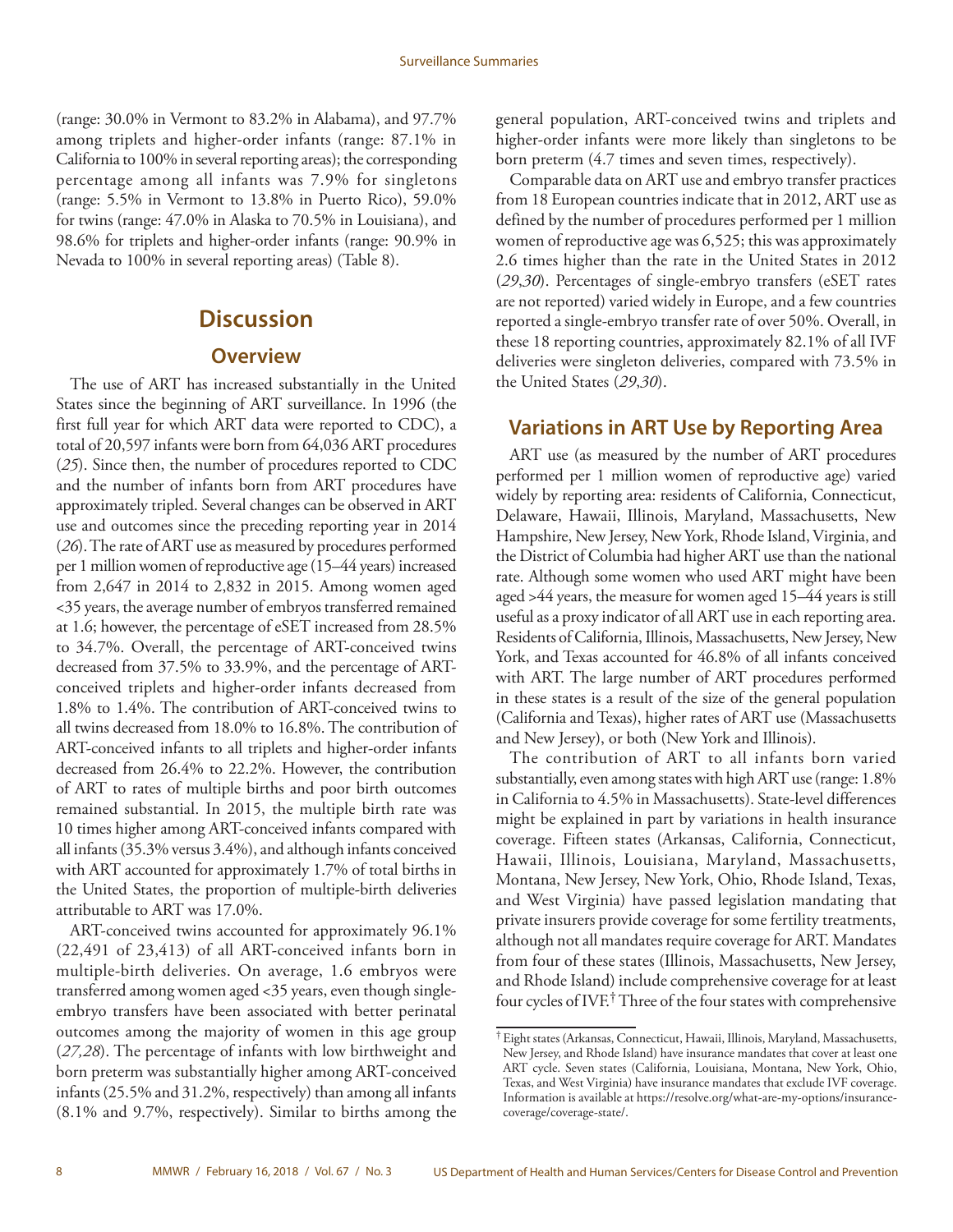mandates (Illinois, Massachusetts, and New Jersey) had rates of ART use that were at least 50% higher than the national rate. Insurance mandates for infertility treatments have been associated with greater use of ART (*31*–*33*). In two states with insurance mandates (Massachusetts and New Jersey), the average number of embryos transferred was less than the national rate and the rate of eSET was higher than the national rate among patients aged <35 years.

#### **Elective Single-Embryo Transfer Rates**

Recommendations issued by the American Society of Reproductive Medicine (ASRM) and SART on the number of embryos to transfer have been revised several times to reduce the likelihood of higher-order multiple deliveries (*34*–*38*). New guidance issued by ASRM and SART in 2017 is focused on promoting single-embryo transfer and reducing all multiple pregnancies, including twin gestations. Recommendations for single-embryo transfer are now expanded to patients of any age transferring an euploid (i.e., chromosomally normal) embryo, selected with the assistance of preimplantation genetic screening, and for patients aged <38 years with any one of these criteria: 1) availability of high-quality embryos for cryopreservation, 2) a history of success with IVF procedures, 3) availability of vitrified blastocyst stage embryos, or 4) undergoing their first frozen embryo transfer (*39*). Results of an analysis of ART cycles conducted in 2015 suggested that approximately half of ART-related multiple births resulted from the transfer of two fresh embryos among women aged <35 years and patients who received donor oocytes; therefore, reducing the number of embryos transferred from two to one among these patients who have a good chance of pregnancy and live birth with single-embryo transfers will lower rates of ART-conceived twins (*40*,*41*).

Among women aged <35 years, the percentage of eSET procedures was higher (34.7%) than among those in older age groups (20.8% among women aged 35–37 years and 2.3% among women aged >37 years) and varied widely among reporting areas (range: 6.7%–88.1%). From 2009 to 2015, the national percentage of eSET increased nearly fivefold (from 7.4% to 34.7%) among women aged <35 years (*26*). From 2014 to 2015, the national percentage of eSET among women aged <35 years increased from 28.5% to 34.7%. However, the percentage of eSET is still lower in the United States than in countries that impose restrictions on the number of embryos transferred and provide public funding for ART services (ranging from two to six publicly funded cycles in some countries) (*42*). The eSET rates might be influenced by factors such as the patient's age and diagnosis, as well as treatment costs that are typically high and often paid out of pocket by the patient (*31*). In the United States, even where mandated, coverage for infertility treatment can vary in scope, with ART services often excluded or restricted to certain age groups or diagnoses (*31*). Furthermore, insurance mandates for infertility do not apply to employers that self-insure. In three of the four states with mandatory comprehensive insurance coverage for ART, the eSET percentage among women aged <35 years was higher than the national percentage of 34.7% (70.3% in Massachusetts, 45.5% in New Jersey, and 45.5% in Rhode Island). ART procedures are expensive; out-of-pocket costs per IVF attempt are estimated to be between \$10,000 and \$15,000 (*32*). Insurance mandates for infertility and enhanced coverage for ART might increase the use of eSET because patients might be more willing to transfer fewer embryos when the financial burden of treatment is diminished (*32*,*43*,*44*). In the United States, efforts to increase acceptance and use of eSET still have barriers. Improving adherence to professional guidance on embryo transfer practices along with expanded insurance coverage for ART services might promote greater use of eSET (*40*,*41*,*44*,*45*).

#### **ART Multiple-Birth Infants**

Singleton live-birth deliveries have lower risks than multiplebirth deliveries for adverse birth outcomes such as prematurity, low birthweight, disability, and death (*46*–*48*). To optimize healthy birth outcomes, the transfer of fewer embryos should be encouraged where appropriate, taking into consideration the patient's age and prognosis (*27*). The percentage of ARTconceived multiple-birth infants in the United States decreased from 53.1% in 2000 to 35.3% in 2015 (*49*). A substantial decrease was noted in both the percentage of ART-conceived triplets and higher-order infants (from 8.9% in 2000 to 1.4% in 2015) and the percentage of ART-conceived twins (from 44.2% in 2000 to 33.9% in 2015).

In the past, the slow decrease in twin-infant birth rates among women who undergo ART procedures was largely attributable to small but gradual increases in eSET rates (*40*,*41*). From 2013 to 2014, a historically large increase (33.0%) in the national eSET rate was observed (*26*). From 2014 to 2015, the increase in the national eSET rate was also substantial (21.8%) (*26*). Despite increased eSET use, ARTconceived twins still accounted for approximately one third of all ART-conceived infants in 2015, and on average, 1.6 embryos were transferred among patients aged <35 years. High rates of ART-conceived twins might be partially explained by the desire for more than one child among couples experiencing infertility and their perception that the benefits of a multiplegestation pregnancy (compared with no pregnancy) outweigh the risks (*50*–*52*). Therefore, understanding the perspective of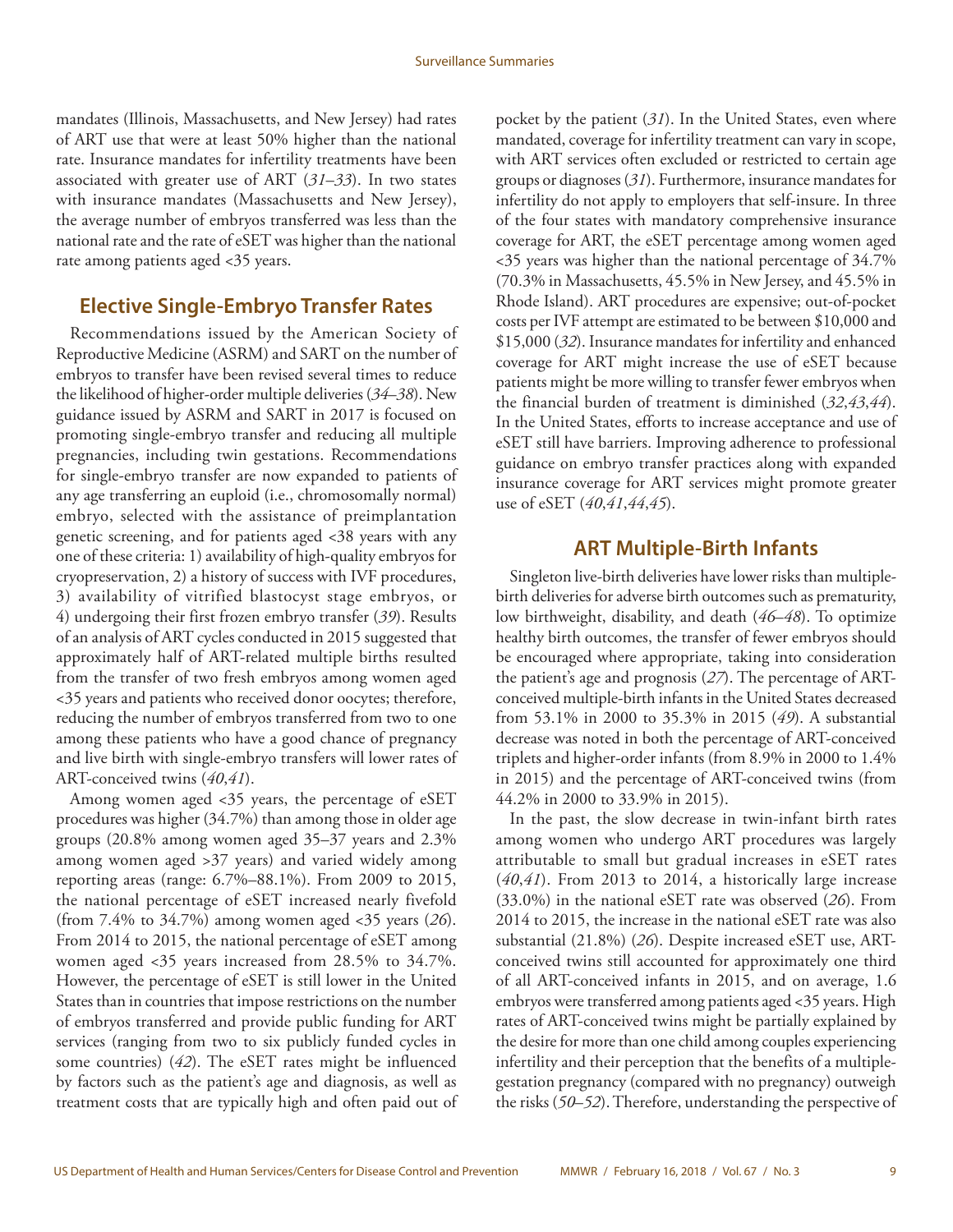<span id="page-11-0"></span>couples undergoing infertility treatments regarding multiplegestation pregnancies and multiple births is important. The use and acceptance of eSET among younger patients with favorable prognoses might be improved through patient education (*53*,*54*). Patient education focusing on maternal and perinatal morbidity and mortality, and the economic costs of twin gestations, has been effective in reducing the preference for twins among patients (*53*–*55*).

The economic costs of multiple births also underscore the importance of efforts to reduce ART-related multiple births. In 2013, the mean health care cost to patients and insurers was estimated to be \$26,922 for ART-conceived singleton deliveries, \$115,238 for ART-conceived twins, and \$434,668 for ART-conceived triplets and higher-order infants (*56*). Transferring two embryos is associated with a slight increase in overall birth rate but a greater increase in the twin birth rate compared with transferring a single embryo (*27*,*57*). However, transferring two embryos sequentially (singleembryo transfer over two sequential procedures) has similar cumulative live-birth rates and lower twin delivery rates than transferring two embryos in a single procedure and might be a cost-effective transfer approach, where estimated costs include ART treatment and pregnancy- and infant-associated medical costs (*58*–*60*). Evidence from other countries suggests that insurance coverage for ART combined with restrictions on the number of embryos transferred per cycle can reduce multiple births (*42*).

#### **ART Low Birthweight Infants and Preterm Births**

The percentage of infants born preterm and very preterm was higher among ART-conceived infants than among infants in the total birth population. Four states (Connecticut, Hawaii, Massachusetts, and New Jersey) that had large numbers of ART procedures performed per 1 million women of reproductive age and a high proportion of ART-conceived infants born in the state also had high contribution of ART (>10%) to both categories of low birthweight and preterm births. In the United States, the contribution of ART to preterm births, the majority of which are also infants with low birthweight, is a key concern. Fertility treatments, both ART and controlled ovarian stimulations, contribute substantially to preterm births (*47*,*61*). Preterm births are a leading cause of infant mortality and morbidity; preterm infants are at increased risk for death and have more health and developmental problems than full-term infants (*47*,*62*–*64*). The health risks associated with preterm birth have contributed to increased health care costs. In 2005, the societal economic cost associated with all preterm births in the United States was estimated at \$26 billion annually (\$51,600 per infant born preterm) (*47*). In 2012, the societal economic cost associated with ART-conceived preterm infants in the United States was estimated at approximately \$1.3 billion (*65*).

In addition to the known risks for multiple births associated with ART, even singleton infants conceived with ART procedures might be at increased risk for low birthweight and preterm delivery compared with infants born in the general population. However, a study published in 2017 found no significant differences in adverse outcomes among singleton infants conceived after single-embryo transfer among ART patients compared with singletons not conceived with ART, whereas singleton infants conceived after double-embryo transfer were more likely to have adverse perinatal outcomes. Those findings suggested that such differences might be attributable to the transfer of more than one embryo in patients who are not candidates for eSET and might have underlying pathologies (*19*).

# **Limitations**

The findings in this report are subject to at least five limitations. First, ART surveillance data were reported for each ART procedure performed rather than for each patient who used ART. As a result, because patients can achieve a successful pregnancy after undergoing multiple procedures, the procedure-specific success rates reported here underestimate the true per-patient success rates. Second, prematurity and low birthweight could be associated with factors contributing to underlying infertility or other maternal factors and not entirely to ART procedures. Third, approximately 7.0% of fertility clinics that performed ART in 2015 did not report their data to CDC, and these clinics might have had results differing from reporting clinics. Fourth, NASS lacks data on embryo quality, which influences the use of eSET among patients aged <35 years with favorable prognoses. Finally, in 2014 the methods for estimating gestational age for women who did not undergo ART changed from LMP measures to OE-based measures. The OE-based preterm birth rates are lower than those estimated with LMP, and therefore comparisons with previous years should be made with caution.

# **Conclusion**

Since 1995, the number of ART procedures performed in the United States and the number of infants born as a result of these procedures have nearly tripled. With this increasing use, ART-conceived infants represented 1.7% of infants born in the United States in 2015 and noticeably contributed to the prevalence of low birthweight and preterm deliveries,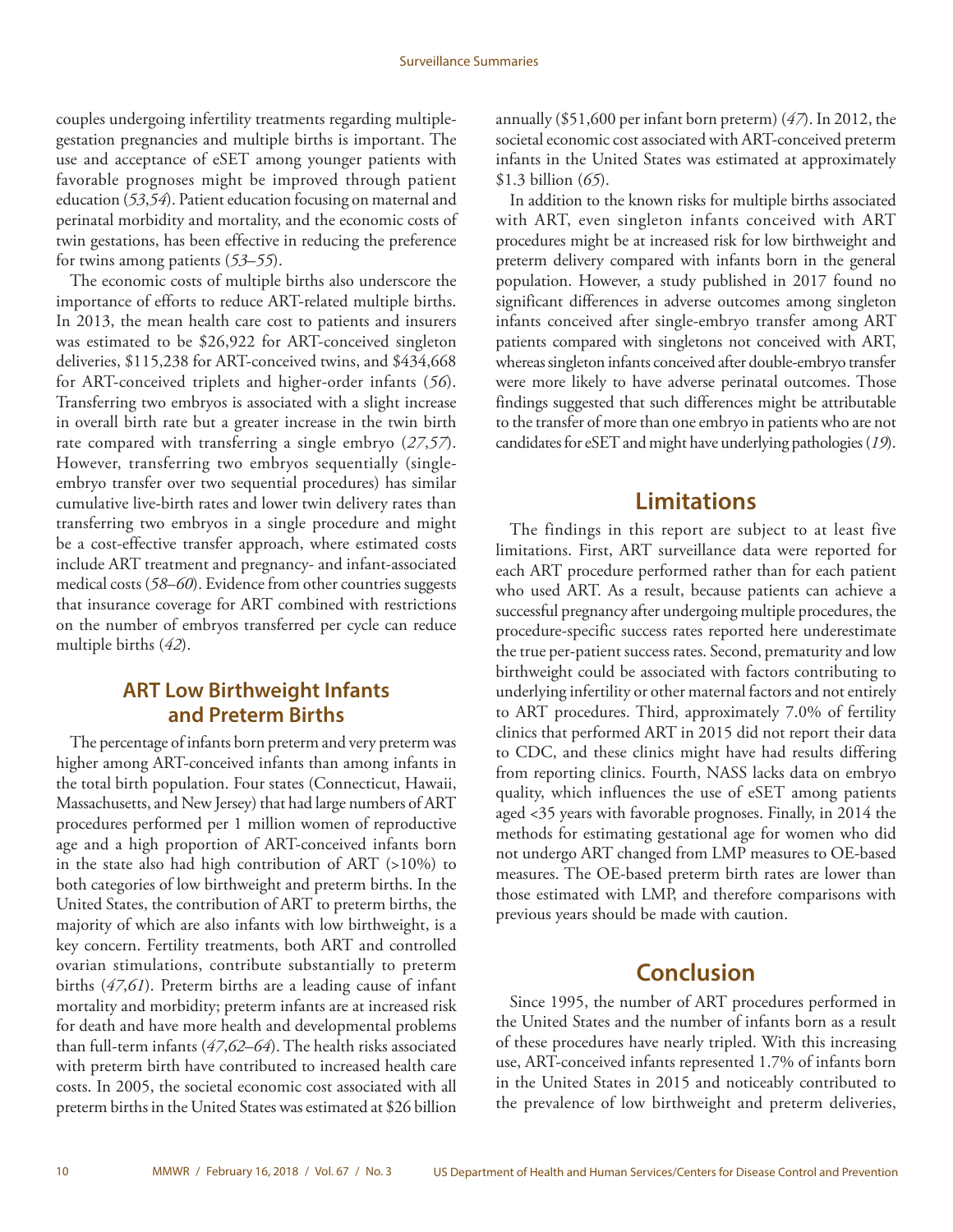as approximately two fifths of ART-conceived infants were multiple-birth deliveries. Furthermore, among ART-conceived infants, although the percentage of triplets or higher-order infants has decreased since 2000, the percentage of twins has remained high. Because of the higher rates of preterm birth and low birthweight among multiple-birth infants, the impact of ART on poor birth outcomes remains substantial. This report documents the ART use rates and contribution of ART to multiple-birth deliveries, low birthweight, and preterm birth by patient's reporting area of residence. This report also highlights the differences in percentage of low birthweight and prematurity between ART-conceived infants and all infants in the total birth population. These findings allow state health departments to monitor the extent of ART-related adverse perinatal outcomes among singletons, twins, and triplets and higher-order infants in their reporting areas.

Comprehensive insurance coverage of ART can help increase access to fertility treatments (*45*). Increased use of ART in reporting areas with insurance mandates also can result in higher absolute numbers of ART-conceived multiple-birth deliveries. The findings in this report indicate that ART use was higher than the national rate in all four states with statewide-mandated comprehensive insurance coverage. Three of these four states (Illinois, Massachusetts, and New Jersey) had use rates exceeding 1.5 times the national rate and two (Massachusetts and New Jersey) had a percentage of multiple births that was lower than the national percentage. Further, in both Massachusetts and New Jersey, among patients aged <35 years, the average number of embryos transferred was less than the national rate and the rate of eSET was higher than the national rate. More research is needed to ascertain the influence of state health insurance mandates on ART use, embryo transfer practices, infant outcomes, and economic and out-of-pocket patient costs of multiple births (*28*,*34*,*40*,*41*). Addressing the risk for multiple-birth deliveries also requires understanding the perspectives of couples undergoing infertility treatments who might view a multiple birth, especially twins, as an acceptable or desired outcome or who might lack awareness of the increased risks associated with multiple births to mothers and infants. Although the majority of clinicians acknowledge that the birth of a healthy singleton is the best outcome of ART, they might be sensitive to patient perspectives and experiences with infertility (*34*,*35*). Clinicians need to be aware of ongoing efforts and newly published guidance (*39*) to limit the number of embryos transferred to reduce the rate of multiple births, particularly twins. The wider implementation of eSET, when clinically appropriate, should be encouraged as a mechanism of promoting singleton infant births among ART pregnancies (*27*,*39*,*41*).

In 2014, CDC outlined a public health strategy for the detection, prevention, and management of infertility, including improving ART practice and outcomes, through coordinated efforts of government and nongovernment organizations. This national effort involves federal, state, and local agencies; the scientific community; health care professionals; insurance providers; employers; industry; nonprofit organizations; and organizations representing persons coping with infertility (*66*). Of public health importance is the role that infertility treatment has on adverse birth outcomes, primarily because of higher rates of multiple births. ART only partially explains the overall prevalence of these adverse outcomes in the United States. Other factors influencing multiple births include maternal age at conception and the use of non-ART fertility treatments (*47*,*61*,*67*). During 1980–2009, the older age of women giving birth accounted for a substantial increase in twins, thought to be attributed to the increased likelihood of an embryo splitting as a woman ages (*67*). The risk for multiple gestations associated with non-ART fertility treatments (i.e., controlled ovarian stimulation and ovulation induction coupled with timed intercourse or intrauterine insemination) is less well documented than that associated with ART procedures because clinics are only required to report data on ART use. However, research suggests that non-ART fertility treatments might contribute a larger percentage of multiple births than ART fertility treatments. In 2011, approximately 19% of twin births and 45% of triplet or higher-order births in the United States were attributable to non-IVF fertility treatments whereas 17% of twin births and 32% of triplet or higher-order births were attributable to IVF fertility treatments (*61*). Further efforts are needed to monitor the use of non-ART fertility treatments and their role in multiple-birth deliveries, particularly because the ability to control the occurrence of a multiple birth is more challenging when using non-ART fertility treatments (*47*,*61*). Multiple gestations resulting from non-ART fertility treatments also contribute to preterm births (*47*,*61*). Additional research is needed to identify the causes and consequences of preterm births that occur specifically as a result of infertility treatments and support further guidance to reduce the number of multiple gestations (*47*,*61*). However, studies have demonstrated that singleton infants conceived with ovulation stimulation are more likely than naturally conceived infants to be small for gestational age (*68*). CDC is monitoring the prevalence of non-ART fertility treatment use and resultant outcomes among women who had live births in several states participating in the Pregnancy Risk Assessment Monitoring System (*69*).

As of January 2016, all states have adopted the 2003 revision of the birth certificate that includes information on whether the pregnancy resulted from the use of infertility treatment; 47 states and the District of Columbia differentiate between the use of ART and non-ART treatments. CDC also is working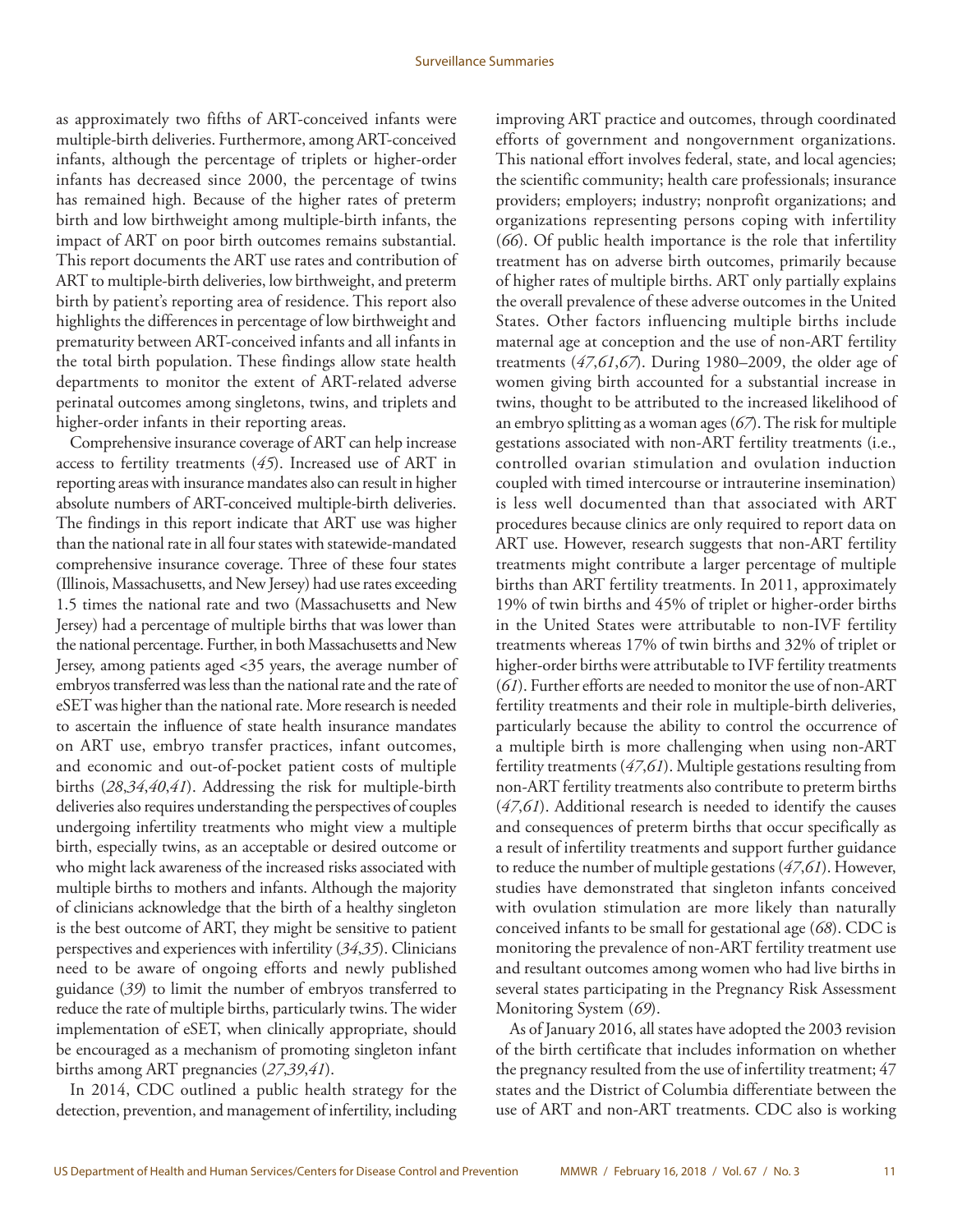<span id="page-13-0"></span>to improve state-based surveillance of ART, infertility, and other birth-related matters by linking data from NASS to data collected by states (i.e., birth certificate, infant death, hospital discharge, and birth defect registry information). This initiative, the States Monitoring Assisted Reproductive Technology (SMART) Collaborative [\(https://www.cdc.gov/](https://www.cdc.gov/art/smart/index.html) [art/smart/index.html\)](https://www.cdc.gov/art/smart/index.html), has been determined to be feasible and useful for monitoring long-term outcomes of ART in selected states (*70,71*). CDC will continue to provide updates of ART use in the United States as data become available.

#### **References**

- 1. CDC; American Society for Reproductive Medicine; Society for Assisted Reproductive Technology. 2015 assisted reproductive technology fertility clinic success rates report. Atlanta, GA: US Department of Health and Human Services; 2017.
- 2. CDC; American Society for Reproductive Medicine; Society for Assisted Reproductive Technology; RESOLVE. 1995 assisted reproductive technology success rates. Atlanta, GA: US Department of Health and Human Services; 1997.
- 3. CDC; American Society for Reproductive Medicine; Society for Assisted Reproductive Technology. 2013 assisted reproductive technology national summary report. Atlanta, GA: US Department of Health and Human Services; 2015.
- 4. Schieve LA, Peterson HB, Meikle SF, et al. Live-birth rates and multiplebirth risk using in vitro fertilization. JAMA 1999;282:1832–8. [https://](https://doi.org/10.1001/jama.282.19.1832) [doi.org/10.1001/jama.282.19.1832](https://doi.org/10.1001/jama.282.19.1832)
- 5. Schieve LA, Meikle SF, Peterson HB, Jeng G, Burnett NM, Wilcox LS. Does assisted hatching pose a risk for monozygotic twinning in pregnancies conceived through in vitro fertilization? Fertil Steril 2000;74:288–94. [https://doi.org/10.1016/S0015-0282\(00\)00602-6](https://doi.org/10.1016/S0015-0282(00)00602-6)
- 6. Reynolds MA, Schieve LA, Martin JA, Jeng G, Macaluso M. Trends in multiple births conceived using assisted reproductive technology, United States, 1997–2000. Pediatrics 2003;111:1159–62.
- 7. Reynolds MA, Schieve LA, Jeng G, Peterson HB, Wilcox LS. Risk of multiple birth associated with in vitro fertilization using donor eggs. Am J Epidemiol 2001;154:1043–50. [https://doi.org/10.1093/](https://doi.org/10.1093/aje/154.11.1043) [aje/154.11.1043](https://doi.org/10.1093/aje/154.11.1043)
- 8. Vahratian A, Schieve LA, Reynolds MA, Jeng G. Live-birth rates and multiple-birth risk of assisted reproductive technology pregnancies conceived using thawed embryos, USA 1999–2000. Hum Reprod 2003;18:1442–8.<https://doi.org/10.1093/humrep/deg284>
- 9. Wright V, Schieve LA, Vahratian A, Reynolds MA. Monozygotic twinning associated with day 5 embryo transfer in pregnancies conceived after IVF. Hum Reprod 2004;19:1831–6.<https://doi.org/10.1093/humrep/deh338>
- 10. Kissin DM, Schieve LA, Reynolds MA. Multiple-birth risk associated with IVF and extended embryo culture: USA, 2001. Hum Reprod 2005;20:2215–23. <https://doi.org/10.1093/humrep/dei025>
- 11. Reynolds MA, Schieve LA. Trends in embryo transfer practices and multiple gestation for IVF procedures in the USA, 1996–2002. Hum Reprod 2006;21:694–700. <https://doi.org/10.1093/humrep/dei363>
- 12. Murray SR, Norman JE. Multiple pregnancies following assisted reproductive technologies—a happy consequence or double trouble? Semin Fetal Neonatal Med 2014;19:222–7. [https://doi.org/10.1016/j.](https://doi.org/10.1016/j.siny.2014.03.001) [siny.2014.03.001](https://doi.org/10.1016/j.siny.2014.03.001)
- 13. The ESHRE Capri Workshop Group. Multiple gestation pregnancy. Hum Reprod 2000;15:1856–64. <https://doi.org/10.1093/humrep/15.8.1856>
- 14. MacKay AP, Berg CJ, King JC, Duran C, Chang J. Pregnancy-related mortality among women with multifetal pregnancies. Obstet Gynecol 2006;107:563–8. <https://doi.org/10.1097/01.AOG.0000200045.91015.c6>
- 15. Reefhuis J, Honein MA, Schieve LA, Correa A, Hobbs CA, Rasmussen SA; National Birth Defects Prevention Study. Assisted reproductive technology and major structural birth defects in the United States. Hum Reprod 2009;24:360–6. <https://doi.org/10.1093/humrep/den387>
- 16. Fountain C, Zhang Y, Kissin DM, et al. Association between assisted reproductive technology conception and autism in California, 1997– 2007. Am J Public Health 2015;105:963–71. [https://doi.org/10.2105/](https://doi.org/10.2105/AJPH.2014.302383) [AJPH.2014.302383](https://doi.org/10.2105/AJPH.2014.302383)
- 17. Boulet SL, Kirby RS, Reefhuis J, et al.; States Monitoring Assisted Reproductive Technology (SMART) Collaborative. Assisted Reproductive Technology and Birth Defects Among Liveborn Infants in Florida, Massachusetts, and Michigan, 2000–2010. JAMA Pediatr 2016;170:e154934.<https://doi.org/10.1001/jamapediatrics.2015.4934>
- 18. Pandey S, Shetty A, Hamilton M, Bhattacharya S, Maheshwari A. Obstetric and perinatal outcomes in singleton pregnancies resulting from IVF/ICSI: a systematic review and meta-analysis. Hum Reprod Update 2012;18:485–503. <https://doi.org/10.1093/humupd/dms018>
- 19. Martin AS, Chang J, Zhang Y, et al.; States Monitoring Assisted Reproductive Technology (SMART) Collaborative. Perinatal outcomes among singletons after assisted reproductive technology with singleembryo or double-embryo transfer versus no assisted reproductive technology. Fertil Steril 2017;107:954–60. [https://doi.org/10.1016/j.](https://doi.org/10.1016/j.fertnstert.2017.01.024) [fertnstert.2017.01.024](https://doi.org/10.1016/j.fertnstert.2017.01.024)
- 20. Farr SL, Schieve LA, Jamieson DJ. Pregnancy loss among pregnancies conceived through assisted reproductive technology, United States, 1999–2002. Am J Epidemiol 2007;165:1380–8. [https://doi.](https://doi.org/10.1093/aje/kwm035) [org/10.1093/aje/kwm035](https://doi.org/10.1093/aje/kwm035)
- 21. National Center for Health Statistics. Vital statistics data available. Natality public use file and CD-ROM. Hyattsville, MD: National Center for Health Statistics. [https://www.cdc.gov/nchs/data\\_access/](https://www.cdc.gov/nchs/data_access/VitalStatsOnline.htm) [VitalStatsOnline.htm](https://www.cdc.gov/nchs/data_access/VitalStatsOnline.htm)
- 22. Martin JA, Hamilton BE, Osterman MJ, Driscoll AK, Mathews TJ. Births: final data for 2015. Natl Vital Stat Rep 2017;66:1–70.
- 23. Kramer MR, Hogue CR. What causes racial disparities in very preterm birth? A biosocial perspective. Epidemiol Rev 2009;31:84–98. [https://](https://doi.org/10.1093/ajerev/mxp003) [doi.org/10.1093/ajerev/mxp003](https://doi.org/10.1093/ajerev/mxp003)
- 24. US Census Bureau. Annual estimates of the resident population for selected age groups by sex for the United States, states, counties, and Puerto Rico Commonwealth and municipios: April 1, 2010 to July 1, 2015. Washington, DC: US Census Bureau, Population Division; 2015. [https://factfinder.census.gov/faces/tableservices/jsf/pages/productview.](https://factfinder.census.gov/faces/tableservices/jsf/pages/productview.xhtml?pid=PEP_2015_PEPAGESEX&prodType=table) [xhtml?pid=PEP\\_2015\\_PEPAGESEX&prodType=table](https://factfinder.census.gov/faces/tableservices/jsf/pages/productview.xhtml?pid=PEP_2015_PEPAGESEX&prodType=table)
- 25. CDC; American Society for Reproductive Medicine; Society for Assisted Reproductive Technology; RESOLVE. 1996 assisted reproductive technology success rates. Atlanta, GA: US Department of Health and Human Services; 1998.
- 26. Sunderam S, Kissin DM, Crawford SB, et al. Assisted Reproductive Technology Surveillance—United States, 2014. MMWR Surveill Summ 2017;66(No. SS-6).<https://doi.org/10.15585/mmwr.ss6606a1>
- 27. Kissin DM, Kulkarni AD, Kushnir VA, Jamieson DJ; National ART Surveillance System Group. Number of embryos transferred after in vitro fertilization and good perinatal outcome. Obstet Gynecol 2014;123:239–47.<https://doi.org/10.1097/AOG.0000000000000106>
- 28. Stillman RJ, Richter KS, Jones HW Jr. Refuting a misguided campaign against the goal of single-embryo transfer and singleton birth in assisted reproduction. Hum Reprod 2013;28:2599–607. [https://doi.](https://doi.org/10.1093/humrep/det317) [org/10.1093/humrep/det317](https://doi.org/10.1093/humrep/det317)
- 29. Calhaz-Jorge C, de Geyter C, Kupka MS, et al.; European IVF-Monitoring Consortium (EIM) for the European Society of Human Reproduction and Embryology (ESHRE). Assisted reproductive technology in Europe, 2012: results generated from European registers by ESHRE. Hum Reprod 2016;31:1638–52. [https://doi.org/10.1093/](https://doi.org/10.1093/humrep/dew151) [humrep/dew151](https://doi.org/10.1093/humrep/dew151)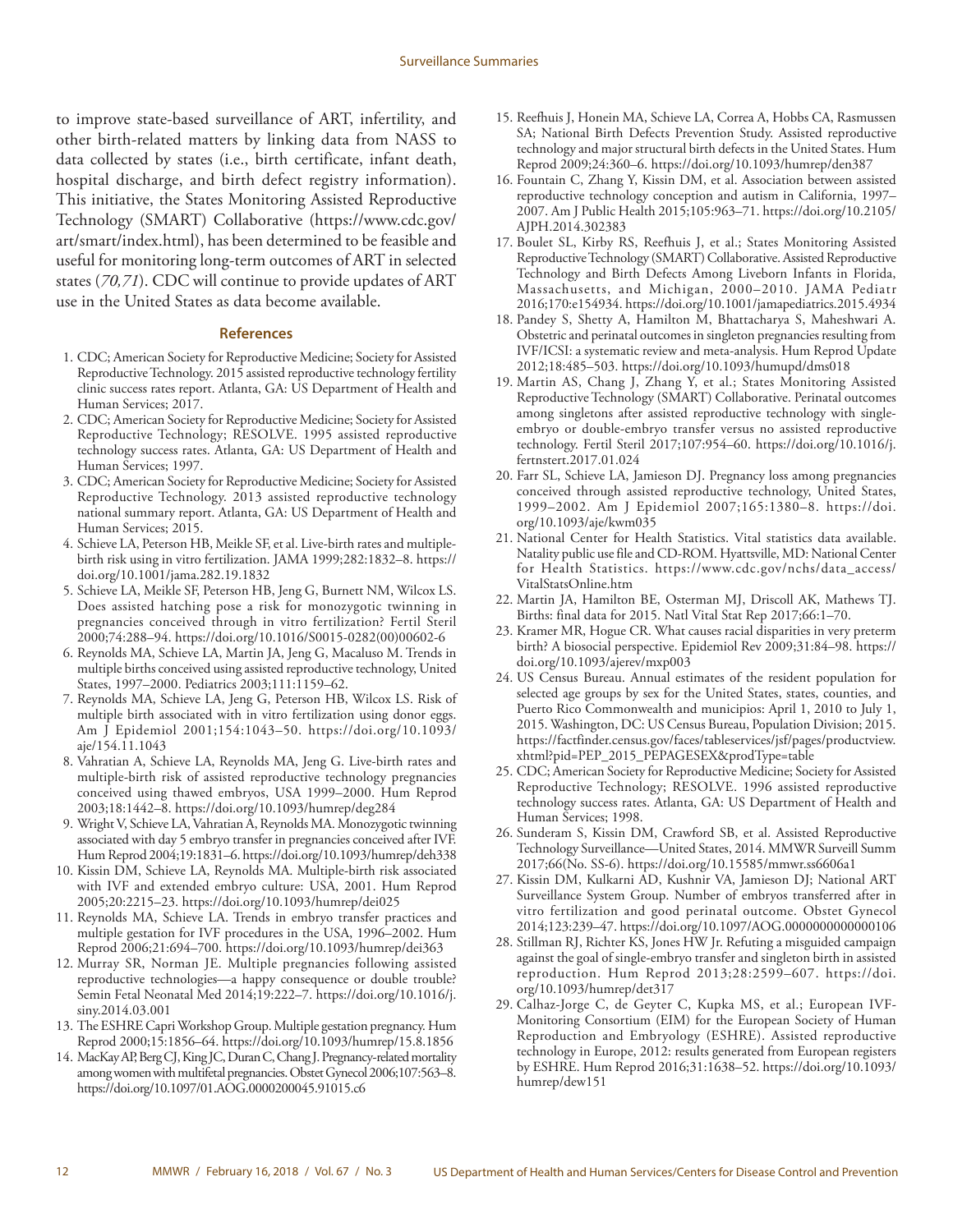- 30. Sunderam S, Kissin DM, Crawford SB, et al. Assisted Reproductive Technology Surveillance—United States, 2012. MMWR Surveill Summ 2015;64(No. SS-6).
- 31. Henne MB, Bundorf MK. Insurance mandates and trends in infertility treatments. Fertil Steril 2008;89:66–73. [https://doi.org/10.1016/j.](https://doi.org/10.1016/j.fertnstert.2007.01.167) [fertnstert.2007.01.167](https://doi.org/10.1016/j.fertnstert.2007.01.167)
- 32. Hamilton BH, McManus B. The effects of insurance mandates on choices and outcomes in infertility treatment markets. Health Econ 2012;21:994–1016. <https://doi.org/10.1002/hec.1776>
- 33. Boulet SL, Crawford S, Zhang Y, et al.; States Monitoring ART Collaborative. Embryo transfer practices and perinatal outcomes by insurance mandate status. Fertil Steril 2015;104:403–9.e1. [https://doi.](https://doi.org/10.1016/j.fertnstert.2015.05.015) [org/10.1016/j.fertnstert.2015.05.015](https://doi.org/10.1016/j.fertnstert.2015.05.015)
- 34. Practice Committee of the American Society for Reproductive Medicine; Practice Committee of the Society for Assisted Reproductive Technology. Criteria for number of embryos to transfer: a committee opinion. Fertil Steril 2013;99:44–6. <https://doi.org/10.1016/j.fertnstert.2012.09.038>
- 35. Practice Committee of the Society for Assisted Reproductive Technology; American Society for Reproductive Medicine. Guidelines on the number of embryos transferred. Fertil Steril 2004;82(Suppl 1):1–2. [https://doi.](https://doi.org/10.1016/j.fertnstert.2004.07.937) [org/10.1016/j.fertnstert.2004.07.937](https://doi.org/10.1016/j.fertnstert.2004.07.937)
- 36. Practice Committee of the Society for Assisted Reproductive Technology; Practice Committee of the American Society for Reproductive Medicine. Guidelines on number of embryos transferred. Fertil Steril 2006;86(Suppl 1):S51–2.<https://doi.org/10.1016/j.fertnstert.2006.07.1473>
- 37. Practice Committee of the Society for Assisted Reproductive Technology; Practice Committee of the American Society for Reproductive Medicine. Guidelines on number of embryos transferred. Fertil Steril 2008;90(Suppl):S163–4.<https://doi.org/10.1016/j.fertnstert.2008.08.053>
- 38. Practice Committee of the American Society for Reproductive Medicine; Practice Committee of the Society for Assisted Reproductive Technology. Guidelines on number of embryos transferred. Fertil Steril 2009;92:1518–9.<https://doi.org/10.1016/j.fertnstert.2009.08.059>
- 39. Penzias A, Bendikson K, Butts S, et al.; Practice Committee of the American Society for Reproductive Medicine; Practice Committee of the Society for Assisted Reproductive Technology. Guidance on the limits to the number of embryos to transfer: a committee opinion. Fertil Steril 2017;107:901–3.<https://doi.org/10.1016/j.fertnstert.2017.02.107>
- 40. Kissin DM, Kulkarni AD, Mneimneh A, et al.; National ART Surveillance System (NASS) Group. Embryo transfer practices and multiple births resulting from assisted reproductive technology: an opportunity for prevention. Fertil Steril 2015;103:954–61. [https://doi.](https://doi.org/10.1016/j.fertnstert.2014.12.127) [org/10.1016/j.fertnstert.2014.12.127](https://doi.org/10.1016/j.fertnstert.2014.12.127)
- 41. Coddington CC, Jensen JR. Multiple pregnancy: changing expectations for patients and patterns for physicians. Fertil Steril 2015;103:898–9. <https://doi.org/10.1016/j.fertnstert.2015.01.027>
- 42. Maheshwari A, Griffiths S, Bhattacharya S. Global variations in the uptake of single embryo transfer. Hum Reprod Update 2011;17:107–20. <https://doi.org/10.1093/humupd/dmq028>
- 43. Jain T, Harlow BL, Hornstein MD. Insurance coverage and outcomes of in vitro fertilization. N Engl J Med 2002;347:661–6. [https://doi.](https://doi.org/10.1056/NEJMsa013491) [org/10.1056/NEJMsa013491](https://doi.org/10.1056/NEJMsa013491)
- 44. Styer AK, Luke B, Vitek W, et al. Factors associated with the use of elective single-embryo transfer and pregnancy outcomes in the United States, 2004–2012. Fertil Steril 2016;106:80–9. [https://doi.](https://doi.org/10.1016/j.fertnstert.2016.02.034) [org/10.1016/j.fertnstert.2016.02.034](https://doi.org/10.1016/j.fertnstert.2016.02.034)
- 45. Kissin DM, Boulet SL, Jamieson DJ; Assisted Reproductive Technology Surveillance and Research Team. Fertility Treatments in the United States: Improving Access and Outcomes. Obstet Gynecol 2016;128:387–90.<https://doi.org/10.1097/AOG.0000000000001419>
- 46. Practice Committee of American Society for Reproductive Medicine. Multiple gestation associated with infertility therapy: an American Society for Reproductive Medicine Practice Committee opinion. Fertil Steril 2012;97:825–34.<https://doi.org/10.1016/j.fertnstert.2011.11.048>
- 47. Behrman RE, Butler AS, editors. Preterm birth: causes, consequences, and prevention. Washington, DC: National Academies Press; 2007.
- 48. Boulet SL, Schieve LA, Nannini A, et al. Perinatal outcomes of twin births conceived using assisted reproduction technology: a populationbased study. Hum Reprod 2008;23:1941–8. [https://doi.org/10.1093/](https://doi.org/10.1093/humrep/den169) [humrep/den169](https://doi.org/10.1093/humrep/den169)
- 49. Wright VC, Schieve LA, Reynolds MA, Jeng G. Assisted reproductive technology surveillance—United States, 2000. MMWR Surveill Summ 2003;52(No. SS-9). Erratum in: MMWR Morb Mortal Wkly Rep 2003;52:942.
- 50. Grobman WA, Milad MP, Stout J, Klock SC. Patient perceptions of multiple gestations: an assessment of knowledge and risk aversion. Am J Obstet Gynecol 2001;185:920–4.<https://doi.org/10.1067/mob.2001.117305>
- 51. Blennborn M, Nilsson S, Hillervik C, Hellberg D. The couple's decisionmaking in IVF: one or two embryos at transfer? Hum Reprod 2005;20:1292–7.<https://doi.org/10.1093/humrep/deh785>
- 52. Pinborg A, Loft A, Schmidt L, Andersen AN. Attitudes of IVF/ICSItwin mothers towards twins and single embryo transfer. Hum Reprod 2003;18:621–7. <https://doi.org/10.1093/humrep/deg145>
- 53. Ryan GL, Sparks AE, Sipe CS, Syrop CH, Dokras A, Van Voorhis BJ. A mandatory single blastocyst transfer policy with educational campaign in a United States IVF program reduces multiple gestation rates without sacrificing pregnancy rates. Fertil Steril 2007;88:354–60. [https://doi.](https://doi.org/10.1016/j.fertnstert.2007.03.001) [org/10.1016/j.fertnstert.2007.03.001](https://doi.org/10.1016/j.fertnstert.2007.03.001)
- 54. Hope N, Rombauts L. Can an educational DVD improve the acceptability of elective single embryo transfer? A randomized controlled study. Fertil Steril 2010;94:489–95. [https://doi.org/10.1016/j.](https://doi.org/10.1016/j.fertnstert.2009.03.080) [fertnstert.2009.03.080](https://doi.org/10.1016/j.fertnstert.2009.03.080)
- 55. Murray S, Shetty A, Rattray A, Taylor V, Bhattacharya S. A randomized comparison of alternative methods of information provision on the acceptability of elective single embryo transfer. Hum Reprod 2004;19:911–6. <https://doi.org/10.1093/humrep/deh176>
- 56. Lemos EV, Zhang D, Van Voorhis BJ, Hu XH. Healthcare expenses associated with multiple vs singleton pregnancies in the United States. Am J Obstet Gynecol 2013;209:586.e1–11. [https://doi.org/10.1016/j.](https://doi.org/10.1016/j.ajog.2013.10.005) [ajog.2013.10.005](https://doi.org/10.1016/j.ajog.2013.10.005)
- 57. Henne MB, Bundorf MK. The effects of competition on assisted reproductive technology outcomes. Fertil Steril 2010;93:1820–30. <https://doi.org/10.1016/j.fertnstert.2008.02.159>
- 58. Luke B, Brown MB, Wantman E, et al. Application of a validated prediction model for in vitro fertilization: comparison of live birth rates and multiple birth rates with 1 embryo transferred over 2 cycles vs 2 embryos in 1 cycle. Am J Obstet Gynecol 2015;212:676.e1–7. [https://](https://doi.org/10.1016/j.ajog.2015.02.005) [doi.org/10.1016/j.ajog.2015.02.005](https://doi.org/10.1016/j.ajog.2015.02.005)
- 59. Fiddelers AAA, Severens JL, Dirksen CD, Dumoulin JC, Land JA, Evers JL. Economic evaluations of single- versus double-embryo transfer in IVF. Hum Reprod Update 2007;13:5–13. [https://doi.org/10.1093/](https://doi.org/10.1093/humupd/dml053) [humupd/dml053](https://doi.org/10.1093/humupd/dml053)
- 60. Crawford S, Boulet SL, Mneimneh AS, et al. Costs of achieving live birth from assisted reproductive technology: a comparison of sequential single and double embryo transfer approaches. Fertil Steril 2016;105:444–50. <https://doi.org/10.1016/j.fertnstert.2015.10.032>
- 61. Kulkarni AD, Jamieson DJ, Jones HW Jr, et al. Fertility treatments and multiple births in the United States. N Engl J Med 2013;369:2218–25. <https://doi.org/10.1056/NEJMoa1301467>
- 62. Callaghan WM, MacDorman MF, Rasmussen SA, Qin C, Lackritz EM. The contribution of preterm birth to infant mortality rates in the United States. Pediatrics 2006;118:1566–73. [https://doi.org/10.1542/](https://doi.org/10.1542/peds.2006-0860) [peds.2006-0860](https://doi.org/10.1542/peds.2006-0860)
- 63. Tanner K, Sabrine N, Wren C. Cardiovascular malformations among preterm infants. Pediatrics 2005;116:e833–8. [https://doi.org/10.1542/](https://doi.org/10.1542/peds.2005-0397) [peds.2005-0397](https://doi.org/10.1542/peds.2005-0397)
- 64. Rasmussen SA, Moore CA, Paulozzi LJ, Rhodenhiser EP. Risk for birth defects among premature infants: a population-based study. J Pediatr 2001;138:668–73. <https://doi.org/10.1067/mpd.2001.112249>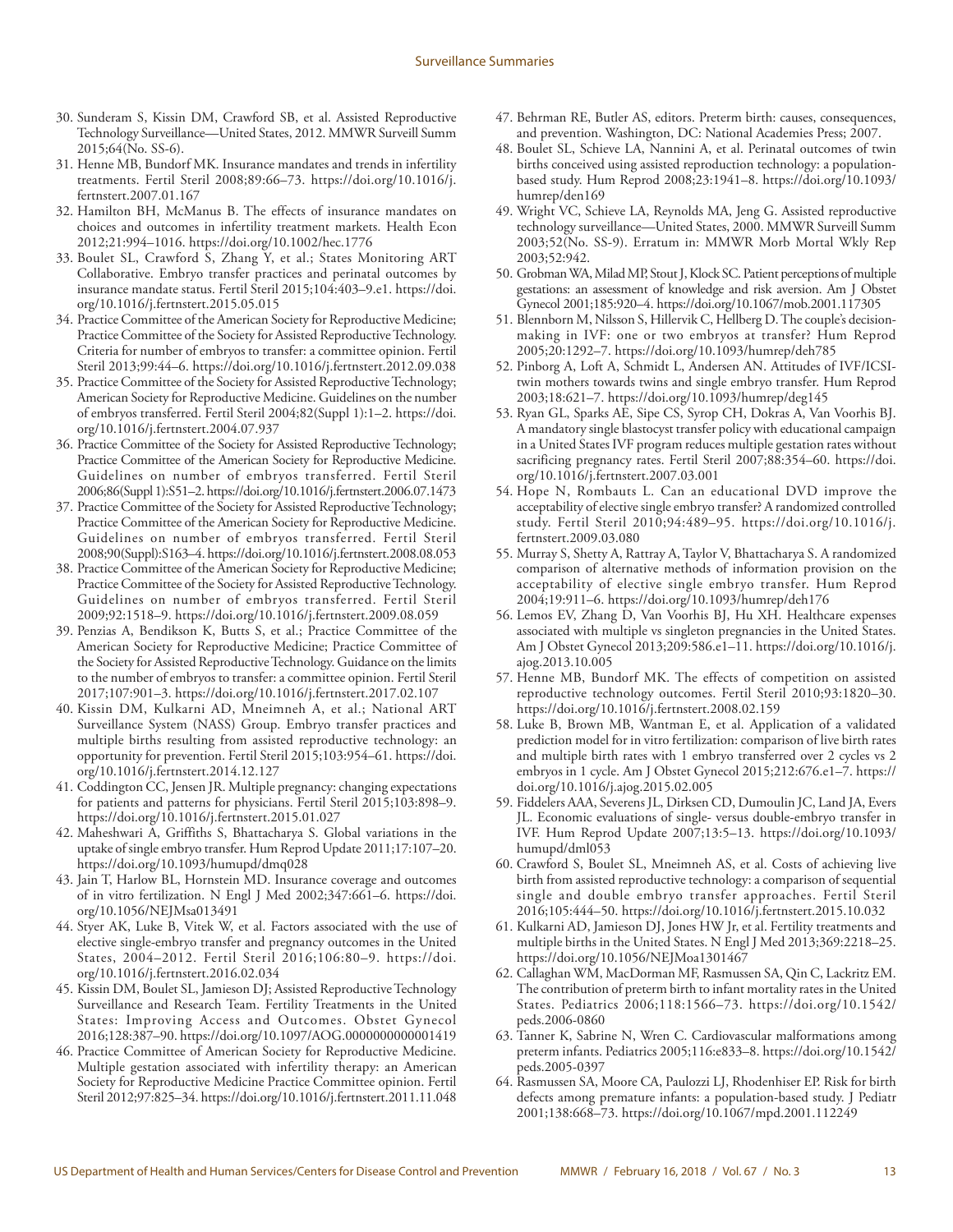- 65. Kissin DM, Jamieson DJ, Barfield WD. Monitoring health outcomes of assisted reproductive technology. N Engl J Med 2014;371:91–3. <https://doi.org/10.1056/NEJMc1404371>
- 66. CDC. National public health action plan for the detection, prevention, and management of infertility. Atlanta, GA: CDC; 2014. [https://www.](https://www.cdc.gov/reproductivehealth/Infertility/PDF/DRH_NAP_Final_508.pdf) [cdc.gov/reproductivehealth/Infertility/PDF/DRH\\_NAP\\_Final\\_508.pdf](https://www.cdc.gov/reproductivehealth/Infertility/PDF/DRH_NAP_Final_508.pdf)
- 67. Martin JA, Hamilton BE, Osterman MJK. Three decades of twin births in the United States, 1980–2009. NCHS Data Brief 2012;80:1–8.
- 68. D'Angelo DV, Whitehead N, Helms K, Barfield W, Ahluwalia IB. Birth outcomes of intended pregnancies among women who used assisted reproductive technology, ovulation stimulation, or no treatment. Fertil Steril 2011;96:314–320.e2. <https://doi.org/10.1016/j.fertnstert.2011.05.073>
- 69. Barradas DT, Barfield WD, Wright V, D'Angelo D, Manning SE, Schieve LA. Assessment of assisted reproductive technology use questions: Pregnancy Risk Assessment Monitoring System Survey, 2004. Public Health Rep 2012;127:516–23. <https://doi.org/10.1177/003335491212700507>
- 70. Kissin DM, Jamieson DJ, Barfield WD. Assisted reproductive technology program reporting. [Letter]. JAMA 2011;306:2564, author reply 2564–5. <https://doi.org/10.1001/jama.2011.1843>
- 71. Mneimneh AS, Boulet SL, Sunderam S, et al.; States Monitoring ART (SMART) Collaborative. States Monitoring Assisted Reproductive Technology (SMART) Collaborative: data collection, linkage, dissemination, and use. J Womens Health (Larchmt) 2013;22:571–7. <https://doi.org/10.1089/jwh.2013.4452>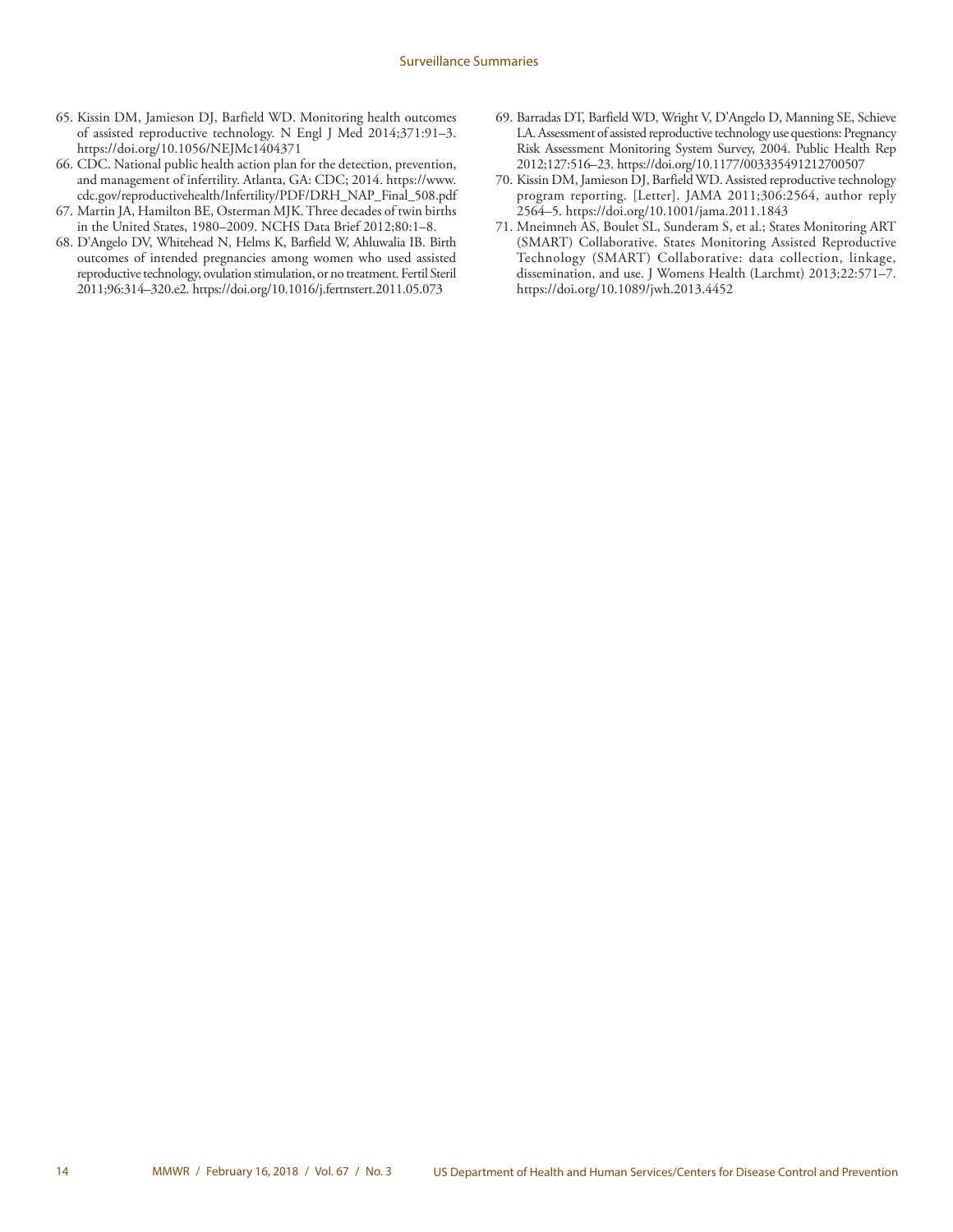| TABLE 1. Number* and outcomes of assisted reproductive technology procedures, by female patient's reporting area of residence <sup>†</sup> at time of |  |
|-------------------------------------------------------------------------------------------------------------------------------------------------------|--|
| treatment — United States and Puerto Rico, 2015                                                                                                       |  |

| <b>Patient's reporting</b><br>area of residence | No. of ART<br>clinics <sup>§</sup> | No. of ART<br>procedures<br>performed | No. of ART<br>embryo-transfer<br>procedures <sup>11</sup> | No. of ART<br>pregnancies | No. of ART<br>live-birth<br>deliveries | No. of ART<br>singleton<br>live-birth<br>deliveries | No. of ART<br>multiple<br>live-birth<br>deliveries | No. of ART<br>live-born<br>infants | <b>ART</b> procedures<br>per 1 million<br>women aged<br>15-44 yrs** |
|-------------------------------------------------|------------------------------------|---------------------------------------|-----------------------------------------------------------|---------------------------|----------------------------------------|-----------------------------------------------------|----------------------------------------------------|------------------------------------|---------------------------------------------------------------------|
| Alabama                                         | 6                                  | 1.092                                 | 850                                                       | 436                       | 362                                    | 265                                                 | 97                                                 | 465                                | 1,138.7                                                             |
| Alaska                                          | $\mathbf 0$                        | 135                                   | 111                                                       | 70                        | 60                                     | 41                                                  | 19                                                 | 80                                 | 921.4                                                               |
| Arizona <sup>††</sup>                           | 12                                 | 2,393                                 | 1.959                                                     | 1,052                     | 823                                    | 630                                                 | 193                                                | 1,026                              | 1,813.0                                                             |
| Arkansas                                        | $\mathbf{1}$                       | 528                                   | 417                                                       | 190                       | 167                                    | 124                                                 | 43                                                 | 209                                | 915.9                                                               |
| California <sup>††</sup>                        | 65                                 | 23,198                                | 18,122                                                    | 9,556                     | 7,802                                  | 6,447                                               | 1,355                                              | 9,176                              | 2,869.4                                                             |
| Colorado <sup>††</sup>                          | 8                                  | 2,196                                 | 1,822                                                     | 1,189                     | 990                                    | 794                                                 | 196                                                | 1,188                              | 1,984.6                                                             |
| Connecticut                                     | 8                                  | 3,262                                 | 2,410                                                     | 1,377                     | 1,118                                  | 875                                                 | 243                                                | 1,367                              | 4,792.6                                                             |
| Delaware                                        | $\overline{2}$                     | 714                                   | 508                                                       | 306                       | 255                                    | 231                                                 | 24                                                 | 279                                | 3,948.9                                                             |
| District of Columbia                            | 3                                  | 1,220                                 | 930                                                       | 404                       | 335                                    | 301                                                 | 34                                                 | 369                                | 6,726.2                                                             |
| Florida                                         | 30                                 | 8,042                                 | 6,178                                                     | 3,065                     | 2,481                                  | 1,917                                               | 564                                                | 3,054                              | 2,150.1                                                             |
| Georgia                                         | 8                                  | 3.904                                 | 3,153                                                     | 1,656                     | 1,316                                  | 1,123                                               | 193                                                | 1,515                              | 1,841.6                                                             |
| Hawaii <sup>††</sup>                            | 5                                  | 1,043                                 | 779                                                       | 403                       | 322                                    | 224                                                 | 98                                                 | 424                                | 3,889.1                                                             |
| Idaho                                           | $\mathbf{1}$                       | 543                                   | 453                                                       | 271                       | 227                                    | 171                                                 | 56                                                 | 285                                | 1,708.6                                                             |
| Illinois                                        | 28                                 | 12,294                                | 9,434                                                     | 4,532                     | 3,634                                  | 2,889                                               | 745                                                | 4,382                              | 4,769.5                                                             |
| Indiana                                         | 10                                 | 2,144                                 | 1,733                                                     | 822                       | 678                                    | 507                                                 | 171                                                | 855                                | 1,653.7                                                             |
| lowa                                            | $\mathbf 2$                        | 1,342                                 | 1,110                                                     | 692                       | 593                                    | 482                                                 | 111                                                | 706                                | 2,280.8                                                             |
| Kansas                                          | $\overline{4}$                     | 1,040                                 | 761                                                       | 410                       | 339                                    | 271                                                 | 68                                                 | 409                                | 1,856.7                                                             |
| Kentucky                                        | 5                                  | 1,238                                 | 1,041                                                     | 508                       | 409                                    | 316                                                 | 93                                                 | 503                                | 1,453.7                                                             |
| Louisiana                                       | 5                                  | 1,425                                 | 972                                                       | 507                       | 411                                    | 315                                                 | 96                                                 | 508                                | 1,509.6                                                             |
| Maine                                           | $\mathbf{1}$                       | 452                                   | 383                                                       | 186                       | 157                                    | 136                                                 | 21                                                 | 178                                | 1,947.3                                                             |
| Maryland                                        | $\overline{7}$                     | 6,248                                 | 4,907                                                     | 2,268                     | 1,797                                  | 1,582                                               | 215                                                | 2,014                              | 5,204.2                                                             |
| Massachusetts                                   | 8                                  | 9,388                                 | 7,866                                                     | 3,626                     | 2,911                                  | 2,579                                               | 332                                                | 3,241                              | 6,832.8                                                             |
| Michigan                                        | 13                                 | 3,868                                 | 3,186                                                     | 1,584                     | 1,288                                  | 917                                                 | 371                                                | 1,666                              | 2,056.7                                                             |
| Minnesota                                       | 5                                  | 2,431                                 | 2,098                                                     | 1,167                     | 960                                    | 730                                                 | 230                                                | 1,197                              | 2,306.3                                                             |
| Mississippi                                     | $\overline{2}$                     | 616                                   | 458                                                       | 249                       | 206                                    | 152                                                 | 54                                                 | 258                                | 1,027.6                                                             |
| Missouri                                        | 8                                  | 2,254                                 | 1,843                                                     | 916                       | 776                                    | 593                                                 | 183                                                | 963                                | 1,915.8                                                             |
| Montana                                         | $\mathbf{1}$                       | 293                                   | 230                                                       | 132                       | 109                                    | 75                                                  | 34                                                 | 143                                | 1,567.5                                                             |
| Nebraska                                        | $\overline{2}$                     | 751                                   | 573                                                       | 323                       | 275                                    | 212                                                 | 63                                                 | 338                                | 2,049.8                                                             |
| Nevada                                          | 5                                  | 1,216                                 | 1.044                                                     | 595                       | 494                                    | 394                                                 | 100                                                | 594                                | 2,119.1                                                             |
| New Hampshire <sup>tt</sup>                     | $\mathbf{1}$                       | 818                                   | 680                                                       | 310                       | 260                                    | 223                                                 | 37                                                 | 297                                | 3,375.5                                                             |
| New Jersey                                      | 20                                 | 9,591                                 | 7,238                                                     | 3,996                     | 3,269                                  | 2,767                                               | 502                                                | 3768                               | 5,580.7                                                             |
| New Mexico                                      | $\overline{1}$                     | 215                                   | 170                                                       | 91                        | 73                                     | 59                                                  | 14                                                 | 88                                 | 543.6                                                               |
| New York                                        | 38                                 | 21,298                                | 16,515                                                    | 7,225                     | 5,690                                  | 4,725                                               | 965                                                | 6,671                              | 5,276.8                                                             |
| North Carolina                                  | 11                                 | 3,871                                 | 2,942                                                     | 1,643                     | 1,352                                  | 1,057                                               | 295                                                | 1,654                              | 1,943.4                                                             |
| North Dakota                                    | $\overline{1}$                     | 352                                   | 304                                                       | 140                       | 118                                    | 74                                                  | 44                                                 | 162                                | 2,377.0                                                             |
| Ohio                                            | 14                                 | 4,250                                 | 3,589                                                     | 1,811                     | 1,498                                  | 1,102                                               | 396                                                | 1,903                              | 1,925.0                                                             |
| Oklahoma                                        | $\overline{3}$                     | 879                                   | 745                                                       | 396                       | 319                                    | 230                                                 | 89                                                 | 409                                | 1.144.0                                                             |
| Oregon                                          | $\overline{3}$                     | 1.261                                 | 994                                                       | 619                       | 524                                    | 394                                                 | 130                                                | 657                                | 1.603.6                                                             |
| Pennsylvania                                    | 16                                 | 6,683                                 | 5,310                                                     | 2,445                     | 1,991                                  | 1,658                                               | 333                                                | 2,326                              | 2,783.6                                                             |
| Puerto Rico                                     | 3                                  | 229                                   | 206                                                       | 99                        | 71                                     | 46                                                  | 25                                                 | 97                                 | 329.3                                                               |
| Rhode Island                                    | $\mathbf{1}$                       | 779                                   | 648                                                       | 264                       | 203                                    | 162                                                 | 41                                                 | 247                                | 3,717.3                                                             |
| South Carolina                                  | $\overline{4}$                     | 1,448                                 | 1,145                                                     | 655                       | 535                                    | 381                                                 | 154                                                | 698                                | 1,521.1                                                             |
| South Dakota                                    | $\mathbf{1}$                       | 285                                   | 224                                                       | 117                       | 102                                    | 70                                                  | 32                                                 | 138                                | 1,806.0                                                             |
| Tennessee                                       | 9                                  | 1,660                                 | 1,283                                                     | 706                       | 581                                    | 452                                                 | 129                                                | 713                                | 1,277.2                                                             |
| Texas                                           | 43                                 | 14,342                                | 10,903                                                    | 5,938                     | 4,896                                  | 3,741                                               | 1,155                                              | 6,056                              | 2,494.9                                                             |
| Utah <sup>††</sup>                              | $\overline{4}$                     | 1,838                                 | 1,585                                                     | 954                       | 794                                    | 565                                                 | 229                                                | 1,023                              | 2,821.9                                                             |
| Vermont                                         | $\overline{2}$                     | 284                                   | 217                                                       | 95                        | 82                                     | 67                                                  | 15                                                 | 98                                 | 2,456.8                                                             |
| Virginia                                        | 12                                 | 5,966                                 | 4,755                                                     | 2,265                     | 1,838                                  | 1,545                                               | 293                                                | 2,133                              | 3,540.9                                                             |
| Washington                                      | 12                                 | 3,445                                 | 2,706                                                     | 1,470                     | 1,202                                  | 1,013                                               | 189                                                | 1,395                              | 2,430.8                                                             |
| West Virginia                                   | 3                                  | 305                                   | 253                                                       | 118                       | 104                                    | 76                                                  | 28                                                 | 134                                | 914.6                                                               |
| Wisconsin                                       | $\overline{7}$                     | 2,035                                 | 1,623                                                     | 822                       | 704                                    | 521                                                 | 183                                                | 885                                | 1,874.9                                                             |
| Wyoming                                         | $\mathbf 0$                        | 152                                   | 125                                                       | 66                        | 55                                     | 41                                                  | 14                                                 | 68                                 | 1,373.5                                                             |
| Nonresident                                     | <b>NA</b>                          | 4,855                                 | 3,795                                                     | 2,133                     | 1,778                                  | 1,423                                               | 355                                                | 2,140                              | _§§                                                                 |
| Total                                           | 464                                | 182,111                               | 143,286                                                   | 72,870                    | 59,334                                 | 47,685                                              | 11,649                                             | 71,152                             | 2,832.1                                                             |

**Abbreviations:** ART = assisted reproductive technology; NA = not applicable.

\* Excludes 45,779 egg/embryo-freezing and embryo-banking procedures, 4,003 egg-thaw procedures, and 43 procedures performed in territories not included in this report.

† In cases of missing residency data (0.8%), the patient's residence was assigned as the location in which the ART procedure was performed.

<sup>§</sup> The ART procedures and outcomes by patient's reporting area of residence do not necessarily reflect the procedures and outcomes of the ART clinics within the reporting area, as some patients seek treatment at a clinic in a location other than their area of residence.

¶ Embryo-transfer procedures include all procedures performed in which an attempt was made to transfer at least one embryo.

\*\*On the basis of U.S. Census Bureau estimates. **Source:** US Census Bureau. Annual estimates of the resident population for selected age groups by sex for the United States, states, counties, and Puerto Rico Commonwealth and municipios: April 1, 2010 to July 1, 2015. Washington, DC: US Census Bureau, Population Division; 2015. [https://factfinder.census.gov/faces/tableservices/](https://factfinder.census.gov/faces/tableservices/jsf/pages/productview.xhtml?pid=PEP_2015_PEPAGESEX&prodType=table) [jsf/pages/productview.xhtml?pid=PEP\\_2015\\_PEPAGESEX&prodType=table.](https://factfinder.census.gov/faces/tableservices/jsf/pages/productview.xhtml?pid=PEP_2015_PEPAGESEX&prodType=table)

†† In six states, >2% of residency information was missing for procedures performed: Arizona (4.7%), California (3.3%), Colorado (7.5%), Hawaii (5.4%), New Hampshire (3.5%), and Utah (5.8%). Overall, residency information was missing for 1,468 (0.8%) procedures performed and 623 (1.1%) live-birth deliveries.

§§ Non-U.S. residents excluded from rate because the appropriate denominators were not available.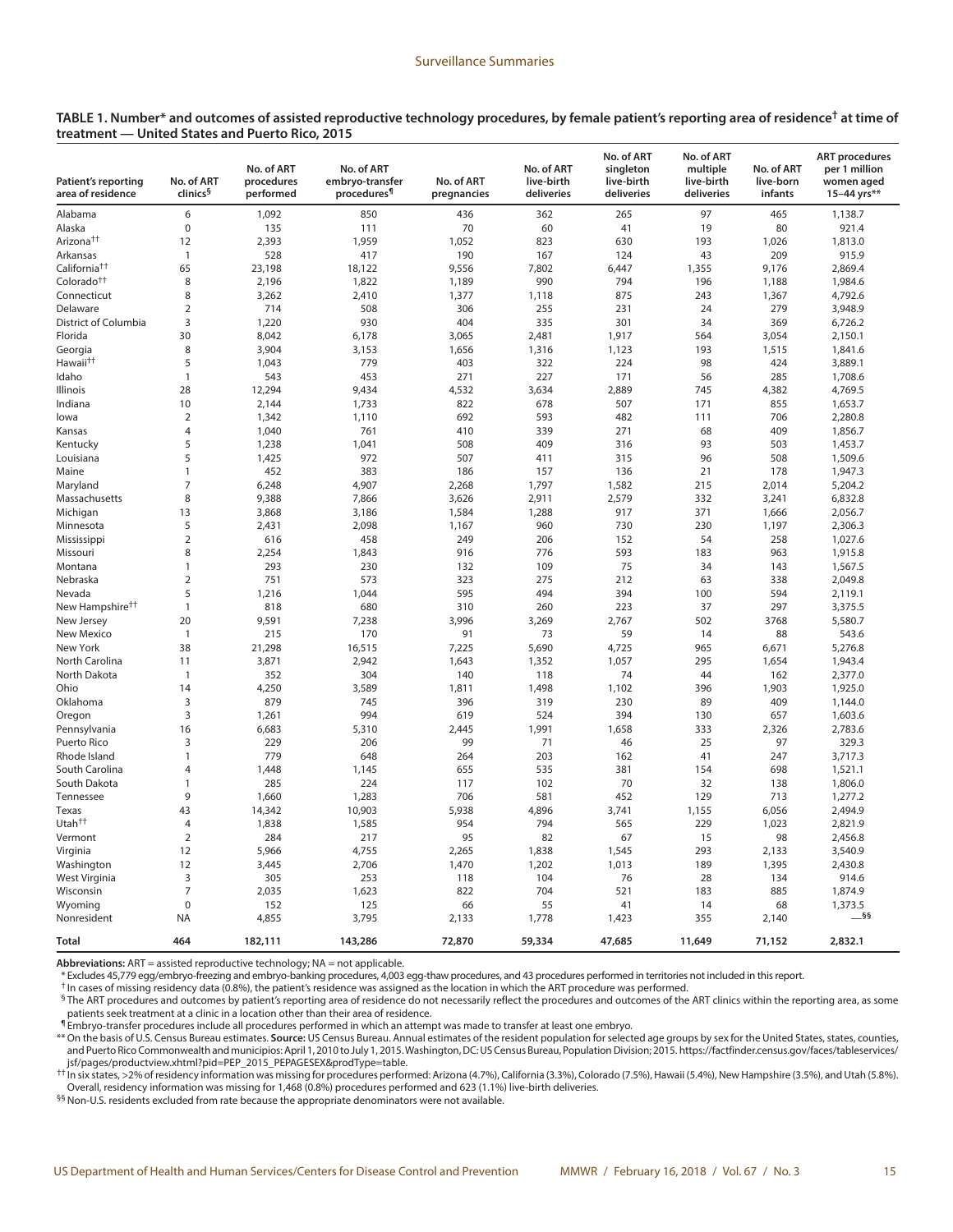|                                                          |                      | $<$ 35 yrs                               |                       |                                         | 35-37 yrs                                |                  | >37 yrs                                 |                                          |                     |  |
|----------------------------------------------------------|----------------------|------------------------------------------|-----------------------|-----------------------------------------|------------------------------------------|------------------|-----------------------------------------|------------------------------------------|---------------------|--|
| Patient's reporting embryo-transfer<br>area of residence | No. of<br>procedures | Average no. of<br>embryos<br>transferred | eSET <sup>§</sup> (%) | No. of<br>embryo-transfer<br>procedures | Average no. of<br>embryos<br>transferred | eSET (%)         | No. of<br>embryo-transfer<br>procedures | Average no. of<br>embryos<br>transferred | eSET (%)            |  |
| Alabama                                                  | 266                  | 1.8                                      | 19.4                  | 75                                      | 2.0                                      | 4.3              | 64                                      | 2.5                                      | $\pmb{0}$           |  |
| Alaska                                                   | 16                   | —¶                                       | —¶                    | 19                                      | $-1$                                     | $-1$             | 10                                      | $-1$                                     | —¶                  |  |
| Arizona**                                                | 325                  | 1.8                                      | 20.2                  | 117                                     | 2.0                                      | 9.6              | 164                                     | 2.4                                      | 4.3                 |  |
| Arkansas                                                 | 158                  | 1.8                                      | 13.1                  | 44                                      | 1.9                                      | 8.1              | 20                                      | 1.8                                      | 7.7                 |  |
| California**                                             | 2,196                | 1.6                                      | 36.1                  | 1,339                                   | 1.9                                      | 21.5             | 2,273                                   | 2.5                                      | 4.4                 |  |
| Colorado**                                               | 181                  | 1.7                                      | 26.7                  | 73                                      | 1.8                                      | 16.1             | 69                                      | 2.2                                      | 5.3                 |  |
| Connecticut                                              | 621                  | 1.5                                      | 46.5                  | 255                                     | 1.8                                      | 18.5             | 385                                     | 2.2                                      | 5.2                 |  |
| Delaware                                                 | 67                   | 1.1                                      | 88.1                  | 22                                      | 1.5                                      | 61.9             | 23                                      | 2.3                                      | 14.3                |  |
| District of Columbia                                     | 93                   | 1.4                                      | 56.4                  | 74                                      | 1.6                                      | 34.5             | 237                                     | 2.0                                      | 8.0                 |  |
| Florida                                                  | 1,167                | 1.7                                      | 26.4                  | 613                                     | 1.9                                      | 10.5             | 891                                     | 2.2                                      | 2.8                 |  |
| Georgia                                                  | 603                  | 1.6                                      | 39.7                  | 274                                     | 1.7                                      | 22.3             | 292                                     | 2.4                                      | 4.8                 |  |
| Hawaii**                                                 | 96                   | 1.8                                      | 22.5                  | 59                                      | 1.9                                      | 11.3             | 150                                     | 2.5                                      | 3.1                 |  |
| Idaho                                                    | 132                  | 1.7                                      | 21.3                  | 34                                      | 1.7                                      | 21.4             | 15                                      | <u>_</u> ¶                               | —¶                  |  |
| Illinois                                                 | 2,110                | 1.7                                      | 30.4                  | 928                                     | 1.9                                      | 16.1             | 1,319                                   | 2.3                                      | 2.8                 |  |
| Indiana                                                  | 562                  | 1.8                                      | 16.1                  | 169                                     | 1.9                                      | 7.9              | 157                                     | 2.3                                      | 3.0                 |  |
| lowa                                                     | 295                  | 1.5                                      | 46.0                  | 90                                      | 1.6                                      | 36.7             | 79                                      | 2.0                                      | 6.0                 |  |
| Kansas                                                   | 144                  | 1.6                                      | 36.6                  | 52                                      | 1.7                                      | 21.7             | 48                                      | 2.2                                      | 2.3                 |  |
| Kentucky                                                 | 349                  | 1.8                                      | 25.2                  | 124                                     | 2.0                                      | 6.8              | 78                                      | 2.4                                      | 2.9                 |  |
| Louisiana                                                | 203                  | 1.8                                      | 17.7                  | 63                                      | 1.9                                      | 12.5             | 66                                      | 2.1                                      | 10.5                |  |
| Maine                                                    | 105                  | 1.2                                      | 72.2                  | 42                                      | 1.5                                      | 47.2             | 61                                      | 1.9                                      | 10.4                |  |
| Maryland                                                 | 1,107                | 1.3                                      | 63.0                  | 527                                     | 1.5                                      | 40.7             | 954                                     | 2.0                                      | 8.4                 |  |
| Massachusetts                                            | 1,683                | 1.3                                      | 70.3                  | 996                                     | 1.5                                      | 47.7             | 1,606                                   | 2.4                                      | 9.5                 |  |
| Michigan                                                 | 853                  | 1.8                                      | 19.2                  | 310                                     | 2.0                                      | 11.6             | 385                                     | 2.3                                      | 4.6                 |  |
| Minnesota                                                | 629                  | 1.6                                      | 35.1                  | 214                                     | 1.7                                      | 20.2             | 184                                     | 2.1                                      | 4.6                 |  |
| Mississippi                                              | 111                  | 1.7                                      | 26.0                  | 29                                      | 1.9                                      | 11.1             | 23                                      | 2.1                                      | $\pmb{0}$           |  |
| Missouri                                                 | 517                  | 1.8                                      | 13.6                  | 156                                     | 1.9                                      | 8.5              | 146                                     | 2.6                                      | 2.4                 |  |
| Montana                                                  | 57                   | 1.6                                      | 26.5                  | 23                                      | 1.8                                      | 11.1             | 17                                      | $-1$                                     | —¶                  |  |
| Nebraska                                                 | 146                  | 1.7                                      | 22.2                  | 38                                      | 1.8                                      | 6.1              | 40                                      | 2.2                                      | 5.7                 |  |
| Nevada                                                   | 152                  | 1.6                                      | 26.4                  | 72                                      | 1.7                                      | 14.5             | 73                                      | 1.8                                      | 5.4                 |  |
| New Hampshire**                                          | 161                  | 1.4                                      | 62.9                  | 98                                      | 1.6                                      | 38.3             | 97                                      | 2.5                                      | 3.9                 |  |
| New Jersey                                               | 1,258                | 1.5                                      | 45.5                  | 670                                     | 1.6                                      | 31.8             | 965                                     | 2.1                                      | 12.9                |  |
| New Mexico                                               | 15                   | _¶                                       | —¶                    | 6                                       | —¶                                       | —¶               | 10                                      | —¶                                       | $-1$                |  |
| New York                                                 | 2,798                | 1.6                                      | 36.3                  | 1,598                                   | 1.9                                      | 18.7             | 3,246                                   | 2.3                                      | 5.5                 |  |
| North Carolina                                           | 599                  | 1.6                                      | 36.0                  | 256                                     | 1.9                                      | 13.1             | 315                                     | 2.3                                      | 3.0                 |  |
| North Dakota                                             | 112                  | 1.8                                      | 17.2                  | 30                                      | 1.9                                      | 7.1              | 17                                      | $-1$                                     | —¶                  |  |
| Ohio                                                     | 1,091                | 1.8                                      | 19.4                  | 397                                     | 1.9                                      | 7.7              | 399                                     | 2.3                                      | 3.4                 |  |
| Oklahoma                                                 | 289                  | 1.8                                      | 13.0                  | 89                                      | 2.0                                      | 8.6              | 83                                      | 2.3                                      | 4.0                 |  |
| Oregon                                                   | 150                  | 1.7                                      | 26.6                  | 67                                      | 1.8                                      | 23.4             | 53                                      | 1.9                                      | 13.6                |  |
| Pennsylvania                                             | 1,211                | 1.6                                      | 36.6                  | 571                                     | 1.8                                      | 21.0             | 585                                     | 2.2                                      | 6.0                 |  |
| Puerto Rico                                              | 56                   | 2.0                                      | 11.3                  | 37                                      | 2.2                                      | $\boldsymbol{0}$ | 62                                      | 2.4                                      | $\mathbf 0$         |  |
| Rhode Island                                             | 159                  | 1.5                                      | 45.5                  | 110                                     | 1.8                                      | 18.5             | 127                                     | 2.8                                      | $\mathsf{O}\xspace$ |  |
|                                                          | 208                  | 1.7                                      | 23.1                  | 107                                     | 2                                        | 7.0              | 97                                      | 2.4                                      | 2.3                 |  |
| South Carolina                                           |                      | 1.7                                      | 21.5                  | 15                                      | $-1$                                     | $-1$             | 8                                       | –¶                                       | <u>_</u> ¶          |  |
| South Dakota                                             | 71<br>272            |                                          |                       | 108                                     | 1.9                                      | 9.5              |                                         | 2.2                                      | 1.2                 |  |
| Tennessee                                                |                      | 1.7                                      | 27.5                  |                                         |                                          |                  | 103                                     |                                          |                     |  |
| Texas                                                    | 1,817                | 1.7                                      | 25.3                  | 723                                     | 1.9                                      | 10.3             | 881                                     | 2.2                                      | 2.7                 |  |
| Utah**                                                   | 523                  | 1.8                                      | 20.7                  | 151                                     | 1.9                                      | 11.3             | 120                                     | 2.1                                      | 5.0                 |  |
| Vermont                                                  | 48                   | 1.8                                      | 26.1                  | 31                                      | 1.7                                      | 34.5             | 34                                      | 2.2                                      | 10.0                |  |
| Virginia                                                 | 904                  | 1.5                                      | 42.0                  | 510                                     | 1.6                                      | 28.0             | 732                                     | 2.0                                      | 6.8                 |  |
| Washington                                               | 452                  | 1.5                                      | 43.3                  | 222                                     | 1.7                                      | 29.4             | 264                                     | 2.1                                      | 3.6                 |  |
| <b>West Virginia</b>                                     | 95                   | 1.8                                      | 17.3                  | 32                                      | 1.9                                      | 16.0             | 18                                      | —¶                                       | —¶                  |  |
| Wisconsin                                                | 378                  | 1.6                                      | 35.6                  | 129                                     | 1.9                                      | 12.1             | 106                                     | 2.2                                      | 4.5                 |  |
| Wyoming                                                  | 32                   | 1.8                                      | 16.1                  | 10                                      | $-1$                                     | –¶               | 10                                      | $-1$                                     | —¶                  |  |
| Nonresident                                              | 299                  | 1.6                                      | 34.4                  | 145                                     | 1.7                                      | 20.2             | 268                                     | 2.2                                      | 7.4                 |  |
| <b>Total</b>                                             | 27,942               | 1.6                                      | 34.7                  | 12,943                                  | 1.8                                      | 20.8             | 18,429                                  | 2.3                                      | 2.3                 |  |

**TABLE 2. Number of assisted reproductive technology embryo-transfer procedures**\* **among patients who used fresh embryos from their own fresh eggs, by female patient's age group and reporting area of residence**† **at time of treatment — United States and Puerto Rico, 2015**

**Abbreviation:** eSET = elective single-embryo transfer.

\* Includes all procedures in which at least one embryo was transferred.

 $<sup>†</sup>$  In cases of missing residency data (0.8%), the patient's residence was assigned as the location in which the assisted reproductive technology procedure was performed.</sup>

§ A procedure in which one embryo, selected from a larger number of available embryos, is placed in the uterus. A cycle in which only one embryo is available is not defined as eSET.<br>¶Estimates on the basis of N <20 in the

\*\* In six states, >2% of residency information was missing for procedures performed: Arizona (4.7%), California (3.3%), Colorado (7.5%), Hawaii (5.4%), New Hampshire (3.5%), and Utah (5.8%). Overall, residency information was missing for 1,468 (0.8%) procedures performed and 623 (1.1%) live-birth deliveries.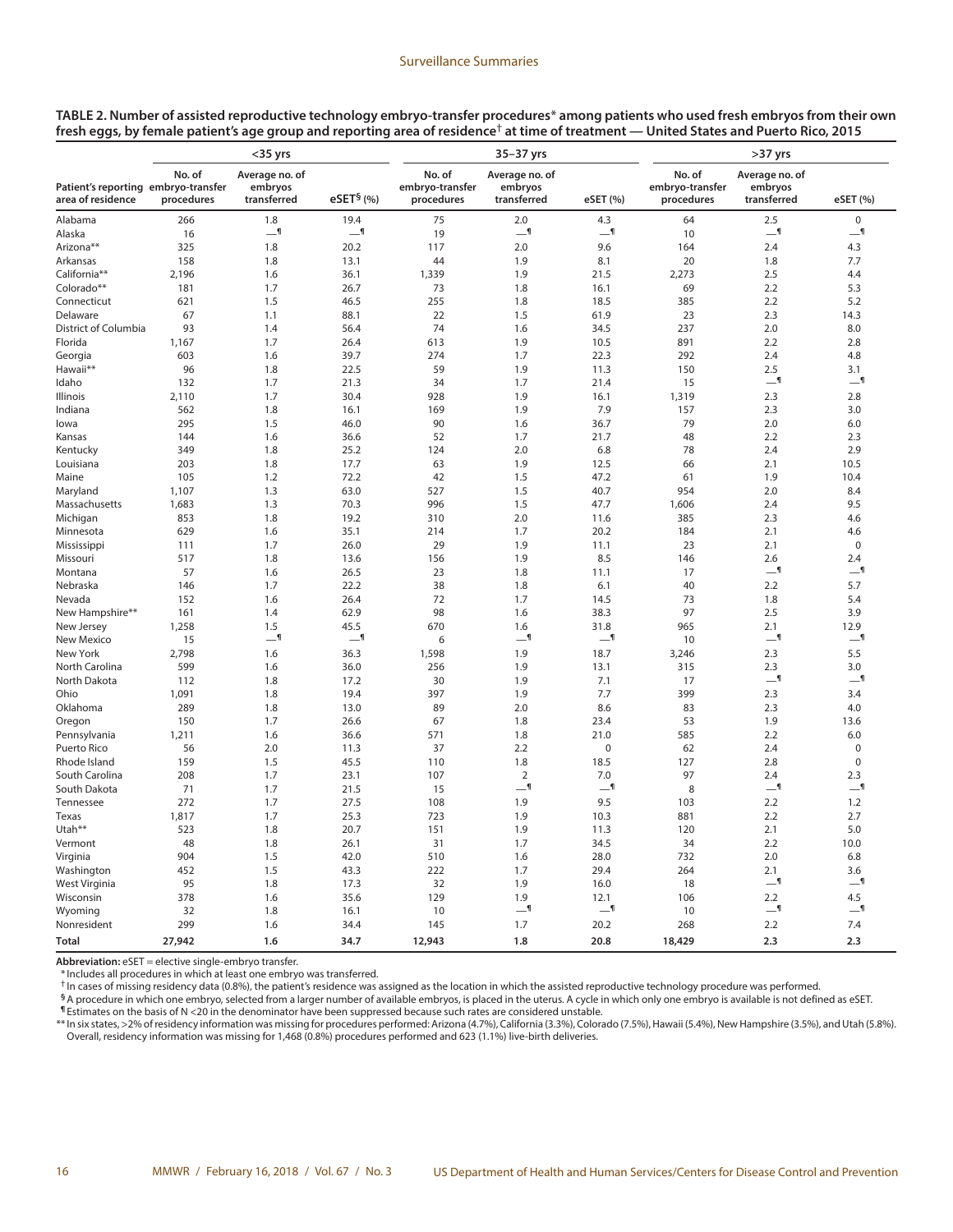|                                          |                                           |                            | Proportion of<br><b>ART</b> infants | Singleton infants among<br><b>ART</b> infants | Singleton infants among<br>all infants <sup>§</sup> | <b>Proportion of ART</b>                             |
|------------------------------------------|-------------------------------------------|----------------------------|-------------------------------------|-----------------------------------------------|-----------------------------------------------------|------------------------------------------------------|
| Patient's reporting<br>area of residence | Total no. of<br>infants born <sup>§</sup> | No. of ART<br>infants born | among all infants<br>(%)            | No. (%)                                       | No. (%)                                             | singleton infants among<br>all singleton infants (%) |
| Alabama                                  | 59,657                                    | 435                        | 0.7                                 | 250 (57.5)                                    | 57,444 (96.3)                                       | 0.4                                                  |
| Alaska                                   | 11,282                                    | 87                         | 0.8                                 | 46 (52.9)                                     | 10,945 (97.0)                                       | 0.4                                                  |
| Arizona¶                                 | 85,351                                    | 962                        | 1.1                                 | 576 (59.9)                                    | 82,823 (97.0)                                       | 0.7                                                  |
| Arkansas                                 | 38,886                                    | 217                        | 0.6                                 | 124(57.1)                                     | 37,624 (96.8)                                       | 0.3                                                  |
| California <sup>¶</sup>                  | 491,748                                   | 8,839                      | 1.8                                 | 5,853 (66.2)                                  | 476,094 (96.8)                                      | 1.2                                                  |
| Colorado <sup>¶</sup>                    | 66,581                                    | 1,075                      | 1.6                                 | 751 (69.9)                                    | 64,511 (96.9)                                       | 1.2                                                  |
| Connecticut                              | 35,746                                    | 1,299                      | 3.6                                 | 835 (64.3)                                    | 34,271 (95.9)                                       | 2.4                                                  |
| Delaware                                 | 11,166                                    | 262                        | 2.3                                 | 214 (81.7)                                    | 10,798 (96.7)                                       | 2.0                                                  |
| District of Columbia                     | 9,578                                     | 359                        | 3.7                                 | 281 (78.3)                                    | 9,127 (95.3)                                        | 3.1                                                  |
| Florida                                  | 224,269                                   | 2,966                      | 1.3                                 | 1,798 (60.6)                                  | 216,770 (96.7)                                      | 0.8                                                  |
| Georgia                                  | 131,404                                   | 1,582                      | 1.2                                 | 1,089 (68.8)                                  | 126,872 (96.6)                                      | 0.9                                                  |
| Hawaii¶                                  | 18,420                                    | 506                        | 2.7                                 | 274 (54.2)                                    | 17,900 (97.2)                                       | 1.5                                                  |
| ldaho                                    | 22,827                                    | 247                        | 1.1                                 | 105 (42.5)                                    | 22,067 (96.7)                                       | 0.5                                                  |
| Illinois                                 | 158,116                                   | 4,056                      | 2.6                                 | 2,551 (62.9)                                  | 151,956 (96.1)                                      | 1.7                                                  |
| Indiana                                  | 84,040                                    | 842                        | 1.0                                 | 448 (53.2)                                    | 81,164 (96.6)                                       | 0.6                                                  |
| lowa                                     | 39,482                                    | 646                        | 1.6                                 | 417 (64.6)                                    | 38,136 (96.6)                                       | 1.1                                                  |
| Kansas                                   | 39,154                                    | 396                        | 1.0                                 | 226 (57.1)                                    | 37,907 (96.8)                                       | 0.6                                                  |
| Kentucky                                 | 55,971                                    | 479                        | 0.9                                 | 271 (56.6)                                    | 54,086 (96.6)                                       | 0.5                                                  |
| Louisiana                                | 64,692                                    | 504                        | 0.8                                 | 301 (59.7)                                    | 62,442 (96.5)                                       | 0.5                                                  |
| Maine                                    | 12,607                                    | 140                        | 1.1                                 | 97 (69.3)                                     | 12,219 (96.9)                                       | 0.8                                                  |
| Maryland                                 | 73,616                                    | 1,891                      | 2.6                                 | 1,468 (77.6)                                  | 71,026 (96.5)                                       | 2.1                                                  |
| Massachusetts                            | 71,492                                    | 3,248                      | 4.5                                 | 2,467 (76.0)                                  | 68,764 (96.2)                                       | 3.6                                                  |
| Michigan                                 | 113,312                                   | 1,474                      | 1.3                                 | 859 (58.3)                                    | 109,084 (96.3)                                      | 0.8                                                  |
| Minnesota                                | 69,834                                    | 1,109                      | 1.6                                 | 684 (61.7)                                    | 67,355 (96.5)                                       | 1.0                                                  |
| Mississippi                              | 38,394                                    | 260                        | 0.7                                 | 137 (52.7)                                    | 37,023 (96.4)                                       | 0.4                                                  |
| Missouri                                 | 75,061                                    | 896                        | 1.2                                 | 542 (60.5)                                    | 72,301 (96.3)                                       | 0.7                                                  |
| Montana                                  | 12,583                                    | 132                        | 1.0                                 | 82(62.1)                                      | 12,145 (96.5)                                       | 0.7                                                  |
| Nebraska                                 | 26,679                                    | 381                        | 1.4                                 | 223 (58.5)                                    | 25,615 (96.0)                                       | 0.9                                                  |
| Nevada                                   | 36,298                                    | 531                        | 1.5                                 | 332 (62.5)                                    | 35,099 (96.7)                                       | 0.9                                                  |
| New Hampshire <sup>¶</sup>               | 12,433                                    | 306                        | 2.5                                 | 217 (70.9)                                    | 11,973 (96.3)                                       | 1.8                                                  |
| New Jersey                               | 103,127                                   | 3,604                      | 3.5                                 | 2,467 (68.5)                                  | 98,874 (95.9)                                       | 2.5                                                  |
| New Mexico                               | 25,816                                    | 119                        | 0.5                                 | 85 (71.4)                                     | 25,190 (97.6)                                       | 0.3                                                  |
| New York                                 | 237,274                                   | 6,435                      | 2.7                                 | 4,367 (67.9)                                  | 228,485 (96.3)                                      | 1.9                                                  |
| North Carolina                           | 120,843                                   | 1,564                      | 1.3                                 | 994 (63.6)                                    | 116,592 (96.5)                                      | 0.9                                                  |
| North Dakota                             | 11,314                                    | 138                        | 1.2                                 | 80 (58.0)                                     | 10,963 (96.9)                                       | 0.7                                                  |
| Ohio                                     | 139,264                                   | 1,725                      | 1.2                                 | 990 (57.4)                                    | 134,262 (96.4)                                      | 0.7                                                  |
| Oklahoma                                 | 53,122                                    | 415                        | 0.8                                 | 223 (53.7)                                    | 51,412 (96.8)                                       | 0.4                                                  |
| Oregon                                   | 45,655                                    | 776                        | 1.7                                 | 424 (54.6)                                    | 44,082 (96.6)                                       | 1.0                                                  |
| Pennsylvania                             | 141,047                                   | 2,300                      | 1.6                                 | 1,575 (68.5)                                  | 136,001 (96.4)                                      | 1.2                                                  |
| Puerto Rico                              | 31,157                                    | 101                        | 0.3                                 | 45 (44.6)                                     | 30,434 (97.7)                                       | 0.1                                                  |
| Rhode Island                             | 10,993                                    | 268                        | 2.4                                 | 174 (64.9)                                    | 10,590 (96.3)                                       | 1.6                                                  |
| South Carolina                           | 58,139                                    | 611                        | 1.1                                 | 358 (58.6)                                    | 56,011 (96.3)                                       | 0.6                                                  |
| South Dakota                             | 12,336                                    | 104                        | 0.8                                 | 74 (71.2)                                     | 11,946 (96.8)                                       | 0.6                                                  |
| <b>Tennessee</b>                         | 81,685                                    | 694                        | 0.8                                 | 428 (61.7)                                    | 78,875 (96.6)                                       | 0.5                                                  |
| Texas                                    | 403,618                                   | 5,778                      | 1.4                                 | 3,445 (59.6)                                  | 390,594 (96.8)                                      | 0.9                                                  |
| Utah <sup>¶</sup>                        | 50,778                                    | 954                        | 1.9                                 | 504 (52.8)                                    | 48,940 (96.4)                                       | 1.0                                                  |
| Vermont                                  | 5,903                                     | 69                         | 1.2                                 | 49 (71.0)                                     | 5,700 (96.6)                                        | 0.9                                                  |
| Virginia                                 | 103,303                                   | 2,055                      | 2.0                                 | 1,492 (72.6)                                  | 99,693 (96.5)                                       | 1.5                                                  |
| Washington                               | 88,990                                    | 1,390                      | 1.6                                 | 980 (70.5)                                    | 86,107 (96.8)                                       | 1.1                                                  |
| West Virginia                            | 19,805                                    | 143                        | 0.7                                 | 82 (57.3)                                     | 19,198 (96.9)                                       | 0.4                                                  |
| Wisconsin                                | 67,041                                    | 847                        | 1.3                                 | 488 (57.6)                                    | 64,669 (96.5)                                       | 0.8                                                  |
| Wyoming                                  | 7,765                                     | 81                         | 1.0                                 | 43 (53.1)                                     | 7,494 (96.5)                                        | 0.6                                                  |
| <b>Total</b>                             | 4,009,654                                 | 66,298                     | 1.7                                 | 42,885 (64.7)                                 | 3,871,653 (96.6)                                    | 1.1                                                  |

**TABLE 3. Number, proportion, and percentage of infants born with use of assisted reproductive technology, by female patient's reporting area of residence**\* **at time of treatment — United States and Puerto Rico, 2015**†

**Abbreviation:** ART = assisted reproductive technology.

\* In cases of missing residency data (0.8%), the patient's residence was assigned as the location in which the ART procedure was performed.

† Includes infants conceived from ART procedures performed in 2014 and born in 2015 and infants conceived from ART procedures performed in 2015 and born in 2015. Total ART births exclude nonresidents.

§ U.S. births include nonresidents. **Source:** Martin JA, Hamilton BE, Osterman MJ, Driscoll AK, Mathews TJ. Births: final data for 2015. Natl Vital Stat Rep 2017;66:1–70.

¶ In six states, >2% of residency information was missing for procedures performed: Arizona (4.7%), California (3.3%), Colorado (7.5%), Hawaii (5.4%), New Hampshire (3.5%), and Utah (5.8%). Overall, residency information was missing for 1,468 (0.8%) procedures performed and 623 (1.1%) live-birth deliveries.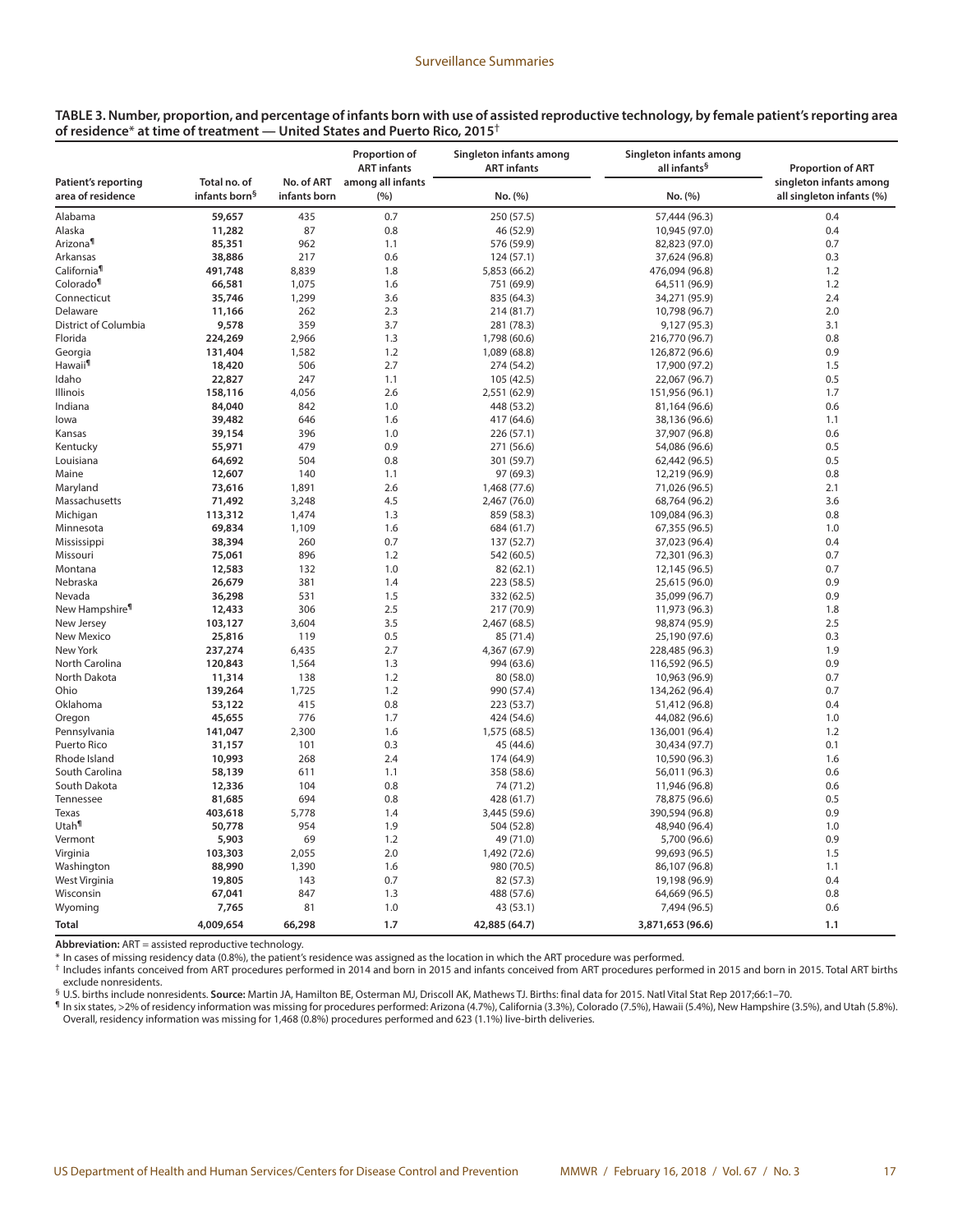|                             | Multiple-birth<br>infants<br>among<br>ART infants <sup>§</sup> | Multiple-birth<br>infants<br>among<br>all infants <sup>¶</sup> | Proportion of<br>ART<br>multiple-birth<br>infants among | Twin<br>infants<br>among<br>ART infants <sup>§</sup> | Twin<br>infants<br>among<br>all infants¶ | Proportion<br>of ART<br>twin<br>infants | <b>Triplets and</b><br>higher-order<br>infants among<br>ART infants <sup>§</sup> | <b>Triplets and</b><br>higher-order<br>infants among<br>all infants <sup>¶</sup> | Proportion of<br><b>ART</b> triplets and<br>higher-order<br>infants among all |
|-----------------------------|----------------------------------------------------------------|----------------------------------------------------------------|---------------------------------------------------------|------------------------------------------------------|------------------------------------------|-----------------------------------------|----------------------------------------------------------------------------------|----------------------------------------------------------------------------------|-------------------------------------------------------------------------------|
| Patient's reporting         |                                                                |                                                                | all multiple-<br>birth                                  |                                                      |                                          | among all<br>twin                       |                                                                                  |                                                                                  | triplets and<br>higher-order                                                  |
| area of residence           | No. (%)                                                        | No. (%)                                                        | infants (%)                                             | No. (%)                                              | No. (%)                                  | infants (%)                             | No. (%)                                                                          | No. (%)                                                                          | infants (%)                                                                   |
| Alabama                     | 185 (42.5)                                                     | 2,213(3.7)                                                     | 8.4                                                     | 169 (38.9)                                           | 2,110(3.5)                               | 8.0                                     | 16(3.7)                                                                          | 103(0.2)                                                                         | 15.5                                                                          |
| Alaska                      | 41 (47.1)                                                      | $-(-)^{**}$                                                    | $-$ **                                                  | $-$ ** (36.8)                                        | 328 (2.9)                                | 9.8                                     | 9(10.3)                                                                          | $-(-)^{**}$                                                                      | $-$ tt                                                                        |
| Arizona¶¶                   | 386 (40.1)                                                     | 2,528 (3.0)                                                    | 15.3                                                    | 356 (37.0)                                           | 2,444 (2.9)                              | 14.6                                    | 30(3.1)                                                                          | 8(0.1)                                                                           | 35.7                                                                          |
| Arkansas                    | 93 (42.9)                                                      | 1,262(3.2)                                                     | 7.4                                                     | $-(-)^{**}$                                          | 1,223(3.1)                               | $-$ **                                  | $-(-)^{**}$                                                                      | 39(0.1)                                                                          | $-$ **                                                                        |
| California <sup>¶¶</sup>    | 2,986 (33.8)                                                   | 15,654 (3.2)                                                   | 19.1                                                    | 2,893 (32.7)                                         | 15,250 (3.1)                             | 19.0                                    | 93(1.1)                                                                          | 404(0.1)                                                                         | 23.0                                                                          |
| Colorado¶¶                  | 324 (30.1)                                                     | 2,070 (3.1)                                                    | 15.7                                                    | $-(-)^{**}$                                          | 2,037(3.1)                               | $-$ **                                  | $-(-)^{**}$                                                                      | 33(0)                                                                            | $-$ **                                                                        |
| Connecticut                 | 464 (35.7)                                                     | 1,475(4.1)                                                     | 31.5                                                    | 440 (33.9)                                           | 1,427(4.0)                               | 30.8                                    | 24(1.8)                                                                          | 48 (0.1)                                                                         | 50.0                                                                          |
| Delaware                    | 48 (18.3)                                                      | 368(3.3)                                                       | 13.0                                                    | 42 (16.0)                                            | 353(3.2)                                 | 11.9                                    | 6(2.3)                                                                           | 15(0.1)                                                                          | $-$ tt                                                                        |
| District of Columbia        | 78 (21.7)                                                      | 451 (4.7)                                                      | 17.3                                                    | 78 (21.7)                                            | 438 (4.6)                                | 17.8                                    | 0(0)                                                                             | 13(0.1)                                                                          | $-^{\dagger \dagger}$                                                         |
| Florida                     | 1,168 (39.4)                                                   | 7,499 (3.3)                                                    | 15.6                                                    | 1,120 (37.8)                                         | 7,299 (3.3)                              | 15.3                                    | 48 (1.6)                                                                         | 200(0.1)                                                                         | 24.0                                                                          |
| Georgia                     | 493 (31.2)                                                     | 4,532 (3.4)                                                    | 10.9                                                    | 460 (29.1)                                           | 4,391 (3.3)                              | 10.5                                    | 33(2.1)                                                                          | 141(0.1)                                                                         | 23.4                                                                          |
| Hawaii¶¶                    | 232 (45.8)                                                     | 520 (2.8)                                                      | 44.6                                                    | 218 (43.1)                                           | 500 (2.7)                                | 43.6                                    | 14(2.8)                                                                          | 20(0.1)                                                                          | 70.0                                                                          |
| ldaho                       | 142 (57.5)                                                     | 760 (3.3)                                                      | 18.7                                                    | 133 (53.8)                                           | 738 (3.2)                                | 18.0                                    | 9(3.6)                                                                           | 22(0.1)                                                                          | 40.9                                                                          |
| Illinois                    | 1,505 (37.1)                                                   | 6,160(3.9)                                                     | 24.4                                                    | 1,451 (35.8)                                         | 5,999 (3.8)                              | 24.2                                    | 54 (1.3)                                                                         | 161(0.1)                                                                         | 33.5                                                                          |
| Indiana                     | 394 (46.8)                                                     | 2,876 (3.4)                                                    | 13.7                                                    | 376 (44.7)                                           | 2,792 (3.3)                              | 13.5                                    | 18(2.1)                                                                          | 84(0.1)                                                                          | 21.4                                                                          |
| lowa                        | 229 (35.4)                                                     | 1,346 (3.4)                                                    | 17.0                                                    | 224 (34.7)                                           | 1,307 (3.3)                              | 17.1                                    | 5(0.8)                                                                           | 39(0.1)                                                                          | 12.8                                                                          |
| Kansas                      | 170 (42.9)                                                     | 1,247 (3.2)                                                    | 13.6                                                    | 160 (40.4)                                           | 1,206(3.1)                               | 13.3                                    | 10(2.5)                                                                          | 41(0.1)                                                                          | 24.4                                                                          |
| Kentucky                    | 208 (43.4)                                                     | 1,885 (3.4)                                                    | 11.0                                                    | 201 (42.0)                                           | 1,838(3.3)                               | 10.9                                    | 7(1.5)                                                                           | 47(0.1)                                                                          | 14.9                                                                          |
| Louisiana                   | 203 (40.3)                                                     | 2,250(3.5)                                                     | 9.0                                                     | 189 (37.5)                                           | 2,149 (3.3)                              | 8.8                                     | 14(2.8)                                                                          | 101(0.2)                                                                         | 13.9                                                                          |
| Maine                       | 43 (30.7)                                                      | 388 (3.1)                                                      | 11.1                                                    | $-(-)^{**}$                                          | 375 (3.0)                                | $-$ **                                  | $-(-)^{**}$                                                                      | 13(0.1)                                                                          | $-$ **,††                                                                     |
| Maryland                    | 423 (22.4)                                                     | 2,590(3.5)                                                     | 16.3                                                    | 405 (21.4)                                           | 2,518 (3.4)                              | 16.1                                    | 18(1.0)                                                                          | 72(0.1)                                                                          | 25.0                                                                          |
| Massachusetts               | 781 (24.0)                                                     | 2,728 (3.8)                                                    | 28.6                                                    | 766 (23.6)                                           | 2,671(3.7)                               | 28.7                                    | 15(0.5)                                                                          | 57(0.1)                                                                          | 26.3                                                                          |
| Michigan                    | 615 (41.7)                                                     | 4,228 (3.7)                                                    | 14.5                                                    | 588 (39.9)                                           | 4,068 (3.6)                              | 14.5                                    | 27(1.8)                                                                          | 160(0.1)                                                                         | 16.9                                                                          |
| Minnesota                   | 425 (38.3)                                                     | 2,479 (3.5)                                                    | 17.1                                                    | 404 (36.4)                                           | 2,379 (3.4)                              | 17.0                                    | 21(1.9)                                                                          | 100(0.1)                                                                         | 21.0                                                                          |
| Mississippi                 | 123 (47.3)                                                     | 1,371 (3.6)                                                    | 9.0                                                     | 123 (47.3)                                           | 1,353(3.5)                               | 9.1                                     | 0(0)                                                                             | 18(0)                                                                            | $-$ tt                                                                        |
| Missouri                    | 354 (39.5)                                                     | $-(-)^{**}$                                                    | 12.8                                                    | 330 (36.8)                                           | 2,677 (3.6)                              | 12.3                                    | 24(2.7)                                                                          | 83(0.1)                                                                          | 28.9                                                                          |
| Montana                     | 50 (37.9)                                                      | $-(-)^{**}$                                                    | $-$ **                                                  | 50 (37.9)                                            | 432 (3.4)                                | 11.6                                    | 0(0)                                                                             | $-(-)^{**}$                                                                      | $-t$                                                                          |
| Nebraska                    | 158 (41.5)                                                     | 1,064(4.0)                                                     | 14.8                                                    | $-(-)^{**}$                                          | 1,018 (3.8)                              | $-$ **                                  | $-(-)^{**}$                                                                      | 46(0.2)                                                                          | $-$ **                                                                        |
| Nevada                      | 199 (37.5)                                                     | 1,199 (3.3)                                                    | 16.6                                                    | 190 (35.8)                                           | 1,177(3.2)                               | 16.1                                    | 9(1.7)                                                                           | 22(0.1)                                                                          | 40.9                                                                          |
| New Hampshire <sup>¶¶</sup> | 89 (29.1)                                                      | 460 (3.7)                                                      | 19.3                                                    | $-(-)^{**}$                                          | 448 (3.6)                                | $-$ **                                  | $-(-)^{**}$                                                                      | 12(0.1)                                                                          | $-$ **,††                                                                     |
| New Jersey                  | 1,137 (31.5)                                                   | 4,253 (4.1)                                                    | 26.7                                                    | 1,112 (30.9)                                         | 4,138 (4.0)                              | 26.9                                    | 25(0.7)                                                                          | 115(0.1)                                                                         | 21.7<br>$-^{\dagger \dagger}$                                                 |
| New Mexico                  | 34 (28.6)                                                      | 626(2.4)                                                       | 5.4                                                     | 34 (28.6)                                            | 610(2.4)                                 | 5.6                                     | 0(0)                                                                             | 16(0.1)                                                                          |                                                                               |
| New York                    | 2,068 (32.1)                                                   | 8,789 (3.7)                                                    | 23.5                                                    | 2,019 (31.4)                                         | 8,500 (3.6)                              | 23.8                                    | 49 (0.8)                                                                         | 289(0.1)                                                                         | 17.0                                                                          |
| North Carolina              | 570 (36.4)                                                     | 4,251(3.5)                                                     | 13.4                                                    | 552 (35.3)                                           | 4,120 (3.4)                              | 13.4                                    | 18(1.2)                                                                          | 131(0.1)                                                                         | 13.7                                                                          |
| North Dakota                | 58 (42.0)                                                      | $-(-)^{**}$                                                    | $-$ **                                                  | 58 (42.0)                                            | 345 (3.0)                                | 16.8                                    | 0(0)                                                                             | $-(-)^{**}$                                                                      | $-^{\dagger \dagger}$                                                         |
| Ohio                        | 735 (42.6)                                                     | 5,002(3.6)                                                     | 14.7                                                    | 686 (39.8)                                           | 4,790 (3.4)                              | 14.3                                    | 49 (2.8)                                                                         | 212(0.2)                                                                         | 23.1<br>$-$ **                                                                |
| Oklahoma                    | 192 (46.3)                                                     | 1,710 (3.2)                                                    | 11.2                                                    | $-(-)^{**}$                                          | 1,682(3.2)                               | $-$ **                                  | $-(-)^{**}$                                                                      | 28(0.1)                                                                          |                                                                               |
| Oregon                      | 352 (45.4)                                                     | 1,573 (3.4)                                                    | 22.4                                                    | 331 (42.7)                                           | 1,534 (3.4)                              | 21.6                                    | 21(2.7)                                                                          | 39(0.1)                                                                          | 53.8                                                                          |
| Pennsylvania<br>Puerto Rico | 725 (31.5)                                                     | 5,046 (3.6)                                                    | 14.4<br>7.7                                             | 711 (30.9)                                           | 4,932 (3.5)                              | 14.4                                    | 14(0.6)                                                                          | 114(0.1)                                                                         | 12.3<br>38.1                                                                  |
| Rhode Island                | 56 (55.4)<br>94 (35.1)                                         | 723 (2.3)                                                      |                                                         | 48 (47.5)                                            | 702 (2.3)                                | 6.8                                     | 8(7.9)                                                                           | 21(0.1)                                                                          |                                                                               |
|                             | 253 (41.4)                                                     | 403 (3.7)                                                      | 23.3                                                    | 88 (32.8)                                            | 382 (3.5)                                | 23.0                                    | 6(2.2)                                                                           | 21(0.2)                                                                          | 28.6<br>34.9                                                                  |
| South Carolina              |                                                                | 2,128 (3.7)                                                    | 11.9                                                    | 238 (39.0)                                           | 2,085 (3.6)                              | 11.4                                    | 15(2.5)                                                                          | 43(0.1)                                                                          | $-^{\dagger \dagger}$                                                         |
| South Dakota<br>Tennessee   | 30 (28.8)                                                      | 390 (3.2)                                                      | 7.7<br>9.5                                              | 24(23.1)                                             | 374 (3.0)                                | 6.4                                     | 6(5.8)                                                                           | 16(0.1)<br>100(0.1)                                                              | 12.0                                                                          |
| <b>Texas</b>                | 266 (38.3)                                                     | 2,810 (3.4)                                                    | 17.9                                                    | 254 (36.6)                                           | 2,710 (3.3)                              | 9.4                                     | 12(1.7)                                                                          | 465(0.1)                                                                         |                                                                               |
| Utah <sup>¶¶</sup>          | 2,333 (40.4)<br>450 (47.2)                                     | 13,024 (3.2)                                                   |                                                         | 2,220 (38.4)                                         | 12,559 (3.1)                             | 17.7<br>24.4                            | 113(2.0)                                                                         |                                                                                  | 24.3<br>28.1                                                                  |
| Vermont                     |                                                                | 1,838 (3.6)<br>$-(-)^{**}$                                     | 24.5<br>$-$ **                                          | 432 (45.3)                                           | 1,774 (3.5)                              |                                         | 18 (1.9)                                                                         | 64(0.1)                                                                          | $-$ tt                                                                        |
| Virginia                    | 20 (29.0)<br>563 (27.4)                                        | 3,610(3.5)                                                     | 15.6                                                    | 20 (29.0)<br>551 (26.8)                              | 200(3.4)<br>3,498 (3.4)                  | 10.0<br>15.8                            | 0(0)<br>12(0.6)                                                                  | $-(-)^{**}$<br>112(0.1)                                                          | 10.7                                                                          |
| Washington                  | 410 (29.5)                                                     | 2,883 (3.2)                                                    | 14.2                                                    | 404 (29.1)                                           | 2,822 (3.2)                              | 14.3                                    | 6(0.4)                                                                           | 61(0.1)                                                                          | 9.8                                                                           |
| West Virginia               | 61 (42.7)                                                      | 607(3.1)                                                       | 10.0                                                    | 54 (37.8)                                            | 591 (3.0)                                | 9.1                                     | 7(4.9)                                                                           | 16(0.1)                                                                          | $-$ <sup>++</sup>                                                             |
| Wisconsin                   | 359 (42.4)                                                     | 2,372 (3.5)                                                    | 15.1                                                    | 339 (40.0)                                           | 2,305 (3.4)                              | 14.7                                    | 20(2.4)                                                                          | 67(0.1)                                                                          | 29.9                                                                          |
| Wyoming                     | 38 (46.9)                                                      | 271 (3.5)                                                      | 14.0                                                    | $-(-)^{**}$                                          | 259(3.3)                                 | $-$ **                                  | $-(-)^{**}$                                                                      | 12(0.2)                                                                          | $-$ **,††                                                                     |
|                             |                                                                |                                                                |                                                         |                                                      |                                          |                                         |                                                                                  |                                                                                  |                                                                               |
| Total                       | 23,413 (35.3)                                                  | 138,001 (3.4)                                                  | 17.0                                                    | 22,491 (33.9)                                        | 133,857 (3.3)                            | 16.8                                    | 922 (1.4)                                                                        | 4,144(0.1)                                                                       | 22.2                                                                          |

**TABLE 4. Number, percentage, and proportion of multiple-birth infants, twins, and triplets and higher-order infants born with use of assisted reproductive technology procedures, by female patient's reporting area of residence**\* **at time of treatment — United States and Puerto Rico, 2015**†

**Abbreviation:** ART = assisted reproductive technology.

\* In cases of missing residency data (0.8%), the patient's residence was assigned as the location in which the ART procedure was performed.

†ART totals include infants conceived from ART procedures performed in 2014 and born in 2015 and infants conceived from ART procedures performed in 2015 and born in 2015. Total ART births exclude nonresidents.

§Includes only the number of infants live born in a multiple-birth delivery. For example, if three infants were born in a live-birth delivery and one of the three infants was stillborn, the total number of live-born infants would be two. However, the two infants still would be counted as triplets.

¶U.S. births include nonresidents. **Source:** Martin JA, Hamilton BE, Osterman MJ, Driscoll AK, Mathews TJ. Births: final data for 2015. Natl Vital Stat Rep 2017;66:1–70.

\*\* To protect confidentiality, cells with values of 1–4 for ART infants and cells with values of 0–9 for all infants are suppressed. Also suppressed are data that can be used to derive suppressed cell values. These values are included in the totals.

 $^{++}$  Estimates on the basis of N <20 in the denominator have been suppressed because such rates are considered unstable.

¶¶ In six states, >2% of residency information was missing for procedures performed: Arizona (4.7%), California (3.3%), Colorado (7.5%), Hawaii (5.4%), New Hampshire (3.5%), and Utah (5.8%). Overall, residency information was missing for 1,468 (0.8%) procedures performed and 623 (1.1%) live-birth deliveries.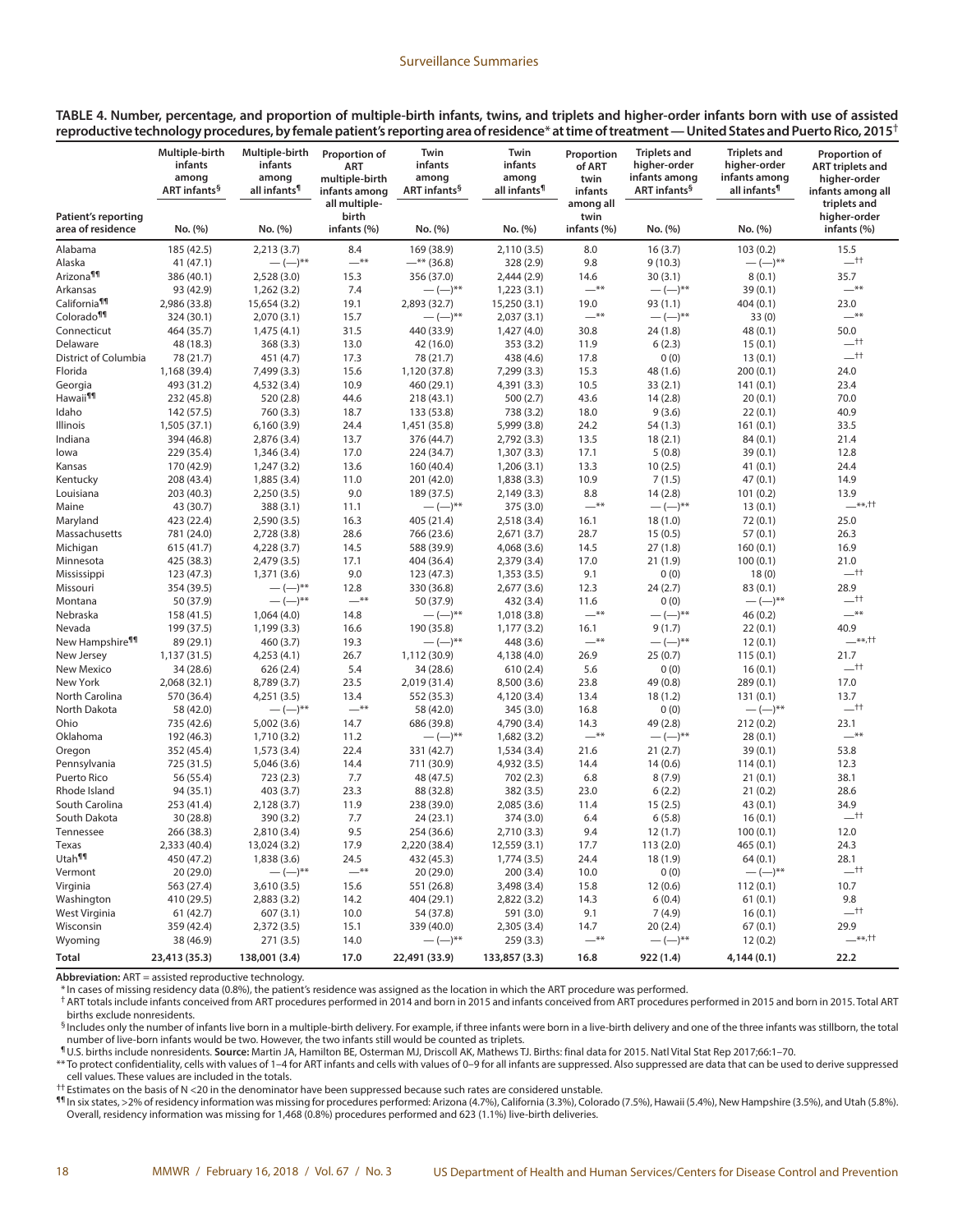|                                          |                         | <2,500 g (LBW)           |                                      | <1,500 g (VLBW)    |                          |                                       |  |
|------------------------------------------|-------------------------|--------------------------|--------------------------------------|--------------------|--------------------------|---------------------------------------|--|
|                                          | <b>ART</b> infants      | All infants <sup>§</sup> | <b>Proportion of ART LBW</b>         | <b>ART</b> infants | All infants <sup>§</sup> | <b>Proportion of ART VLBW</b>         |  |
| Patient's reporting<br>area of residence | No. (%)                 | No. (%)                  | infants among all LBW<br>infants (%) | No. (%)            | No. (%)                  | infants among all VLBW<br>infants (%) |  |
| Alabama                                  | 151 (35.1)              | 6,218 (10.4)             | 2.4                                  | 21(4.9)            | 1,176 (2.0)              | 1.8                                   |  |
| Alaska                                   | 24 (27.9)               | 646 (5.7)                | 3.7                                  | $ (-)^\P$          | 98 (0.9)                 | $-1$                                  |  |
| Arizona**                                | 281 (29.6)              | 6,128(7.2)               | 4.6                                  | 34(3.6)            | 961(1.1)                 | 3.5                                   |  |
| Arkansas                                 | 56 (25.9)               | 3,564(9.2)               | 1.6                                  | 5(2.3)             | 609(1.6)                 | 0.8                                   |  |
| California**                             | 2,113 (24.5)            | 33,666 (6.8)             | 6.3                                  | 322 (3.7)          | 5,527 (1.1)              | 5.8                                   |  |
| Colorado**                               | 268 (25.2)              | 6,001(9.0)               | 4.5                                  | 32(3.0)            | 761 (1.1)                | 4.2                                   |  |
| Connecticut                              | 342 (26.5)              | 2,836 (7.9)              | 12.1                                 | 50(3.9)            | 557 (1.6)                | 9.0                                   |  |
| Delaware                                 | 49 (18.8)               | 1,036 (9.3)              | 4.7                                  | 12(4.6)            | 208(1.9)                 | 5.8                                   |  |
| District of Columbia                     | 60 (16.7)               | 959 (10.0)               | 6.3                                  | 10(2.8)            | 206(2.2)                 | 4.9                                   |  |
| Florida                                  | 781 (26.9)              | 19,306 (8.6)             | 4.0                                  | 151(5.2)           | 3,433 (1.5)              | 4.4                                   |  |
| Georgia                                  | 396 (25.2)              | 12,464 (9.5)             | 3.2                                  | 66 (4.2)           | 2,354 (1.8)              | 2.8                                   |  |
| Hawaii**                                 | 163 (33.3)              | 1,531(8.3)               | 10.6                                 | 26(5.3)            | 245(1.3)                 | 10.6                                  |  |
| ldaho                                    | 93 (37.7)               | 1,501(6.6)               | 6.2                                  | 15(6.1)            | 238 (1.0)                | 6.3                                   |  |
| Illinois                                 | 1,030 (25.7)            | 13069 (8.3)              | 7.9                                  | 180 (4.5)          | 2,319(1.5)               | 7.8                                   |  |
| Indiana                                  | 241 (28.9)              | 6,725(8.0)               | 3.6                                  | 59 (7.1)           | 1,209 (1.4)              | 4.9                                   |  |
| lowa                                     | 157 (24.3)              | 2,663(6.7)               | 5.9                                  | 37(5.7)            | 486 (1.2)                | 7.6                                   |  |
| Kansas                                   | 116 (29.9)              | 2,672(6.8)               | 4.3                                  | 16(4.1)            | 476 (1.2)                | 3.4                                   |  |
| Kentucky                                 | 122 (26.5)              | 4,846 (8.7)              | 2.5                                  | 11(2.4)            | 784 (1.4)                | 1.4                                   |  |
| Louisiana                                | 158 (31.3)              | 6,839 (10.6)             | 2.3                                  | 34(6.7)            | 1,261 (1.9)              | 2.7                                   |  |
| Maine                                    | 27(20.1)                | 871 (6.9)                | 3.1                                  | $---(-)^9$         | 154 (1.2)                | —¶                                    |  |
| Maryland                                 | 386 (20.5)              | 6,297(8.6)               | 6.1                                  | 72 (3.8)           | 1,202(1.6)               | 6.0                                   |  |
| Massachusetts                            | 615 (19.2)              | 5,312 (7.4)              | 11.6                                 | 93 (2.9)           | 851 (1.2)                | 10.9                                  |  |
| Michigan                                 | 401 (27.5)              | 9,612 (8.5)              | 4.2                                  | 77(5.3)            | 1,707 (1.5)              | 4.5                                   |  |
| Minnesota                                | 275 (24.9)              | 4,494 (6.4)              | 6.1                                  | 42 (3.8)           | 799 (1.1)                | 5.3                                   |  |
| Mississippi                              | 81 (31.4)               | 4,387 (11.4)             | 1.8                                  | 19(7.4)            | 817(2.1)                 | 2.3                                   |  |
| Missouri                                 | 237 (28.2)              | 6,248(8.3)               | 3.8                                  | 47 (5.6)           | 1,114(1.5)               | 4.2                                   |  |
| Montana                                  | 28(21.2)                | 878 (7.0)                | 3.2                                  | $-(-)^{1}$         | 95(0.8)                  | <u>_</u> ¶                            |  |
| Nebraska                                 | 104 (27.3)              | 1,893 (7.1)              | 5.5                                  | 10(2.6)            | 293(1.1)                 | 3.4                                   |  |
| Nevada                                   | 144 (28.6)              | 3,093 (8.5)              | 4.7                                  | 27(5.4)            | 478 (1.3)                | 5.6                                   |  |
| New Hampshire**                          | 64 (21.1)               | 845 (6.8)                | 7.6                                  | 7(2.3)             | 107(0.9)                 | 6.5                                   |  |
| New Jersey                               | 849 (23.7)              | 8,345 (8.1)              | 10.2                                 | 139 (3.9)          | 1,468 (1.4)              | 9.5                                   |  |
| New Mexico                               | 34 (28.8)               | 2,244 (8.7)              | 1.5                                  | 8(6.8)             | 302(1.2)                 | 2.6                                   |  |
| New York                                 | 1,510 (24.1)            | 18,507 (7.8)             | 8.2                                  | 251 (4.0)          | 3,188(1.3)               | 7.9                                   |  |
| North Carolina                           | 405 (25.9)              | 11,023 (9.1)             | 3.7                                  | 63 (4.0)           | 2,106 (1.7)              | 3.0                                   |  |
| North Dakota                             | 36(26.5)                | 700 (6.2)                | 5.1                                  | 15 (11.0)          | 138(1.2)                 | 10.9                                  |  |
| Ohio                                     | 483 (28.2)              | 11,807 (8.5)             | 4.1                                  | 58 (3.4)           | 2,032(1.5)               | 2.9                                   |  |
| Oklahoma                                 | 133 (32.4)              | 4,172 (7.9)              | 3.2                                  | 17(4.1)            | 726 (1.4)                | 2.3                                   |  |
| Oregon                                   | 221 (28.7)              | 2,919(6.4)               | 7.6                                  | 28(3.6)            | 453 (1.0)                | 6.2                                   |  |
| Pennsylvania                             | 546 (24.1)              | 11,453 (8.1)             | 4.8                                  | 93 (4.1)           | 1,997 (1.4)              | 4.7                                   |  |
| Puerto Rico                              | 49 (48.5)               | 3,282 (10.5)             | 1.5                                  | 13 (12.9)          | 448 (1.4)                | 2.9                                   |  |
| Rhode Island                             | 53 (20.0)               | 833 (7.6)                | 6.4                                  | 10(3.8)            | 155(1.4)                 | 6.5                                   |  |
| South Carolina                           | 173 (28.6)              | 5,535 (9.5)              | 3.1                                  | 32(5.3)            | 1,029 (1.8)              | 3.1                                   |  |
| South Dakota                             | 24(23.1)                | 754 (6.1)                | 3.2                                  | 0(0)               | 127(1.0)                 | $\mathbf 0$                           |  |
| Tennessee                                | 179 (26.1)              | 7,460 (9.1)              | 2.4                                  | 35(5.1)            | 1,318 (1.6)              | 2.7                                   |  |
| <b>Texas</b>                             | 1,690 (29.5)            | 33,275 (8.2)             | 5.1                                  | 352(6.1)           | 5,683 (1.4)              | 6.2                                   |  |
| Utah**                                   | 309 (32.6)              | 3,561 (7.0)              | 8.7                                  | 51 (5.4)           | 515(1.0)                 | 9.9                                   |  |
| Vermont                                  | 9(13.0)                 | 386 (6.5)                | 2.3                                  | 0(0)               | 51(0.9)                  | $\mathbf 0$                           |  |
| Virginia                                 | 399 (19.6)              | 8,111 (7.9)              | 4.9                                  | 71(3.5)            | 1,545(1.5)               | 4.6                                   |  |
| Washington                               | 280 (20.3)              | 5,730 (6.4)              | 4.9                                  |                    | 973(1.1)                 | 3.8                                   |  |
| West Virginia                            | 45 (31.7)               | 1,891 (9.5)              | 2.4                                  | 37(2.7)<br>12(8.5) | 284 (1.4)                | 4.2                                   |  |
| Wisconsin                                |                         | 4,870 (7.3)              | 4.8                                  | 49 (5.8)           |                          | 5.6                                   |  |
| Wyoming                                  | 235 (28.0)<br>25 (30.9) | 666 (8.6)                | 3.8                                  | $ (-)^\P$          | 868 (1.3)<br>82(1.1)     | —¶                                    |  |
|                                          |                         |                          |                                      |                    |                          |                                       |  |
| Total                                    | 16,650 (25.5)           | 324,124 (8.1)            | 5.1                                  | 2,815(4.3)         | 56,013 (1.4)             | 5.0                                   |  |

**TABLE 5. Number, percentage, and proportion of infants born with use of assisted reproductive technology,\* by low birthweight category and female patient's reporting area of residence† at time of treatment — United States and Puerto Rico, 2015**

**Abbreviations:** ART = assisted reproductive technology; LBW = low birthweight; VLBW = very low birthweight.

\* ART totals include infants conceived from ART procedures performed in 2014 and born in 2015 and infants conceived from ART procedures performed in 2015 and born in 2015. Total ART infants exclude nonresidents and include only infants with birthweight data available.

† In cases of missing residency data (0.8%), the patient's residence was assigned as the location in which the ART procedure was performed.

1 To protect confidentiality, cells with values of 1-4 for ART infants and cells with values of 0-9 for all infants are suppressed. Also suppressed are data that can be used to derive suppressed cell values. These values are included in the totals.

\*\* In six states, >2% of residency information was missing for procedures performed: Arizona (4.7%), California (3.3%), Colorado (7.5%), Hawaii (5.4%), New Hampshire (3.5%), and Utah (5.8%). Overall, residency information was missing for 1,468 (0.8%) procedures performed and 623 (1.1%) live-birth deliveries.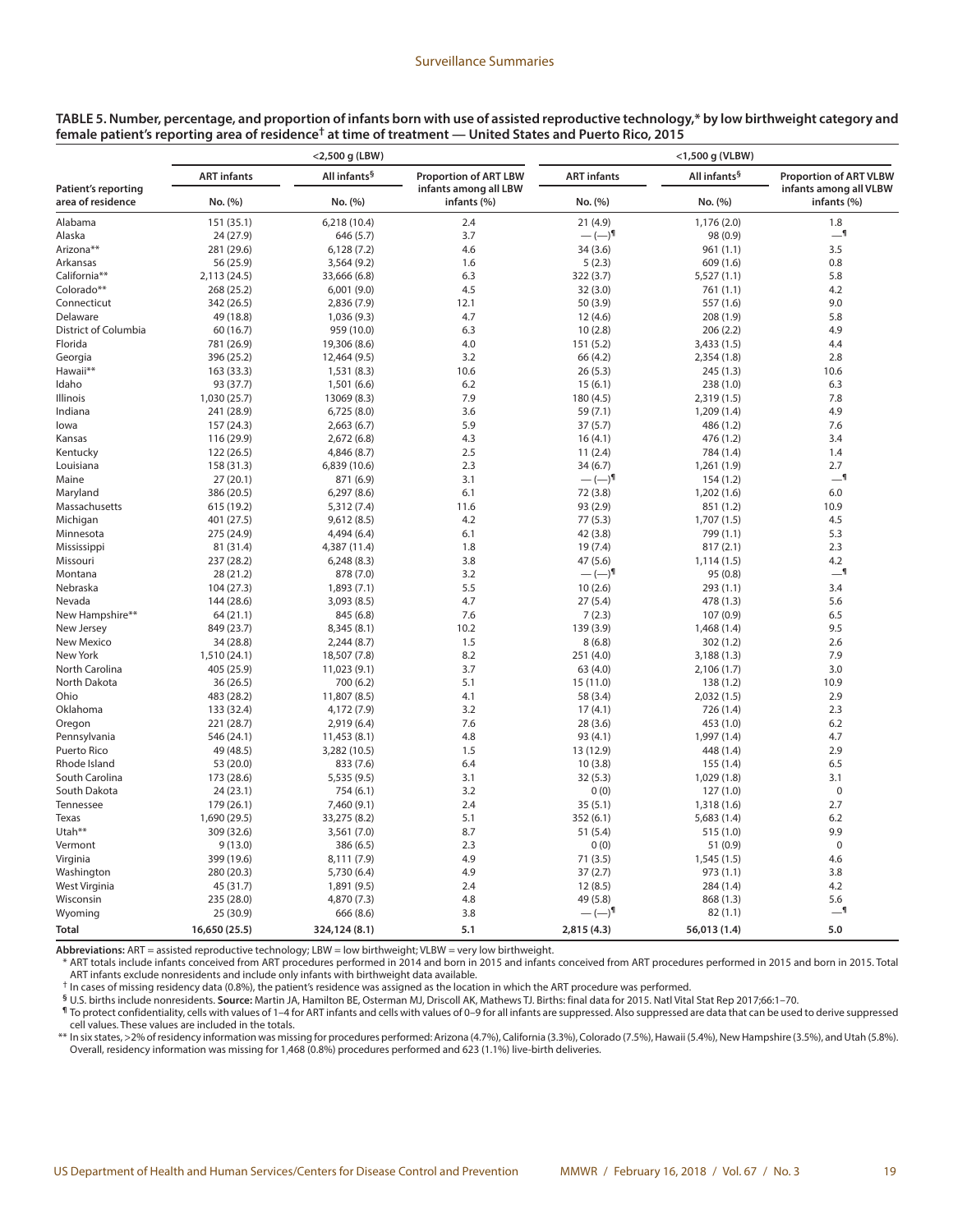|                                          |                    | <37 wks (PTB)            |                                                        | <32 wks (VPTB)     |                          |                                                      |  |  |
|------------------------------------------|--------------------|--------------------------|--------------------------------------------------------|--------------------|--------------------------|------------------------------------------------------|--|--|
|                                          | <b>ART</b> infants | All infants <sup>§</sup> | Proportion of                                          | <b>ART</b> infants | All infants <sup>§</sup> | <b>Proportion of ART</b>                             |  |  |
| Patient's reporting<br>area of residence | No. (%)            | No. (%)                  | <b>ART PTB infants</b><br>among all PTB<br>infants (%) | No. (%)            | No. (%)                  | <b>VPTB</b> infants<br>among all VPTB<br>infants (%) |  |  |
| Alabama                                  | 198 (45.8)         | 7,544 (12.6)             | 2.6                                                    | 38 (8.8)           | 1,268(2.1)               | 3.0                                                  |  |  |
| Alaska                                   | 30 (34.9)          | 1,004 (8.9)              | 3.0                                                    | $-(-)^9$           | 130(1.2)                 | —¶                                                   |  |  |
| Arizona**                                | 359 (37.6)         | 7,724 (9.0)              | 4.6                                                    | 59 (6.2)           | 1,121(1.3)               | 5.3                                                  |  |  |
| Arkansas                                 | 66 (30.6)          | 4,201 (10.8)             | 1.6                                                    | 8(3.7)             | 683 (1.8)                | 1.2                                                  |  |  |
| California**                             | 2,476 (28.3)       | 41,600 (8.5)             | 6.0                                                    | 401 (4.6)          | 6,386 (1.3)              | 6.3                                                  |  |  |
| Colorado**                               | 333 (31.1)         | 5,770 (8.7)              | 5.8                                                    | 51 (4.8)           | 806 (1.2)                | 6.3                                                  |  |  |
| Connecticut                              | 371 (28.6)         | 3,340 (9.3)              | 11.1                                                   | 65 (5.0)           | 599 (1.7)                | 10.9                                                 |  |  |
| Delaware                                 | 65 (25.1)          | 1,093 (9.8)              | 5.9                                                    | 12(4.6)            | 219(2.0)                 | 5.5                                                  |  |  |
| District of Columbia                     | 75 (21.1)          | 979 (10.2)               | 7.7                                                    | 12 (3.4)           | 199 (2.1)                | 6.0                                                  |  |  |
| Florida                                  | 962 (32.6)         | 22,407 (10.0)            | 4.3                                                    | 177 (6.0)          | 3,984 (1.8)              | 4.4                                                  |  |  |
| Georgia                                  | 526 (33.5)         | 14,133 (10.8)            | 3.7                                                    | 80(5.1)            | 2,567 (2.0)              | 3.1                                                  |  |  |
| Hawaii**                                 | 189 (37.4)         | 1,861 (10.1)             | 10.2                                                   | 30(5.9)            | 282(1.5)                 | 10.6                                                 |  |  |
| ldaho                                    | 100 (41.0)         | 1,852(8.1)               | 5.4                                                    | 9(3.7)             | 255(1.1)                 | 3.5                                                  |  |  |
| Illinois                                 | 1,278 (31.7)       | 16,048 (10.1)            | 8.0                                                    | 236 (5.9)          | 2,784 (1.8)              | 8.5                                                  |  |  |
| Indiana                                  | 318 (37.9)         | 8,061 (9.6)              | 3.9                                                    | 68(8.1)            | 1,349 (1.6)              | 5.0                                                  |  |  |
| lowa                                     | 221 (34.2)         | 3,559 (9.0)              | 6.2                                                    | 41(6.3)            | 558 (1.4)                | 7.3                                                  |  |  |
| Kansas                                   | 140 (35.6)         | 3,426 (8.8)              | 4.1                                                    | 17(4.3)            | 526 (1.3)                | 3.2                                                  |  |  |
| Kentucky                                 | 186 (39.0)         | 6,026 (10.8)             | 3.1                                                    | 21(4.4)            | 870 (1.6)                | 2.4                                                  |  |  |
| Louisiana                                | 223 (44.2)         | 7,964 (12.3)             | 2.8                                                    | 38(7.5)            | 1,414(2.2)               | 2.7                                                  |  |  |
| Maine                                    | 43 (30.7)          | 1,062 (8.4)              | 4.0                                                    | 8(5.7)             | 187(1.5)                 | 4.3                                                  |  |  |
| Maryland                                 | 458 (24.3)         | 7,380 (10.0)             | 6.2                                                    | 82 (4.4)           | 1,355 (1.8)              | 6.1                                                  |  |  |
| Massachusetts                            | 749 (23.2)         | 6,002(8.4)               | 12.5                                                   | 119(3.7)           | 999 (1.4)                | 11.9                                                 |  |  |
| Michigan                                 | 514 (34.9)         | 11,200 (9.9)             | 4.6                                                    | 92(6.3)            | 1,963 (1.7)              | 4.7                                                  |  |  |
| Minnesota                                | 336 (30.4)         | 5,906 (8.5)              | 5.7                                                    | 56(5.1)            | 923(1.3)                 | 6.1                                                  |  |  |
| Mississippi                              | 104 (40.0)         | 4,999 (13.0)             | 2.1                                                    | 23(8.8)            | 879 (2.3)                | 2.6                                                  |  |  |
| Missouri                                 | 321 (36.0)         | 7,504 (10.0)             | 4.3                                                    | 59 (6.6)           | 1,246 (1.7)              | 4.7                                                  |  |  |
| Montana                                  | 32 (24.2)          | 1,058 (8.4)              | 3.0                                                    | $-(-)^{9}$         | 123 (1.0)                | $-1$                                                 |  |  |
| Nebraska                                 | 135 (35.4)         | 2,629 (9.9)              | 5.1                                                    | 11(2.9)            | 354 (1.3)                | 3.1                                                  |  |  |
| Nevada                                   | 163 (30.8)         | 3,604 (9.9)              | 4.5                                                    | 24 (4.5)           | 542 (1.5)                | 4.4                                                  |  |  |
| New Hampshire**                          | 67 (22.0)          | 977 (7.9)                | 6.9                                                    | 12 (3.9)           | 146 (1.2)                | 8.2                                                  |  |  |
| New Jersey                               | 1,080 (30.0)       | 10,064 (9.8)             | 10.7                                                   | 166 (4.6)          | 1,630(1.6)               | 10.2                                                 |  |  |
| New Mexico                               | 44 (37.0)          | 2,459(9.5)               | 1.8                                                    | 10(8.4)            | 332 (1.3)                | 3.0                                                  |  |  |
| New York                                 | 1,663 (25.9)       | 20,531 (8.7)             | 8.1                                                    | 272 (4.2)          | 3,536 (1.5)              | 7.7                                                  |  |  |
| North Carolina                           | 481 (30.9)         | 12,297 (10.2)            | 3.9                                                    | 80(5.1)            | 2,351 (1.9)              | 3.4                                                  |  |  |
| North Dakota                             | 45 (32.8)          | 950 (8.4)                | 4.7                                                    | 16(11.7)           | 149 (1.3)                | 10.7                                                 |  |  |
| Ohio                                     | 581 (33.8)         | 14,300 (10.3)            | 4.1                                                    | 67(3.9)            | 2,393(1.7)               | 2.8                                                  |  |  |
| Oklahoma                                 | 174 (42.0)         | 5,485 (10.3)             | 3.2                                                    | 25(6.0)            | 820 (1.5)                | 3.0                                                  |  |  |
| Oregon                                   | 255 (33.1)         | 3,459 (7.6)              | 7.4                                                    | 41(5.3)            | 521(1.1)                 | 7.9                                                  |  |  |
| Pennsylvania                             | 671 (29.3)         | 13,224 (9.4)             | 5.1                                                    | 99 (4.3)           | 2,257(1.6)               | 4.4                                                  |  |  |
| Puerto Rico                              | 45 (44.6)          | 4,663 (15.0)             | 1.0                                                    | 15 (14.9)          | 698 (2.2)                | 2.1                                                  |  |  |
| Rhode Island                             | 68 (25.4)          | 945 (8.6)                | 7.2                                                    | 11(4.1)            | 152(1.4)                 | 7.2                                                  |  |  |
| South Carolina                           | 210 (34.7)         | 6,429(11.1)              | 3.3                                                    | 37(6.1)            | 1,162 (2.0)              | 3.2                                                  |  |  |
| South Dakota                             | 35 (34.3)          | 1,045(8.5)               | 3.3                                                    | $---(-)^9$         | 131(1.1)                 | —¶                                                   |  |  |
| Tennessee                                | 252 (36.3)         | 8,959 (11.0)             | 2.8                                                    | 43 (6.2)           | 1,443 (1.8)              | 3.0                                                  |  |  |
| Texas                                    | 2,234 (38.9)       | 41,019 (10.2)            | 5.4                                                    | 414 (7.2)          | 6,470 (1.6)              | 6.4                                                  |  |  |
| Utah <sup>**</sup>                       | 376 (39.5)         | 4,722 (9.3)              | 8.0                                                    | 70 (7.4)           | 652 (1.3)                | 10.7                                                 |  |  |
| Vermont                                  | 8(11.6)            | 429 (7.3)                | 1.9                                                    | 0(0)               | 70 (1.2)                 | $\mathbf 0$                                          |  |  |
| Virginia                                 | 550 (26.8)         | 9,549 (9.2)              | 5.8                                                    | 90 (4.4)           | 1,715(1.7)               | 5.2                                                  |  |  |
| Washington                               | 363 (26.2)         | 7,216 (8.1)              | 5.0                                                    | 60(4.3)            | 1,155(1.3)               | 5.2                                                  |  |  |
| West Virginia                            | 63 (44.4)          | 2,223 (11.2)             | 2.8                                                    | 14 (9.9)           | 326(1.6)                 | 4.3                                                  |  |  |
| Wisconsin                                | 300 (35.5)         | 6,271(9.4)               | 4.8                                                    | 58 (6.9)           | 1,001(1.5)               | 5.8                                                  |  |  |
| Wyoming                                  | 29 (35.8)          | 762 (9.8)                | 3.8                                                    | $ (-)^\P$          | 82(1.1)                  | __¶                                                  |  |  |
|                                          |                    |                          |                                                        |                    |                          |                                                      |  |  |
| Total                                    | 20,565 (31.2)      | 3,87,914 (9.7)           | 5.3                                                    | 3,447 (5.2)        | 63,763 (1.6)             | 5.4                                                  |  |  |

**TABLE 6. Number, percentage, and proportion of infants born with use of assisted reproductive technology,**\* **by preterm gestational age category and female patient's reporting area of residence**† **at time of treatment — United States and Puerto Rico, 2015**

**Abbreviations:** ART = assisted reproductive technology; PTB = preterm birth; VPTB = very preterm birth.

\*ART totals include infants conceived from ART procedures performed in 2014 and born in 2015 and infants conceived from ART procedures performed in 2015 and born in 2015. Total ART births exclude nonresidents and include only infants with gestational age data available.

† In cases of missing residency data (0.8%), the patient's residence was assigned as the location in which the ART procedure was performed.

§ U.S. births include nonresidents. **Source:** Martin JA, Hamilton BE, Osterman MJ, Driscoll AK, Mathews TJ. Births: final data for 2015. Natl Vital Stat Rep 2017;66:1–70.<br>¶To protect confidentiality, cells with values of 1 cell values. These values are included in the totals.

\*\* In six states, >2% of residency information was missing for procedures performed: Arizona (4.7%), California (3.3%), Colorado (7.5%), Hawaii (5.4%), New Hampshire (3.5%), and Utah (5.8%). Overall, residency information was missing for 1,468 (0.8%) procedures performed and 623 (1.1%) live-birth deliveries.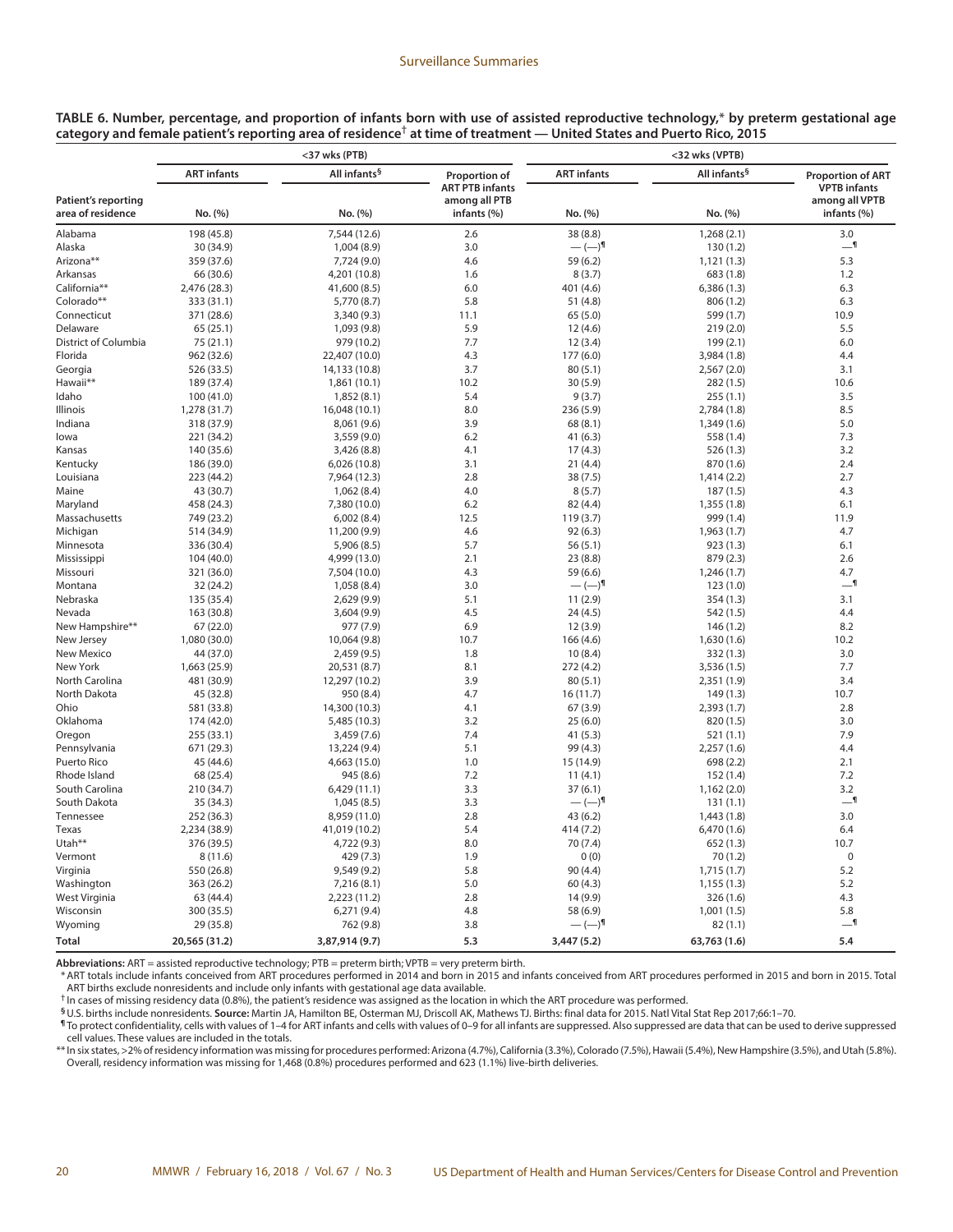| Patient's reporting area of<br>residence | <b>ART</b> singleton<br>infants (%) | All singleton<br>infants $§$ (%) | <b>ART twin</b><br>infants $\P$ (%) | All twin<br>infants $§$ (%) | <b>ART triplets and</b><br>All triplets and<br>higher-order infants <sup>1</sup> (%)<br>higher-order infants <sup>§</sup> (%) |              |
|------------------------------------------|-------------------------------------|----------------------------------|-------------------------------------|-----------------------------|-------------------------------------------------------------------------------------------------------------------------------|--------------|
| Alabama                                  | 10.1                                | 8.3                              | 66.5                                | 63.8                        | $***$                                                                                                                         | 96.1         |
| Alaska                                   | $-$ tt                              | 4.6                              | 40.6                                | 40.5                        | $-$ **                                                                                                                        | $-***$ , † † |
| Arizona <sup>¶¶</sup>                    | 9.1                                 | 5.7                              | 58.3                                | 52.8                        | 96.2                                                                                                                          | 96.4         |
| Arkansas                                 | 5.7                                 | 7.4                              | 51.1                                | 61.3                        | $***$ ,††                                                                                                                     | 100.0        |
| California <sup>91</sup>                 | 8.1                                 | 5.3                              | 55.7                                | 53.3                        | 93.5                                                                                                                          | 93.8         |
| Colorado <sup>919</sup>                  | 9.4                                 | 7.3                              | 61.5                                | 63.3                        | __**,††                                                                                                                       | 93.9         |
| Connecticut                              | 9.1                                 | 5.9                              | 55.6                                | 54.2                        | 95.8                                                                                                                          | 97.9         |
| Delaware                                 | 8.9                                 | 7.6                              | 57.1                                | 52.7                        | $-$ **,††                                                                                                                     | $-$ **       |
| District of Columbia                     | 6.0                                 | 7.7                              | 55.1                                | 55.5                        | $-$ §§                                                                                                                        | $-$ **       |
| Florida                                  | 9.3                                 | 6.9                              | 52.2                                | 57.2                        | 100.0                                                                                                                         | 96.5         |
| Georgia <sup>¶</sup>                     | 8.8                                 | 7.6                              | 58.8                                | 60.2                        | 100.0                                                                                                                         | 95.7         |
| Hawaii <sup>¶¶</sup>                     | 13.3                                | 6.9                              | 55.8                                | 53.2                        | $-$ **                                                                                                                        | 100.0        |
| Idaho                                    | 10.5                                | 5.0                              | 54.9                                | 50.1                        | $-$ **                                                                                                                        | 100.0        |
| Illinois                                 | 8.1                                 | 6.4                              | 54.2                                | 53.8                        | 94.4                                                                                                                          | 91.9         |
| Indiana                                  | 7.0                                 | 6.3                              | 51.6                                | 54.3                        | $-$ **                                                                                                                        | 97.6         |
| lowa                                     | 9.4                                 | 5.0                              | 50.4                                | 54.8                        | $-$ **                                                                                                                        | 97.4         |
| Kansas                                   | 8.6                                 | 5.3                              | 56.3                                | 51.2                        | $-$ **                                                                                                                        | 92.7         |
| Kentucky                                 | 9.1                                 | 7.0                              | 49.2                                | 55.3                        | $-$ **,††                                                                                                                     | 100.0        |
| Louisiana                                | 8.6                                 | 8.6                              | 62.4                                | 64.2                        | $-$ **                                                                                                                        | 100.0        |
| Maine                                    | 6.5                                 | 5.4                              | 50.0                                | 49.9                        | __**,††                                                                                                                       | $-$ **       |
| Maryland                                 | 9.1                                 | 6.8                              | 58.1                                | 55.0                        | $-$ **                                                                                                                        | 100.0        |
| Massachusetts                            | 7.9                                 | 5.6                              | 55.0                                | 53.1                        | $-$ **                                                                                                                        | 91.2         |
| Michigan                                 | 9.7                                 | 6.6                              | 51.6                                | 54.6                        | 79.2                                                                                                                          | 88.8         |
| Minnesota                                | 7.9                                 | 4.8                              | 50.5                                | 48.7                        | 95.2                                                                                                                          | 88.0         |
| Mississippi                              | 9.5                                 | 9.4                              | 56.2                                | 64.0                        | $-$ §§                                                                                                                        | $-$ **       |
| Missouri                                 | 8.8                                 | 6.4                              | 54.9                                | 57.3                        | 100.0                                                                                                                         | 96.4         |
| Montana                                  | 8.5                                 | 5.4                              | 42.0                                | 50.5                        | $-$ §§                                                                                                                        | $-$ **,††    |
| Nebraska                                 | 9.4                                 | 5.1                              | 52.9                                | 54.1                        | $-$ **,††                                                                                                                     | 87.0         |
| Nevada                                   | 11.4                                | 6.8                              | 55.6                                | 56.5                        | $-$ **                                                                                                                        | 81.8         |
| New Hampshire <sup>¶¶</sup>              | 7.4                                 | 5.2                              | 53.6                                | 45.5                        | $***, †$ †                                                                                                                    | $-$ **       |
| New Jersey                               | 9.4                                 | 6.1                              | 54.0                                | 52.9                        | 100.0                                                                                                                         | 93.0         |
| New Mexico                               | 15.5                                | 7.3                              | 61.8                                | 62.3                        | $-$ §§                                                                                                                        | $-$ **       |
| New York                                 | 9.1                                 | 6.0                              | 54.5                                | 54.2                        | 98.0                                                                                                                          | 96.9         |
| North Carolina                           | 9.9                                 | 7.4                              | 52.5                                | 54.6                        | $-$ **                                                                                                                        | 96.9         |
| North Dakota                             | 7.5                                 | 4.7                              | 53.6                                | 50.1                        | $-$ §§                                                                                                                        | __**,††      |
| Ohio                                     | 8.7                                 | 6.7                              | 51.5                                | 54.5                        | 95.7                                                                                                                          | 92.0         |
| Oklahoma                                 | 8.1                                 | 6.3                              | 59.9                                | 55.1                        | $-$ **,††                                                                                                                     | 100.0        |
| Oregon                                   | 8.3                                 | 4.9                              | 50.5                                | 47.5                        | 100.0                                                                                                                         | 100.0        |
| Pennsylvania                             | 8.9                                 | 6.4                              | 57.0                                | 53.2                        | $-$ **                                                                                                                        | 89.5         |
| Puerto Rico                              | 22.2                                | 9.2                              | 70.8                                | 66.1                        | $-$ **                                                                                                                        | 76.2         |
| Rhode Island                             | 5.2                                 | 5.8                              | 45.3                                | 50.5                        | $-$ **                                                                                                                        | 95.2         |
| South Carolina                           | 6.0                                 | 7.7                              | 57.6                                | 57.6                        | $-$ **                                                                                                                        | 97.7         |
| South Dakota                             | 10.8                                | 4.7                              | 45.8                                | 44.9                        | $-$ **                                                                                                                        | $-$ **       |
| Tennessee                                | 8.3                                 | 7.3                              | 53.1                                | 58.3                        | $-$ **                                                                                                                        | 98.0         |
| Texas                                    | 9.3                                 | 6.5                              | 57.3                                | 58.1                        | 95.6                                                                                                                          | 96.8         |
| Utah <sup>11</sup>                       | 9.6                                 | 5.2                              | 57.2                                | 54.2                        | $-$ **                                                                                                                        | 95.3         |
| Vermont                                  | $-t$                                | 4.9                              | 40.0                                | 49.0                        | $-$ §§                                                                                                                        | $-$ **,††    |
| Virginia                                 | 7.4                                 | 6.1                              | 51.0                                | 54.1                        | $-$ **                                                                                                                        | 92.9         |
| Washington                               | 7.4                                 | 5.0                              | 50.8                                | 49.4                        | $-$ **                                                                                                                        | 96.7         |
| West Virginia                            | 8.6                                 | 7.9                              | 57.4                                | 60.2                        | $-$ **                                                                                                                        | $-$ **       |
| Wisconsin                                | 7.0                                 | 5.6                              | 54.0                                | 52.0                        | 100.0                                                                                                                         | 95.5         |

|  |  |  | TABLE 7. Percentages of low birthweight infants (<2,500 g) among infants born with assisted reproductive technology* and all U.S. infants, by |  |  |  |
|--|--|--|-----------------------------------------------------------------------------------------------------------------------------------------------|--|--|--|
|  |  |  | plurality and female patient's reporting area of residence <sup>†</sup> at time of treatment — United States and Puerto Rico, 2015            |  |  |  |

**Abbreviation:** ART = assisted reproductive technology.

\*ART totals include infants conceived from ART procedures performed in 2014 and born in 2015 and infants conceived from ART procedures performed in 2015 and born in 2015. Total ART births exclude nonresidents and only include infants with birthweight data available.

<sup>†</sup> In cases of missing residency data (0.8%), the patient's residence was assigned as the location in which the ART procedure was performed.<br><sup>§</sup> U.S. births include nonresidents. **Source:** Martin JA, Hamilton BE, Osterman

Wyoming 11.6 6.6 48.6 57.5 —\*\*,†† —\*\* **Total 8.7 6.4 54.8 55.2 95.9 95.0**

Il ncludes only the number of infants live born in a multiple-birth delivery. For example, if three infants were born in a live-birth delivery and one of the three infants was stillborn, the total number of live born infants would be two. However, the two infants still would be counted as triplets.

\*\* Estimates on the basis of N <20 in the denominator have been suppressed because such rates are considered unstable.

†† To protect confidentiality, cells with values of 1–4 for ART infants, and cells with values of 0–9 for all infants are suppressed. Also suppressed are data that can be used to derive suppressed

<sup>§§</sup> Estimates not calculated because N = 0 for the denominator.<br><sup>¶¶</sup> In six states, >2% of residency information was missing for procedures performed: Arizona (4.7%), California (3.3%), Colorado (7.5%), Hawaii (5.4%), New Overall, residency information was missing for 1,468 (0.8%) procedures performed and 623 (1.1%) live-birth deliveries.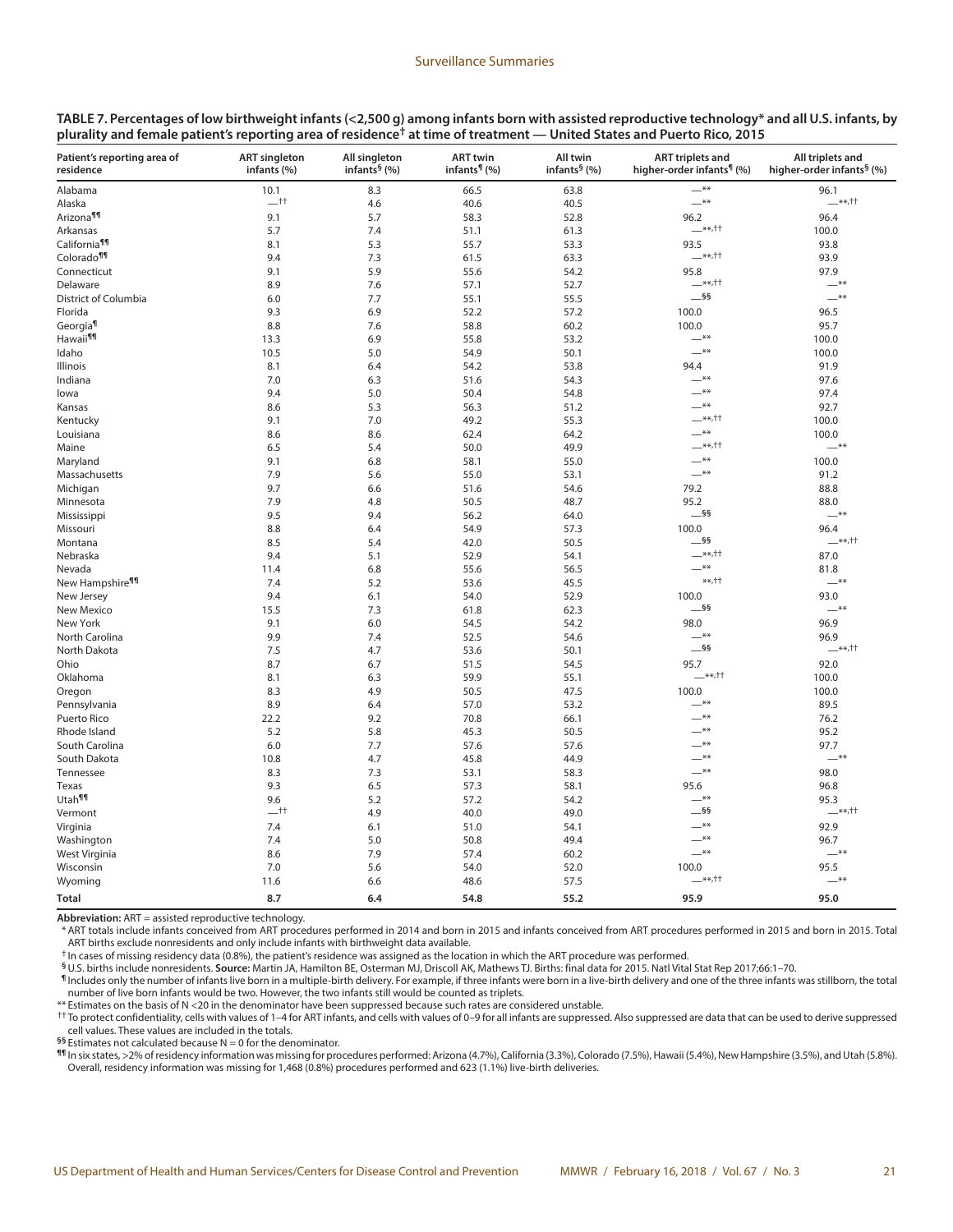| TABLE 8. Percentages of preterm (<37 weeks) infants among infants born with use of assisted reproductive technology* and all U.S. infants, |  |
|--------------------------------------------------------------------------------------------------------------------------------------------|--|
| by plurality and female patient's reporting area of residence <sup>†</sup> at time of treatment — United States and Puerto Rico, 2015      |  |

| Patient's reporting area of<br>residence | <b>ART</b> singleton<br>infants (%) | All singleton<br>infants $§$ (%) | <b>ART twin</b><br>infants $\P$ (%) | All twin<br>infants $9$ (%) | <b>ART</b> triplets and<br>higher-order infants <sup>¶</sup> (%) | All triplets and<br>higher-order infants <sup>§</sup> (%) |
|------------------------------------------|-------------------------------------|----------------------------------|-------------------------------------|-----------------------------|------------------------------------------------------------------|-----------------------------------------------------------|
| Alabama                                  | 17.3                                | 9.6                              | 83.2                                | 66.4                        | $-$ **                                                           | 97.1                                                      |
| Alaska                                   | 11.1                                | 7.7                              | 50.0                                | 47.0                        | $-$ **                                                           | __**,††                                                   |
| Arizona <sup>¶¶</sup>                    | 14.2                                | 7.5                              | 70.1                                | 58.6                        | 100.0                                                            | 98.8                                                      |
| Arkansas                                 | 7.3                                 | 8.9                              | 60.0                                | 66.1                        | $-$ **,††                                                        | 100.0                                                     |
| California <sup>11</sup>                 | 12.0                                | 6.9                              | 59.3                                | 55.1                        | 87.1                                                             | 99.0                                                      |
| Colorado <sup>11</sup>                   | 14.0                                | 7.0                              | 70.1                                | 59.2                        | __**,††                                                          | 100.0                                                     |
| Connecticut                              | 12.9                                | 7.3                              | 54.5                                | 54.6                        | 100.0                                                            | 100.0                                                     |
| Delaware                                 | 14.6                                | 8.1                              | 70.0                                | 58.6                        | $-$ **                                                           | $-$ **                                                    |
| District Of Columbia                     | 9.0                                 | 8.0                              | 64.1                                | 53.4                        | $-$ §§                                                           | $-$ **                                                    |
| Florida                                  | 14.5                                | 8.2                              | 58.8                                | 60.1                        | 93.8                                                             | 99.0                                                      |
| Georgia                                  | 14.7                                | 8.9                              | 73.3                                | 62.1                        | 100.0                                                            | 97.9                                                      |
| Hawaii <sup>¶¶</sup>                     | 12.1                                | 8.5                              | 65.1                                | 60.4                        | $-$ **                                                           | 100.0                                                     |
| Idaho                                    | 13.3                                | 6.4                              | 60.2                                | 58.0                        | $-$ **                                                           | 100.0                                                     |
| Illinois                                 | 13.7                                | 8.1                              | 60.9                                | 59.9                        | 100.0                                                            | 98.8                                                      |
| Indiana                                  | 11.9                                | 7.8                              | 65.9                                | 58.5                        | $-$ **                                                           | 100.0                                                     |
| lowa                                     | 14.4                                | 7.0                              | 69.6                                | 64.0                        | $-$ **                                                           | 97.4                                                      |
| Kansas                                   | 9.9                                 | 7.1                              | 67.5                                | 56.1                        | $-$ **                                                           | 100.0                                                     |
| Kentucky                                 | 15.9                                | 8.9                              | 68.3                                | 63.0                        | $-$ **                                                           | 100.0                                                     |
| Louisiana                                | 17.3                                | 10.2                             | 83.1                                | 70.5                        | $-$ **                                                           | 98.0                                                      |
| Maine                                    | 14.4                                | 6.8                              | 66.7                                | 56.8                        | $-$ **,††                                                        | $-$ **                                                    |
| Maryland                                 | 12.9                                | 8.2                              | 62.2                                | 59.0                        | $-$ **                                                           | 100.0                                                     |
| Massachusetts                            | 11.5                                | 6.5                              | 59.5                                | 55.4                        | $-$ **                                                           | 100.0                                                     |
| Michigan                                 | 14.4                                | 7.9                              | 61.9                                | 59.6                        | 100.0                                                            | 96.3                                                      |
| Minnesota                                | 10.4                                | 6.8                              | 60.7                                | 52.8                        | 100.0                                                            | 98.0                                                      |
| Mississippi                              | 16.8                                | 11.0                             | 65.9                                | 67.8                        | $-$ §§                                                           | $-$ **                                                    |
| Missouri                                 | 16.0                                | 7.9                              | 63.9                                | 64.5                        | 100.0                                                            | 100.0                                                     |
| Montana                                  | 9.8                                 | 6.7                              | 48.0                                | 56.5                        | $-$ §§                                                           | $-$ **,††                                                 |
| Nebraska                                 | 15.7                                | 7.5                              | 62.6                                | 63.7                        | $-***$ , † †                                                     | 93.5                                                      |
| Nevada                                   | 13.9                                | 8.2                              | 56.8                                | 59.3                        | $-$ **                                                           | 90.9                                                      |
| New Hampshire <sup>11</sup>              | 8.3                                 | 6.2                              | 53.5                                | 49.6                        | $-$ **,††                                                        | $-$ **                                                    |
| New Jersey                               | 15.4                                | 7.7                              | 60.9                                | 56.5                        | 100.0                                                            | 99.1                                                      |
| New Mexico                               | 18.8                                | 8.2                              | 82.4                                | 63.6                        | $-$ §§                                                           | $-$ **                                                    |
| New York                                 | 12.1                                | 6.9                              | 54.0                                | 53.9                        | 93.9                                                             | 99.3                                                      |
| North Carolina                           | 13.7                                | 8.4                              | 60.0                                | 57.1                        | $-$ **                                                           | 95.4                                                      |
| North Dakota                             | 6.3                                 | 6.9                              | 69.0                                | 55.7                        | $-$ §§                                                           | $-***$ , ††                                               |
| Ohio                                     | 11.4                                | 8.3                              | 61.2                                | 61.1                        | 100.0                                                            | 98.1                                                      |
| Oklahoma                                 | 18.9                                | 8.6                              | 68.3                                | 61.9                        | __**,††                                                          | 100.0                                                     |
| Oregon                                   | 11.2                                | 6.0                              | 56.8                                | 50.1                        | 100.0                                                            | 100.0                                                     |
| Pennsylvania                             | 14.1                                | 7.5                              | 61.7                                | 58.7                        | $-$ **                                                           | 98.2                                                      |
| Puerto Rico                              | 15.6                                | 13.8                             | 62.5                                | 66.1                        | $-$ **                                                           | 90.5                                                      |
| Rhode Island                             | 10.3                                | 6.9                              | 50.0                                | 51.6                        | $-$ **                                                           | 100.0                                                     |
| South Carolina                           | 12.1                                | 9.1                              | 64.4                                | 60.8                        | $-$ **                                                           | 100.0                                                     |
| South Dakota                             | 20.3                                | 6.8                              | 63.6                                | 56.4                        | $-$ **                                                           | $***$                                                     |
| Tennessee                                | 15.0                                | 9.1                              | 69.3                                | 62.4                        | $-$ **                                                           | 100.0                                                     |
| Texas                                    | 16.1                                | 8.4                              | 71.5                                | 62.3                        | 97.3                                                             | 98.7                                                      |
| Utah <sup>11</sup>                       | 15.1                                | 7.3                              | 65.3                                | 61.6                        | $-$ **                                                           | 100.0                                                     |
| Vermont                                  | $-$ tt                              | 5.5                              | 30.0                                | 47.5                        | $-$ §§                                                           | $-$ **,††                                                 |
| Virginia                                 | 12.9                                | 7.4                              | 62.8                                | 57.5                        | $-$ **                                                           | 95.5                                                      |
| Washington                               | 12.0                                | 6.5                              | 59.4                                | 54.9                        | $-$ **                                                           | 100.0                                                     |
| West Virginia                            | 19.8                                | 9.3                              | 74.1                                | 70.4                        | $-$ **                                                           | $-$ **                                                    |
| Wisconsin                                | 13.8                                | 7.6                              | 62.8                                | 56.9                        | 100.0                                                            | 100.0                                                     |
| Wyoming                                  | 16.3                                | 7.8                              | 54.3                                | 62.5                        | __**,††                                                          | —**                                                       |
| <b>Total</b>                             | 13.4                                | 7.9                              | 62.4                                | 59.0                        | 97.7                                                             | 98.6                                                      |

**Abbreviation:** ART = assisted reproductive technology.

\*ART totals include infants conceived from ART procedures performed in 2014 and born in 2015 and infants conceived from ART procedures performed in 2015 and born in 2015. Total ART births exclude nonresidents and includes only infants with gestational age data available.

† In cases of missing residency data (0.8 %), the patient's residence was assigned as the location in which the ART procedure was performed.

§U.S. births include nonresidents. **Source:** Martin JA, Hamilton BE, Osterman MJ, Driscoll AK, Mathews TJ. Births: final data for 2015. Natl Vital Stat Rep 2017;66:1–70.

¶ Includes only the number of infants live born in a multiple-birth delivery. For example, if three infants were born in a live-birth delivery and one of the three infants was stillborn, the total number of live born infants would be two. However, the two infants still would be counted as triplets.

\*\* Estimates on the basis of N <20 in the denominator have been suppressed because such rates are considered unstable.

†† To protect confidentiality, cells with values of 1–4 for ART infants and cells with values of 0–9 for all infants are suppressed. Also suppressed are data that can be used to derive suppressed cell values. These values are included in the totals.

 $§$ § Estimates not calculated because N = 0 for the denominator.

¶¶ In six states, >2% of residency information was missing for procedures performed: Arizona (4.7%), California (3.3%), Colorado (7.5%), Hawaii (5.4%), New Hampshire (3.5%), and Utah (5.8%). Overall, residency information was missing for 1,468 (0.8%) procedures performed and 623 (1.1%) live-birth deliveries.